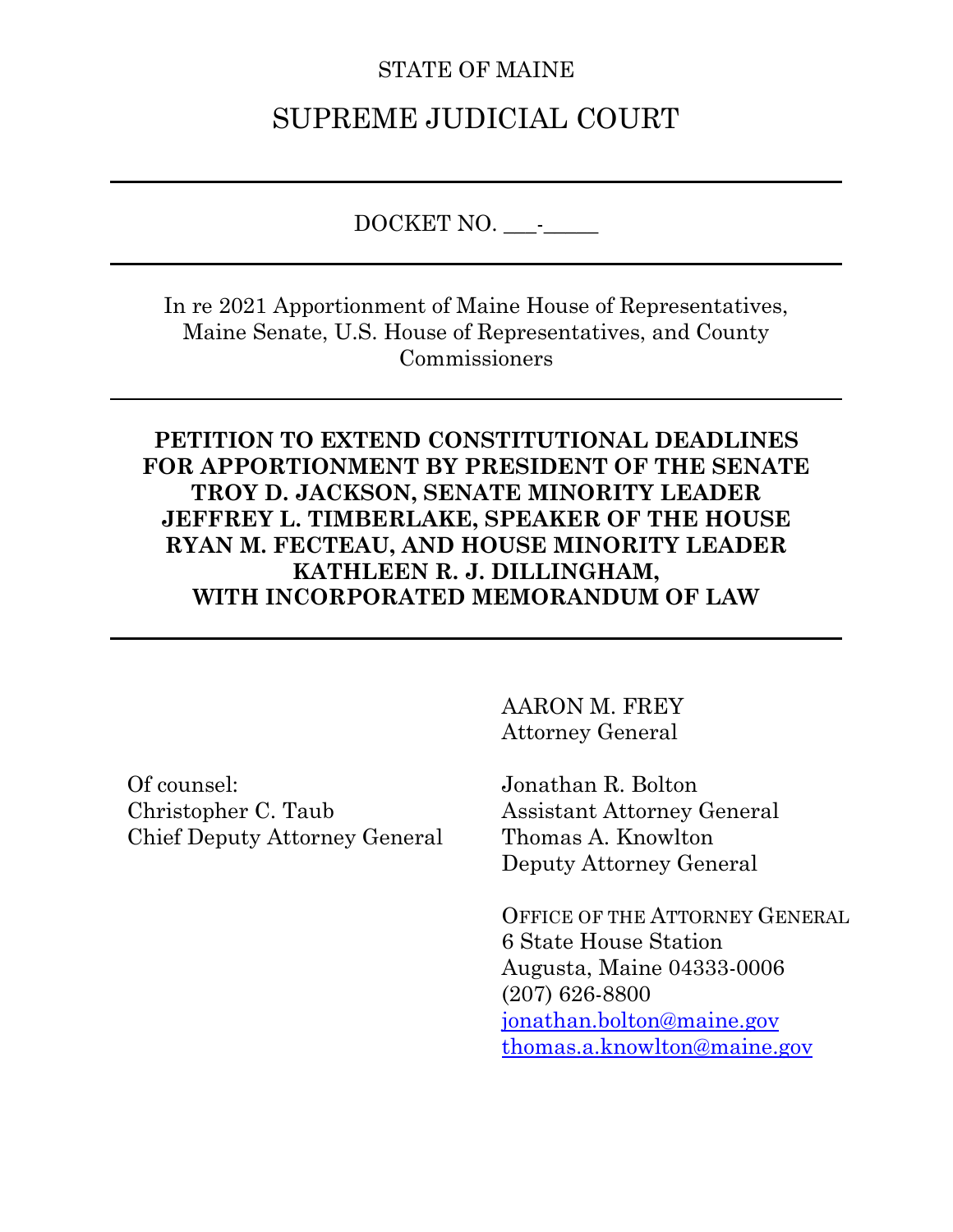# **TABLE OF CONTENTS**

| MEMORANDUM OF LAW IN SUPPORT OF PETITION1                                                                                    |
|------------------------------------------------------------------------------------------------------------------------------|
|                                                                                                                              |
|                                                                                                                              |
|                                                                                                                              |
|                                                                                                                              |
|                                                                                                                              |
|                                                                                                                              |
|                                                                                                                              |
| Ι.<br>This Court Has Original Jurisdiction Over this Matter 15                                                               |
| Η.<br>The Court Should Extend the Constitutional Deadlines for<br>A. Of the Available Options, Extension of the Deadlines Is |
| B. The Justices Have Previously Authorized Deviation from<br>Constitutional Requirements in Exigent Circumstances27          |
| C. Other State Supreme Courts Have Extended Their                                                                            |
|                                                                                                                              |
|                                                                                                                              |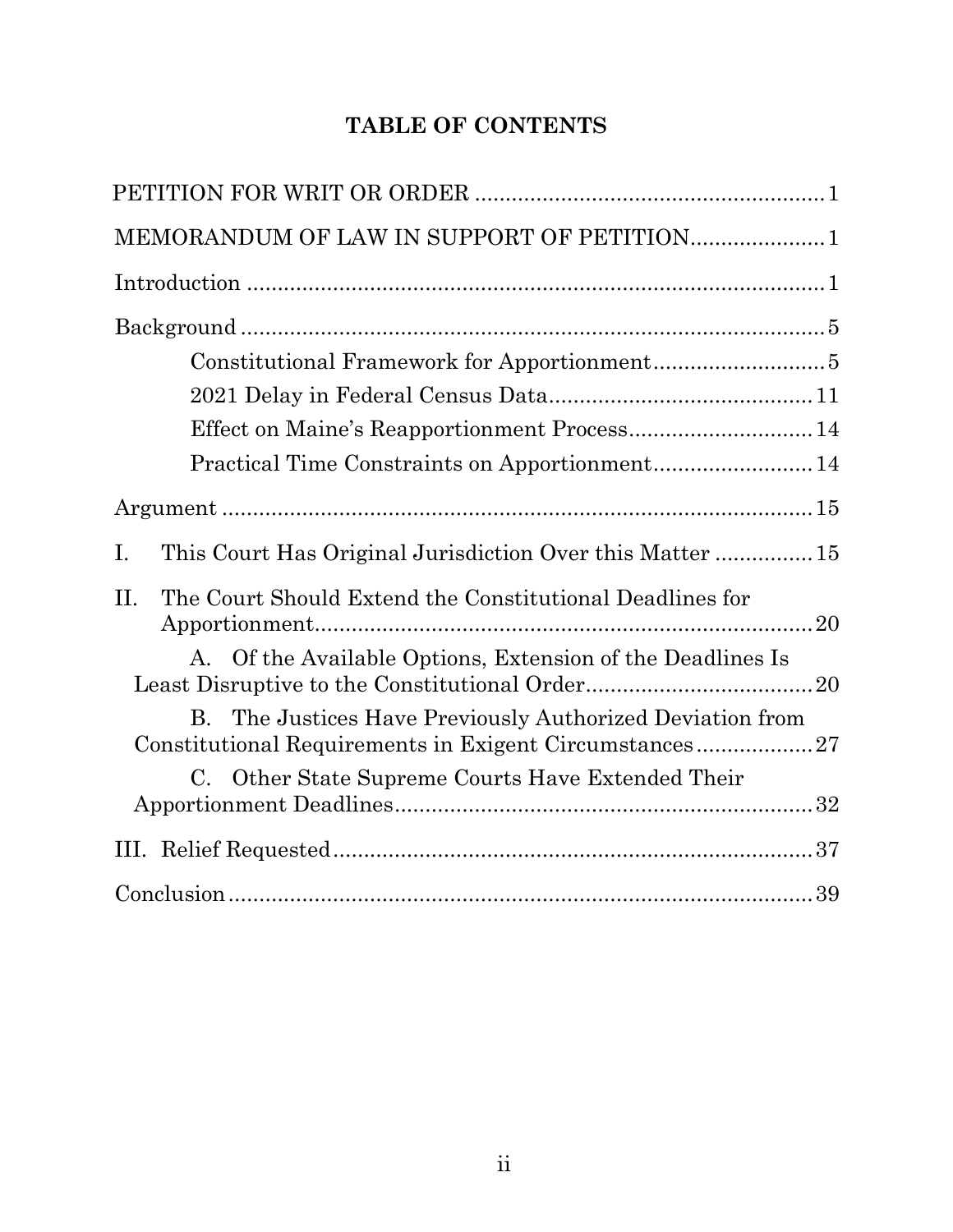# **TABLE OF AUTHORITIES**

### **Cases**

| Davric Maine Corp. v. Maine Harness Racing Comm'n, 1999 ME 99, 732     |
|------------------------------------------------------------------------|
|                                                                        |
| Dep't of Corr. v. Superior Ct., 622 A.2d 1131 (Me. 1993)  4, 20        |
| <i>Desena v. Maine, 793 F. Supp. 2d 456 (D. Me. 2011) </i> 9, 22, 23   |
| Doe v. Bd. of Osteopathic Licensure, 2020 ME 134, 242 A.3d 182 30      |
|                                                                        |
|                                                                        |
| In re 1983 Legislative Apportionment of House, Senate, & Cong.         |
|                                                                        |
| In re 2003 Legislative Apportionment of House of Representatives, 2003 |
|                                                                        |
| In re Apportionment of House of Representatives, 315 A.2d 211 (Me.     |
|                                                                        |
| In re Apportionment of Senate, 287 A.2d 421 (Me. 1972) 19              |
|                                                                        |
|                                                                        |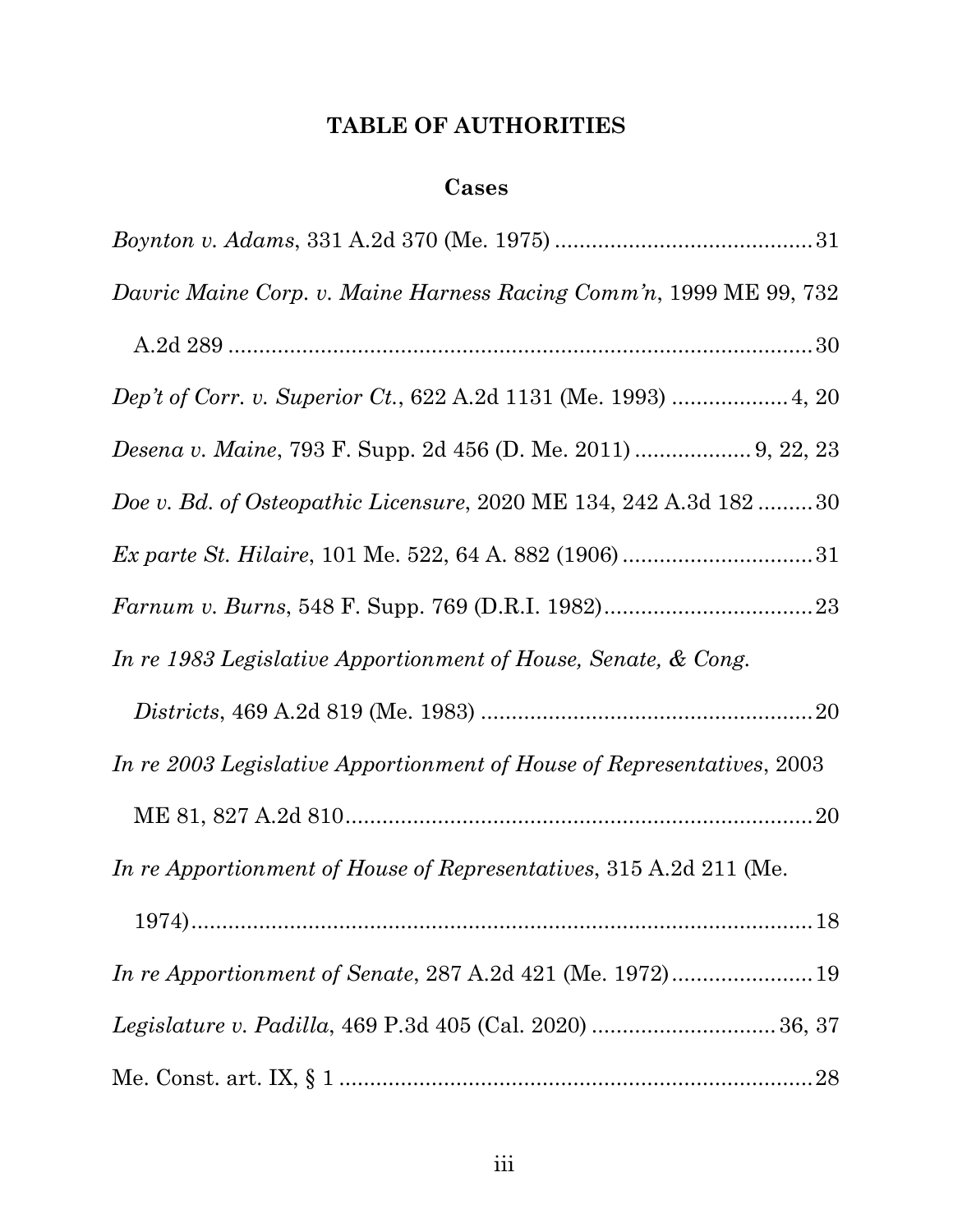| Waterville Indus., Inc. v. Fin. Auth. of Maine, 2000 ME 138, 758 A.2d |  |
|-----------------------------------------------------------------------|--|
|                                                                       |  |

## **Statutes**

# **Other Authorities**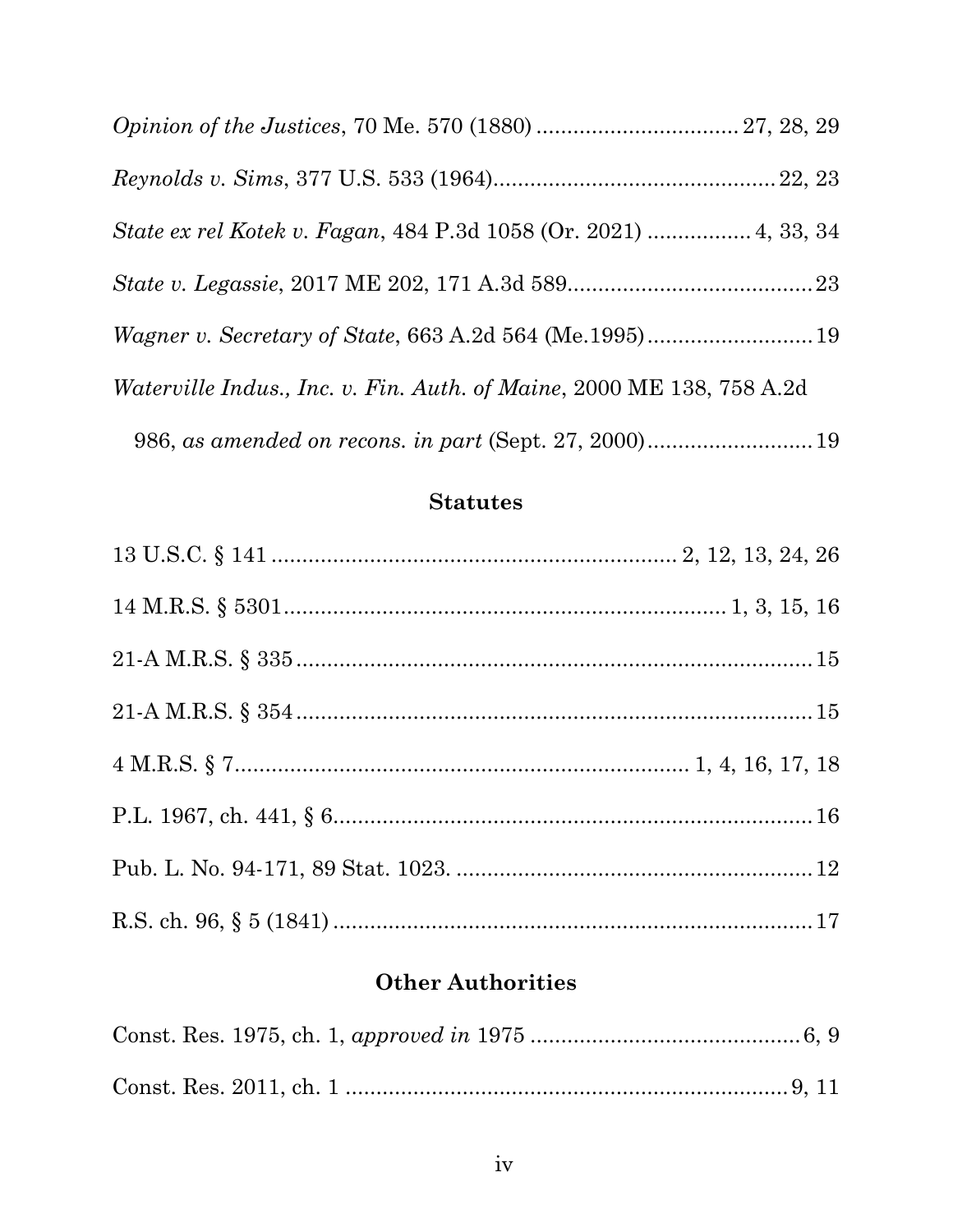| Letter from James Whitehorne, U.S. Census Bureau, to Amy Cohen,            |
|----------------------------------------------------------------------------|
| National Association of State Election Directors (April 21, 2021)  14      |
| M.R. Civ. P. 81 advisory committee's notes to 1967 amend., Dec. 31,        |
|                                                                            |
| Nat'l Conference of State Legislatures, "2020 Census Delays and the        |
| Impact on Redistricting," at                                               |
| https://www.ncsl.org/research/redistricting/2020-census-delays-and-        |
| the impact on redistricting 637261879 aspx (last visited May 22,           |
|                                                                            |
| OPLA Memorandum to State and Local Government Committee re: LD             |
| 494, Resolution, Proposing an Amendment to the Constitution of             |
| <i>Maine to Change the Schedule for Redistricting at 1 (Mar. 10, 2011)</i> |
|                                                                            |
| Press Release, "2020 Census Apportionment Results Delivered to the         |
|                                                                            |
| U.S. Census Bureau, "Important Dates," at https://2020census.gov/en/       |
| important-dates.html (last visited May 21, 2021)  14                       |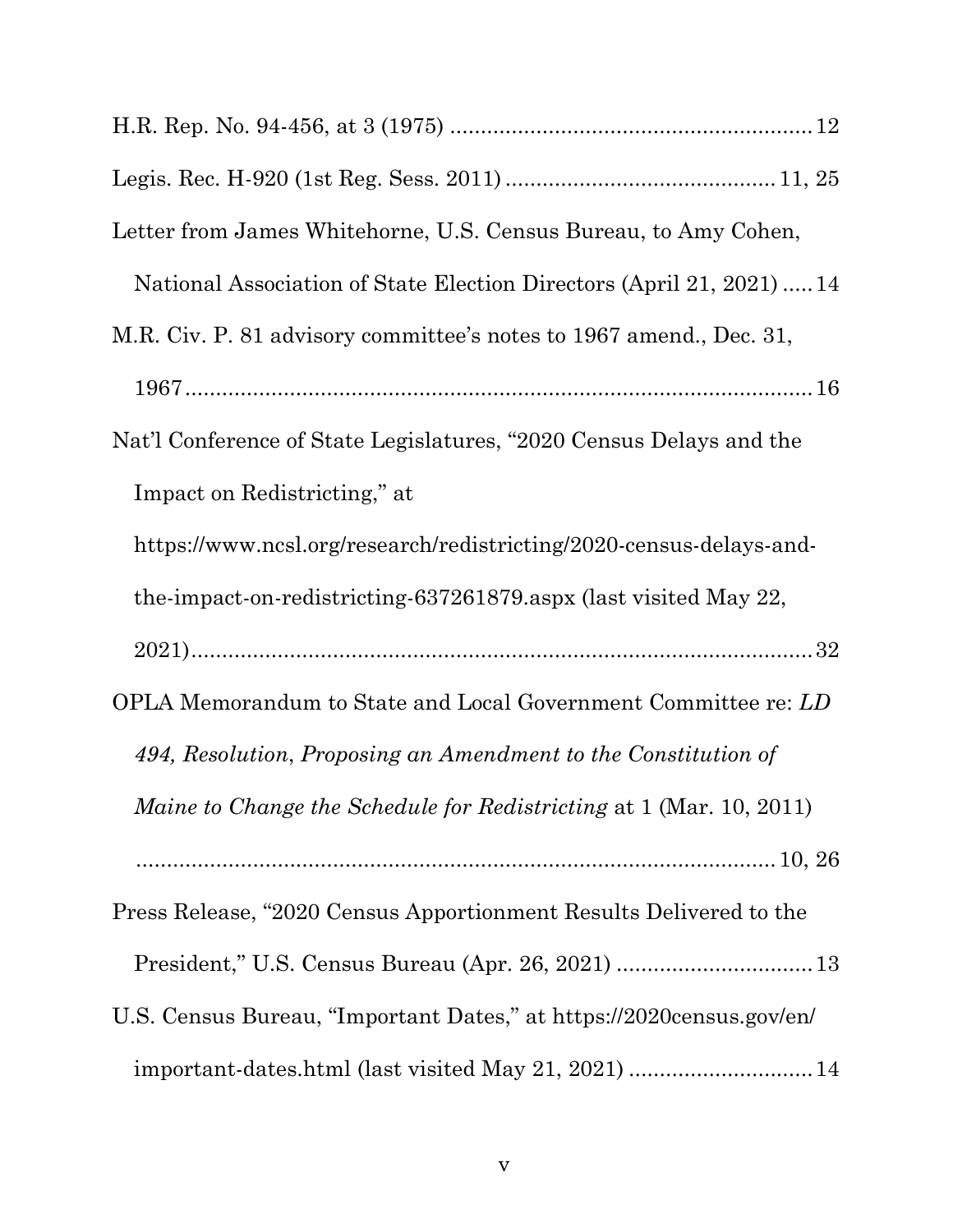| <b>Constitutional Provisions</b> |  |
|----------------------------------|--|
|                                  |  |
|                                  |  |
|                                  |  |
|                                  |  |
|                                  |  |
|                                  |  |
|                                  |  |
|                                  |  |
|                                  |  |
|                                  |  |
|                                  |  |

# Rules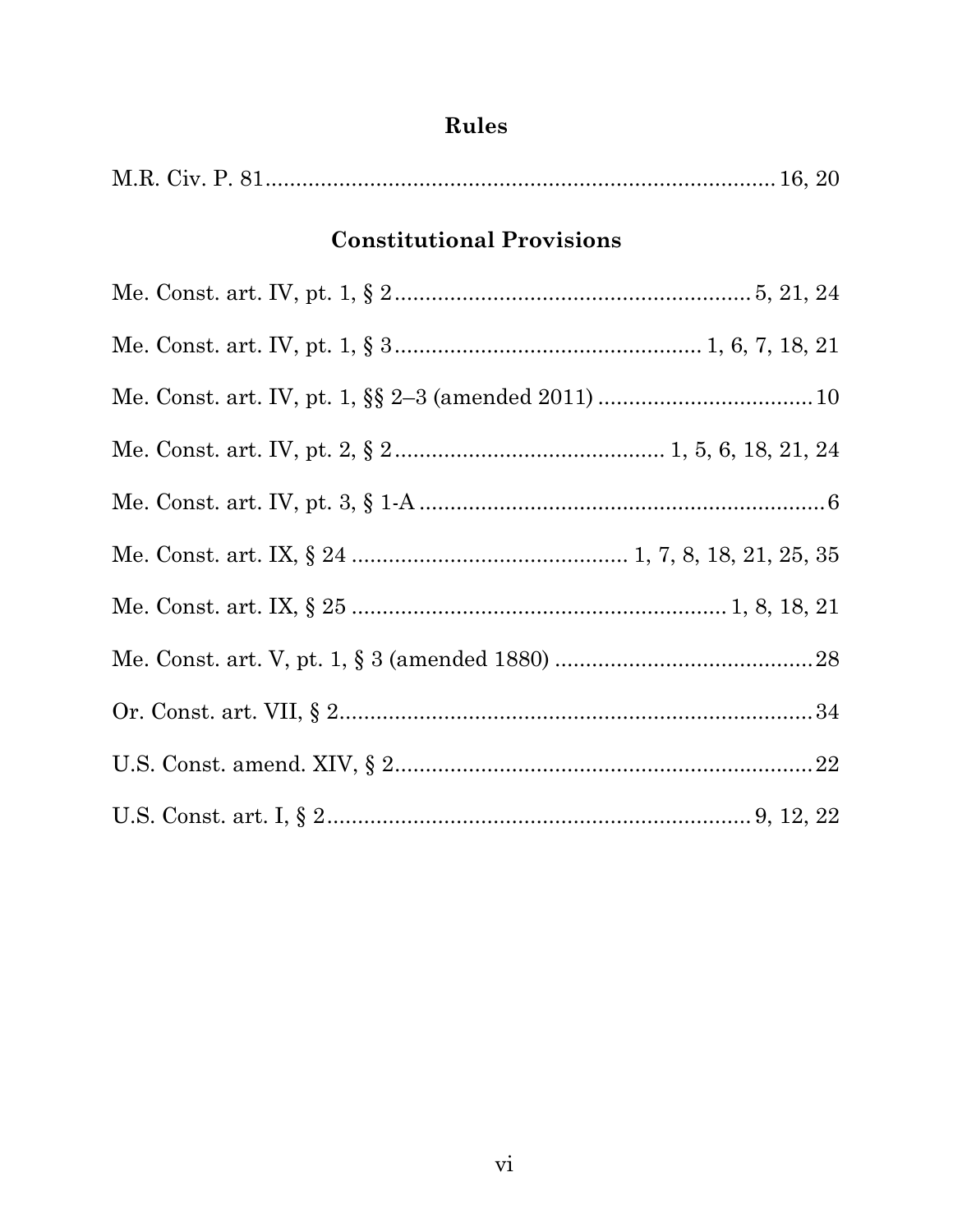#### **PETITION FOR WRIT OR ORDER**

For the reasons set forth in the incorporated memorandum of law, President of the Senate Troy D. Jackson, Senate Minority Leader Jeffrey L. Timberlake, Speaker of the House Ryan M. Fecteau, and House Minority Leader Kathleen R. J. Dillingham, respectfully petition this Supreme Judicial Court for issuance of a writ or order pursuant to one or more of 14 M.R.S. § 5301, 4 M.R.S. § 7, or its apportionment authority under Me. Const. art. IV, pt. 1,  $\S 3$ ; pt. 2,  $\S 2$ ; art. IX,  $\S 24(2)$ & 25(2), issued no later than August 10, 2021, that extends the 2021 deadlines set forth in the Maine Constitution for apportionment of legislative, congressional, and county commissioner districts to the deadlines proposed in Part III of the enclosed memorandum of law, or to any such alternative extended deadlines that this Court may determine to be consistent with the interests of justice.

# **MEMORANDUM OF LAW IN SUPPORT OF PETITION Introduction**

In 2011, Maine voters ratified a constitutional amendment that ended Maine's practice of waiting two years after the release of federal decennial census data to redraw legislative and congressional districts,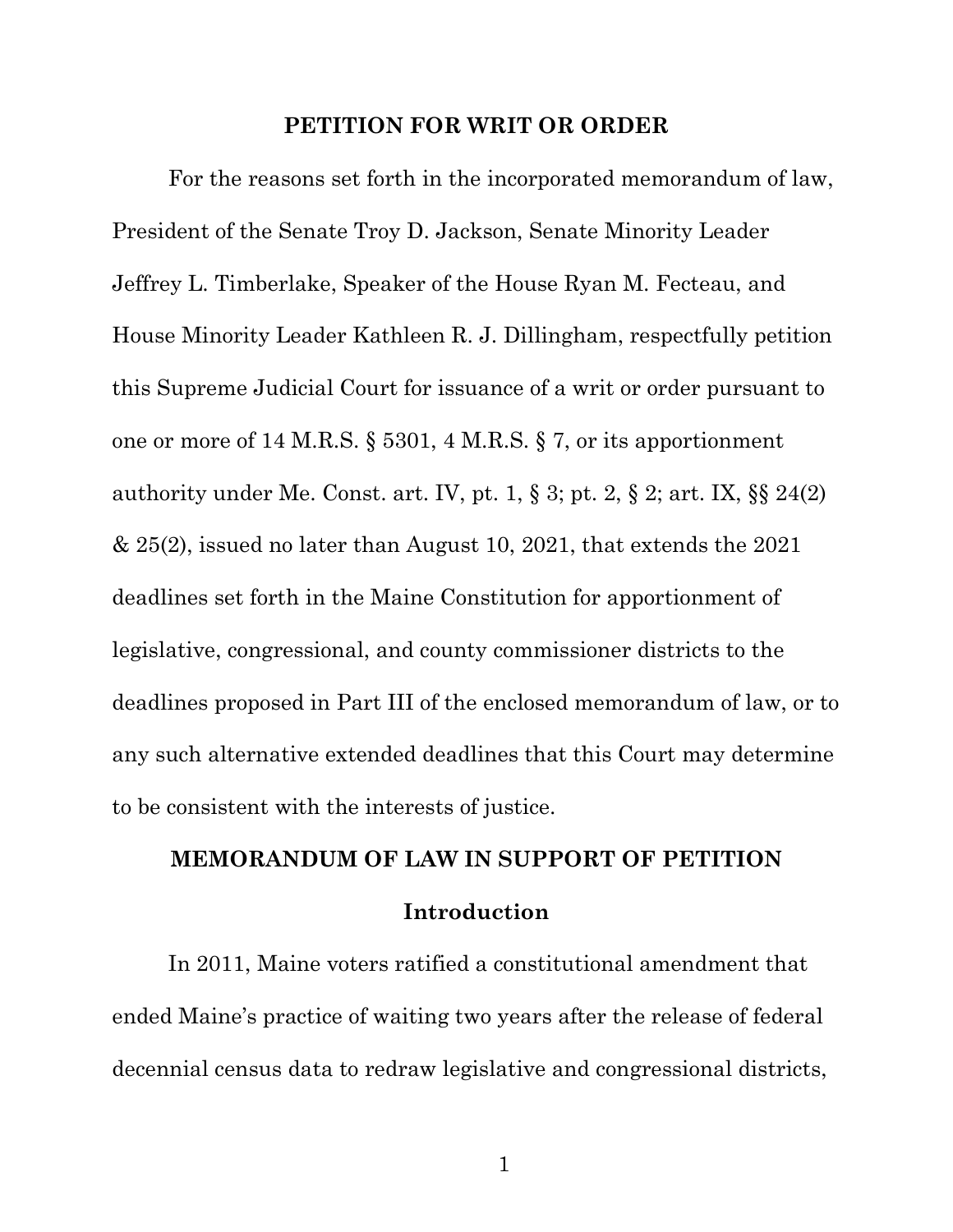requiring instead that reapportionment occur as soon as the census data is released. In drafting the amendment, the framers incorporated specific calendar deadlines for various steps in the apportionment process, relying on a federal law that requires the Census Bureau to provide states with apportionment data no later than April 1 of the year following the census. *See* 13 U.S.C.A. § 141(c) (Westlaw). As amended, the Maine Constitution now expressly requires the Apportionment Commission to submit proposed plans to the Legislature by June 1, 2021, the Legislature to enact the legislative and congressional plans, or alternative plans of its own, by June 11, and, if no plans are enacted, this Court to "make the apportionment" within 60 days after that, or August 10, 2021.

As with much else in American life, the COVID-19 pandemic upended the 2020 federal decennial census. As a result, the Census Bureau has announced that the census data required for redistricting will be released as late as August 16, 2021. While the estimated delay would appear to leave Maine with enough time as a practical matter to redistrict before the 2022 election—the overarching purpose of the 2011 amendment—it has made compliance with the Constitution's specific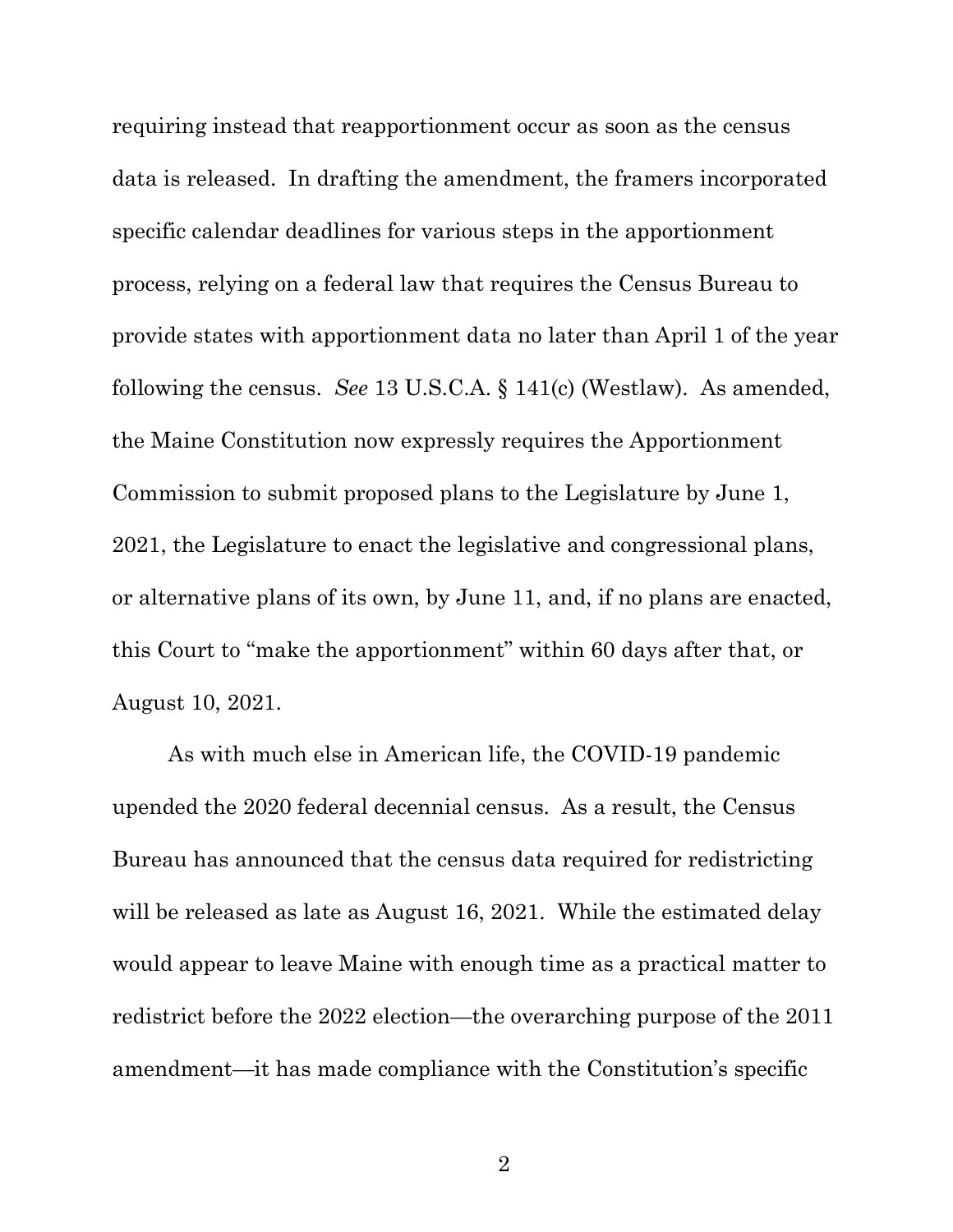calendar deadlines impossible. The Apportionment Commission will not have a plan by June 1. The Legislature will not have enacted a plan by June 11. And, without census data, this Court will have no way to "make the apportionment" by August 10 (60 days after June 11).

Skipping apportionment altogether for this decade is not an option. Decennial reapportionment is a bedrock principle of the Maine Constitution and, in any event, a failure to reapportion for 10 more years would likely violate the U.S. Constitution's "one person, one vote" principle. Nor is using alternative data a viable option, since, even assuming reliable, current, and useable data could be found, the Maine Constitution expressly references federal census data and legislative history confirms that enabling the use of such data was a key concern of the framers. Given these constitutional imperatives, the only option that will preserve the framers' intent is to extend the constitutional deadlines until after receipt of the census data.

This Court can order such relief. Although Maine has abolished the great writs, this Court retains original jurisdiction over proceedings seeking relief in the nature of mandamus and prohibition. 14 M.R.S.A. § 5301 (Westlaw through 2020 1st Reg. Sess.). This Court, sitting as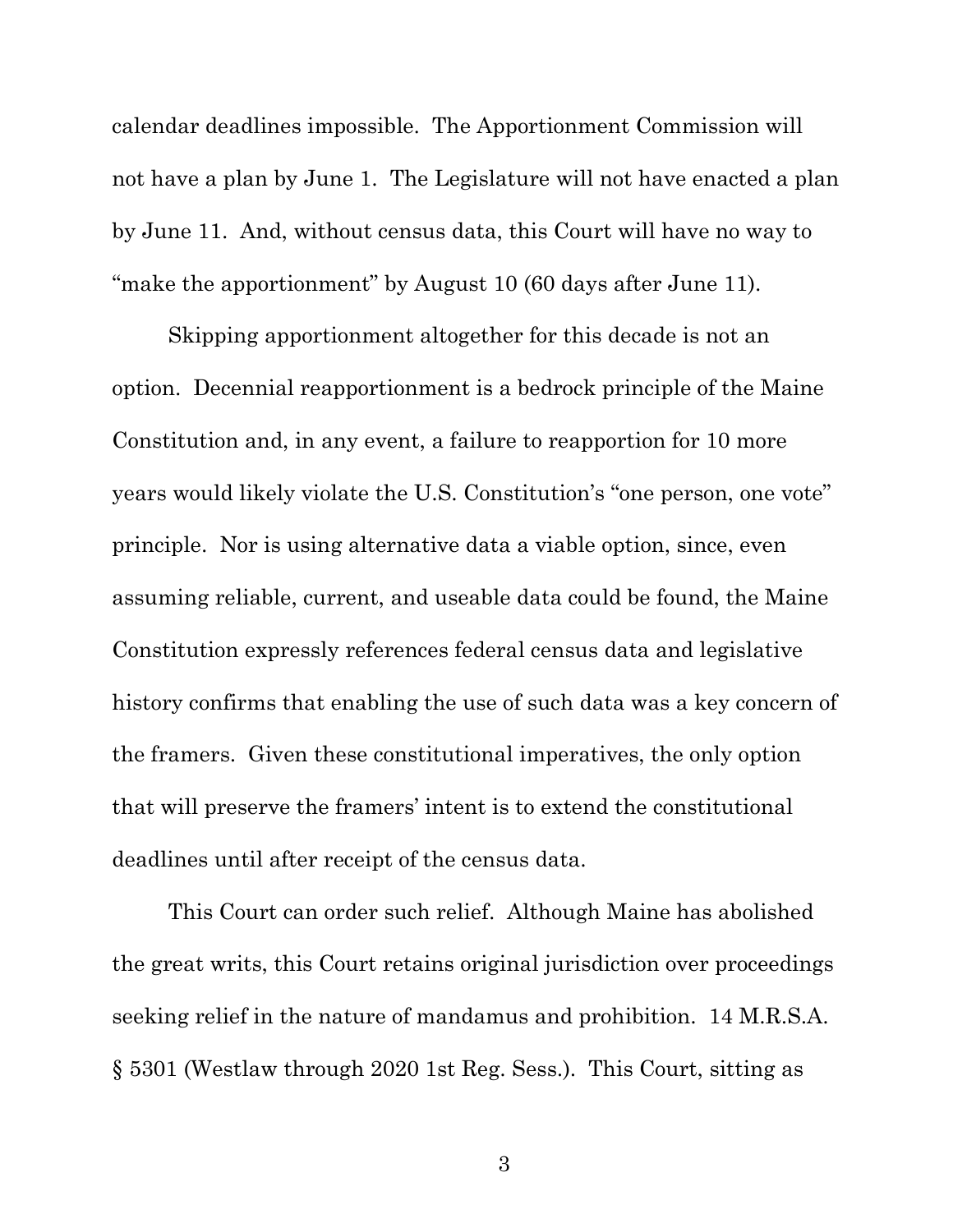the Law Court, has affirmed grants of mandamus relief by this Court in appropriate circumstances. *See Dep't of Corr. v. Superior Ct.*, 622 A.2d 1131, 1135 (Me. 1993). Oregon's Supreme Court recently relied on a similar grant of original jurisdiction to extend Oregon's similarly impossible constitutional deadlines. *See State ex rel Kotek v. Fagan*, 484 P.3d 1058, 1065 (Or. 2021). This Court also has original jurisdiction based on its power, set forth in 4 M.R.S. § 7, to issue writs not within the exclusive jurisdiction of the Superior Court that are "necessary for the furtherance of justice or the execution of the laws." 4 M.R.S.A. § 7 (Westlaw through 2020 1st Reg. Sess.). And finally, the Court has jurisdiction over this question by virtue of the fact it is the body ultimately required to "make the apportionment" if the Legislature fails to act. Implicit in the Maine Constitution's conferral of that authority is the power to determine the conditions under which the Court may properly carry out that duty in light of the extraordinary circumstances at issue.

Petitioners therefore respectfully request that this Court issue a writ or other order that extends the constitutional deadlines as proposed in Part [III](#page--1-10) below. Although Petitioners seek such a writ or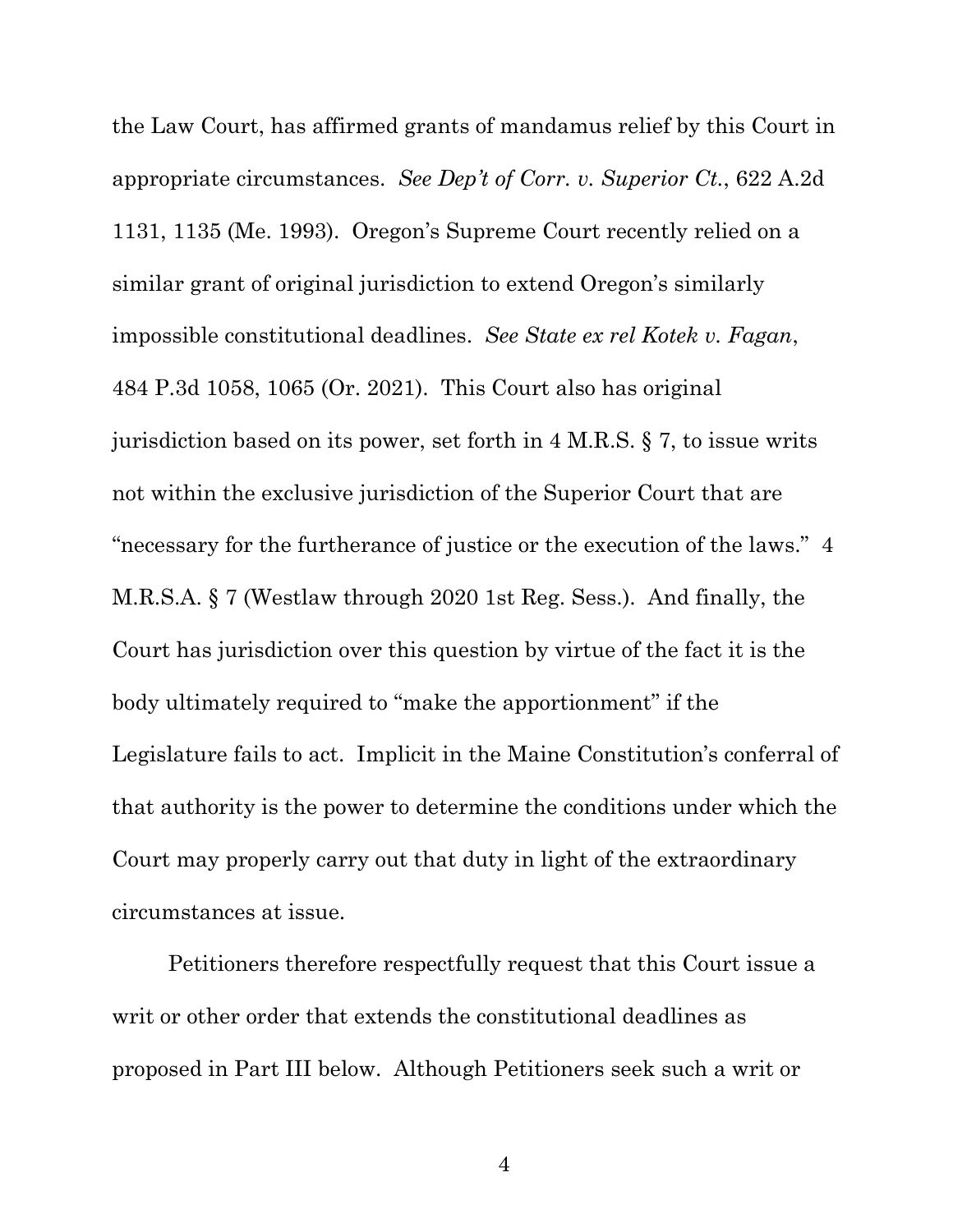order as soon as possible, they respectfully ask that, in any event, the Court rule before the expiration of the final constitutional apportionment deadline, August 10, 2021.

#### **Background**

#### *Constitutional Framework for Apportionment*

The Maine Constitution requires that the Legislature convening in 2021 (and every ten years thereafter) "shall cause the State to be divided into districts" for the 151 seats in the Maine House of Representatives and the currently 35 seats in the Maine Senate. Me. Const. art. IV, pt. 1,  $\S 2$  (House) & pt. 2,  $\S 2$  (Senate). The "mean" population figure" for each district must be determined by dividing the number of seats into "the number of inhabitants of the State exclusive of foreigners not naturalized according to the latest Federal Decennial Census or a State Census previously ordered by the Legislature to coincide with the Federal Decennial Census." *Id.* Districts must be drawn "as nearly as practicable" to produce "equally populated districts." *Id.*

Since 1975, the Maine Constitution has required an Apportionment Commission to come up with an initial proposal for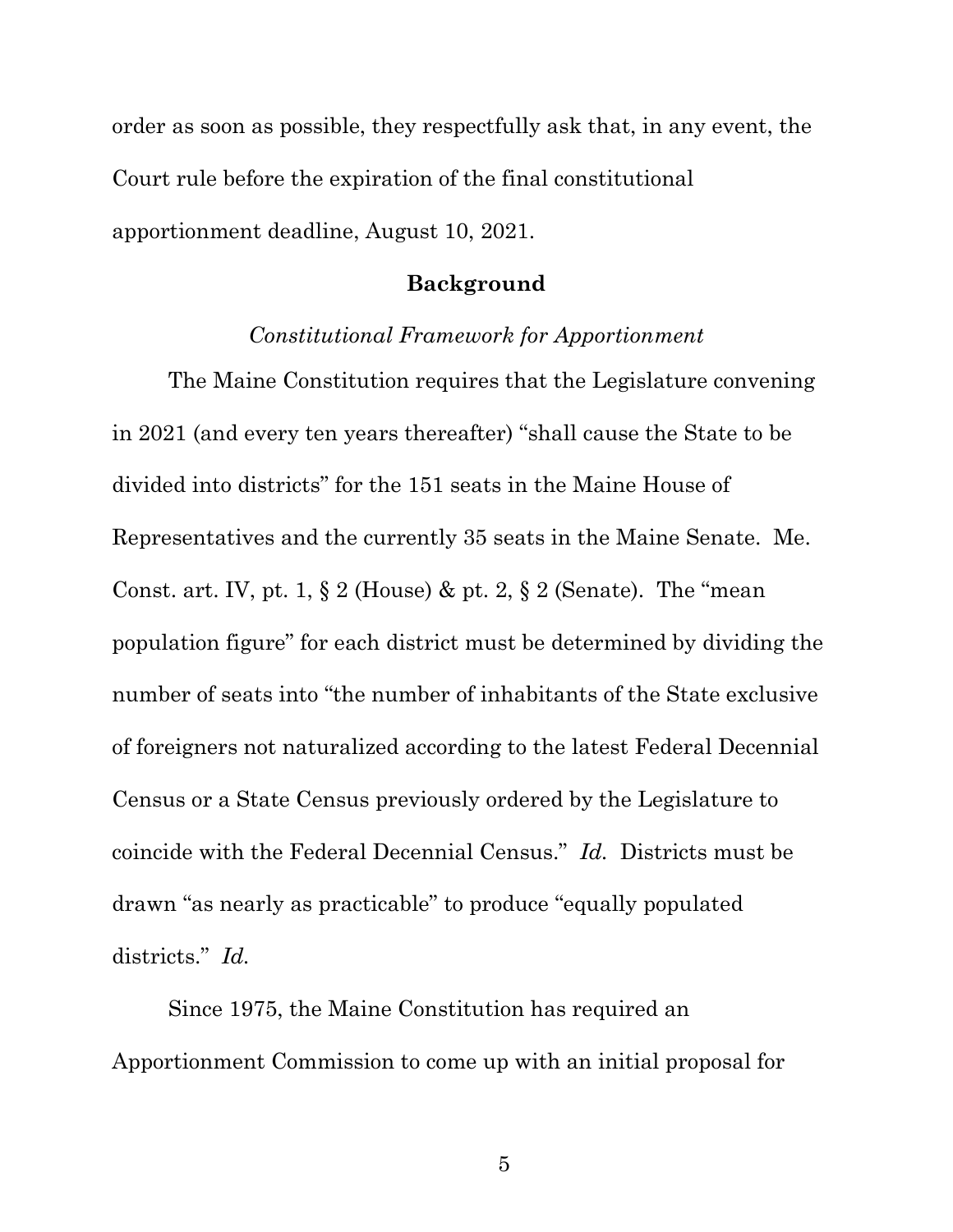redistricting. Me. Const. art. IV, pt. 3, § 1-A; Const. Res. 1975, ch. 1, *approved in* 1975.[1](#page--1-12) The Commission, appointed at the start of the first legislative session after the federal decennial census, must be made up of legislators from the two largest political parties and members of the public. Me. Const. art. IV, pt. 3, § 1-A.The Constitution provides that the Commission shall produce apportionment plans to the Clerk of the House of Representatives and the Secretary of the Senate "no later than June 1st of the year in which apportionment is required." Me. Const. art. IV, pt. 1, § 3 (House) & pt. 2, § 2 (Senate).Then, "by June 11th of the year in which apportionment is required," the Legislature "shall" enact either "the submitted plan of the commission or a plan of its own" by a 2/3rds vote. *Id.*

If the Legislature fails to act, the Maine Constitution provides that this Court shall act instead:

> In the event that the Legislature shall fail to make an apportionment by June 11th, the Supreme Judicial Court shall, within 60 days following the period in which the Legislature is required to act, but fails to do so, make the apportionment.

<sup>&</sup>lt;sup>1</sup> This Constitutional Resolution and many of the other documents cited herein relating to the Maine Constitution are available at [https://](https://legislature.maine.gov/legis/lawlib/lldl/constitutionalamendments/index.html) [legislature.maine.gov/legis/lawlib/lldl/constitutionalamendments/index.html.](https://legislature.maine.gov/legis/lawlib/lldl/constitutionalamendments/index.html)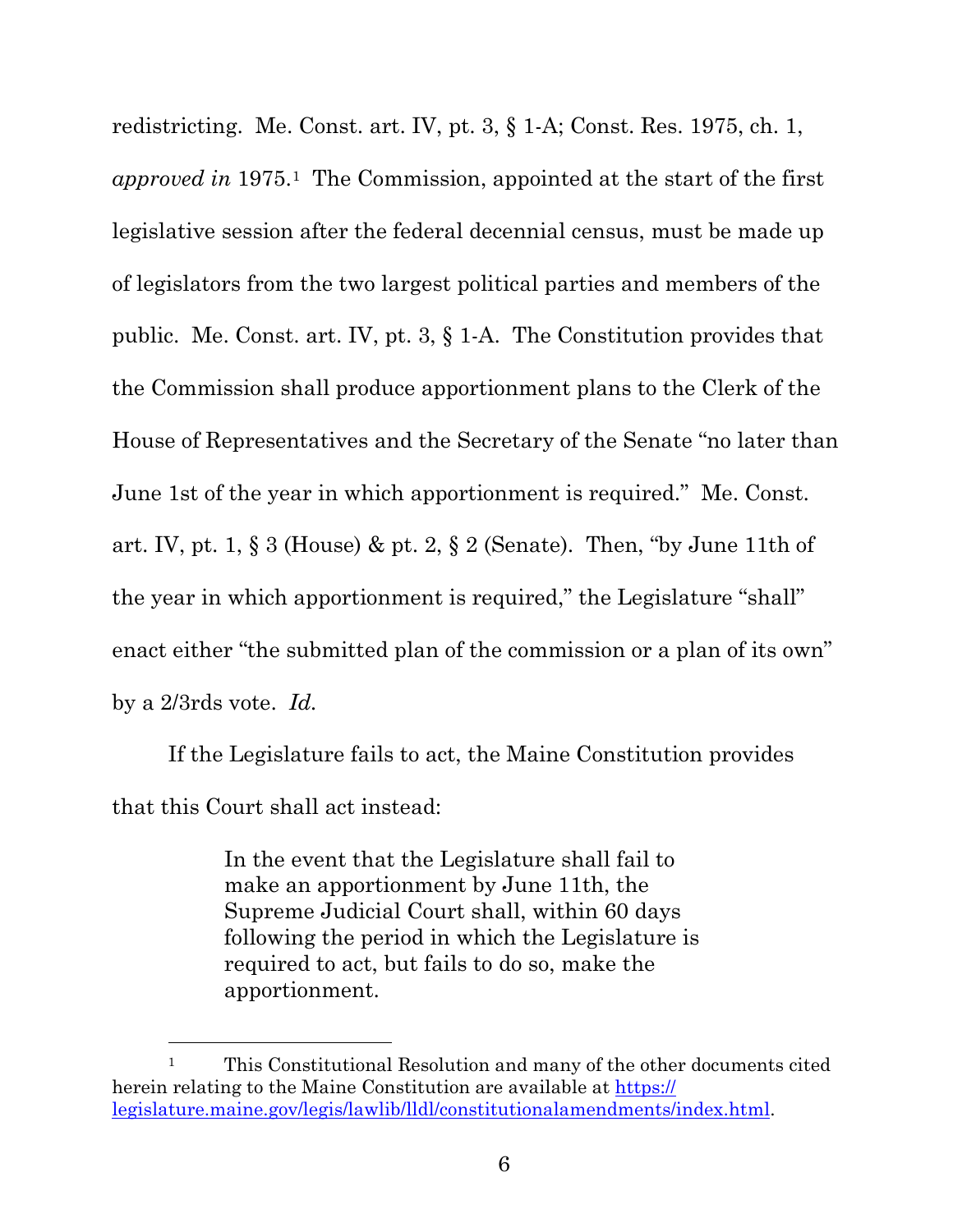Id. In making the apportionment, the Court shall take into consideration plans and briefs filed with the Court by the public "during the first 30 days of the period in which the court is required to apportion." *Id.* These same provisions give this Court "original jurisdiction to hear any challenge to an apportionment law enacted by the Legislature, as registered by any citizen or group thereof," further providing that if a challenge is sustained, this Court "shall make the apportionment." *Id.*

Apportionment of Maine's two congressional districts works similarly. The Commission is required to "review the existing congressional districts." Me. Const. art. IX, § 24(1). "If the districts do not conform to Supreme Judicial Court guidelines, the commission shall reapportion the State into congressional districts." *Id.* The deadlines for congressional reapportionment are the same as for legislative reapportionment: June 1st for the Commission to submit its plan, and June 11th for the Legislature to enact the plan or a plan of its own. *Id.*

If the Legislature fails to act, this Court must make the apportionment "within 60 days following the period in which the Legislature is required to act but fails to do so." Me. Const. art. IX,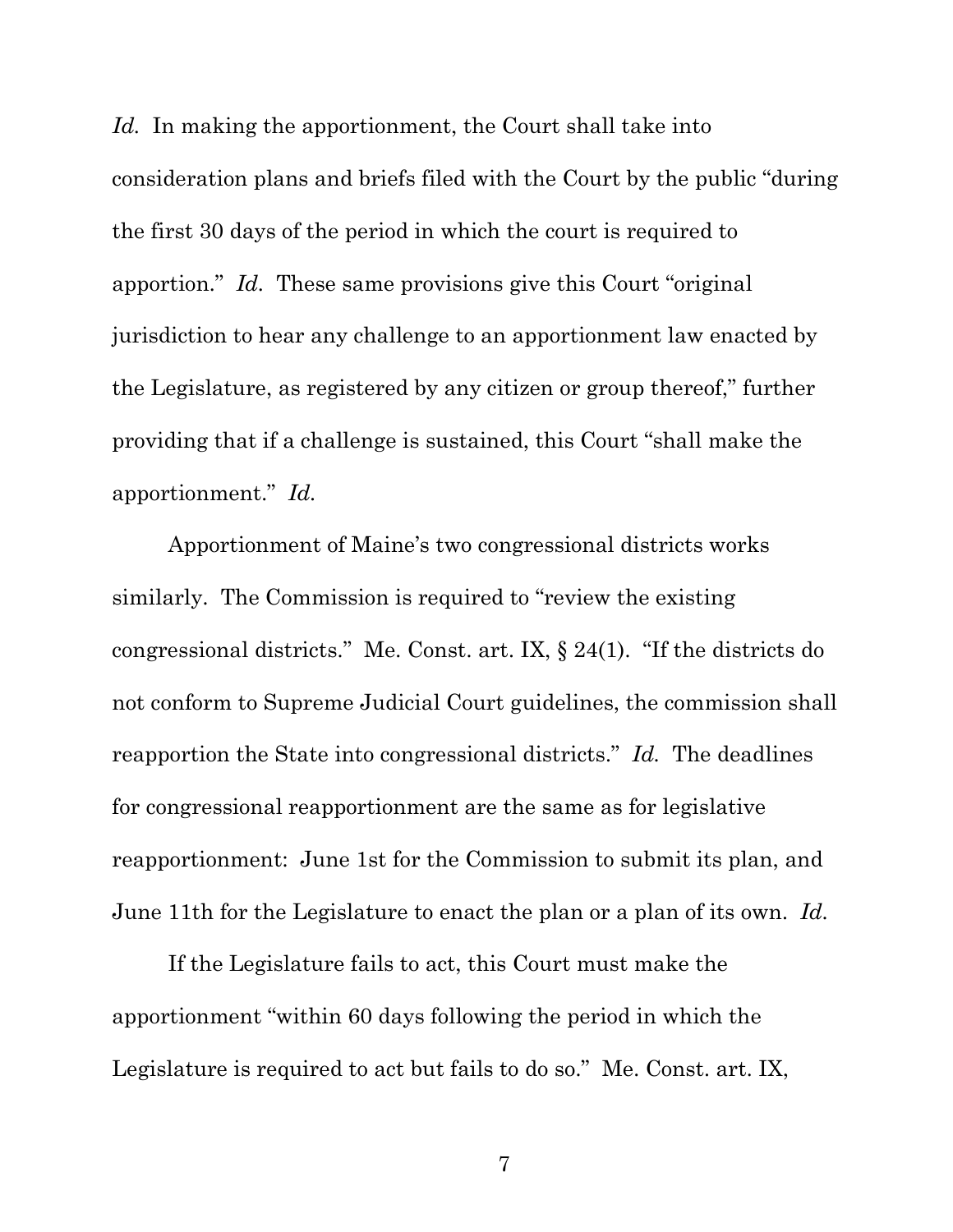§ 24(2). Notably, the Maine Constitution expressly recognizes the importance of the federal census data to this process, providing that the Apportionment Commission should start its work "when the Secretary of State has received notification of the number of congressional seats to which the State is entitled *and the Federal Decennial Census population count is final*." Me. Const. art. IX, § 24(1) (emphasis added).

The Maine Constitution also requires apportionment of county commissioner districts. The constitutionally prescribed process largely follows the process for apportionment of legislative districts, except that the Commission's apportionment plan, though it must be presented to the Clerk of the House of Representatives on June 1 with the congressional and legislative plans, need not be submitted to the Legislature until January 15 of the following year. Me. Const. art. IX, § 25(1)(C). At that point the Legislature has 30 days to enact the plan or a plan of its own before this Court is required to make the apportionment, again within 60 calendar days following the period in which the Legislature is required to act but fails to do so. Me. Const. art. IX, § 25(2).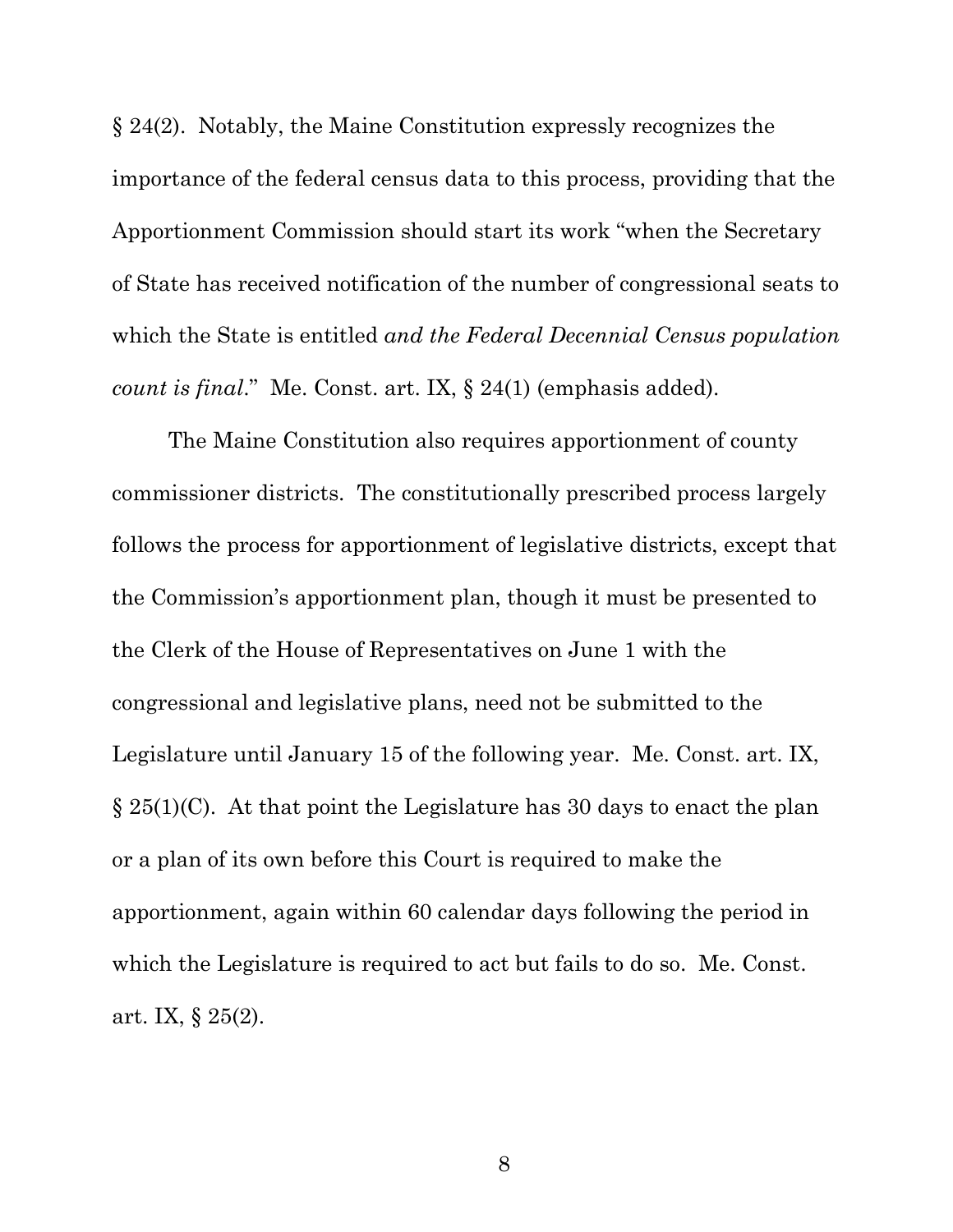For a number of years, the Maine Constitution and Maine statutes had required apportionment to occur in the fourth year of each decade (1983, 1993, etc.). *See* Const. Res. 1975, ch. 1, *approved in* 1975. (providing for reapportionment in 1983 and every 10 years thereafter). But in 2011, in the midst of federal litigation over whether the two-year delay between the release of the decennial federal census and the reapportionment of Maine's congressional districts violated article I, § 2 of the U.S. Constitution, *see Desena v. Maine*, 793 F. Supp. 2d 456 (D. Me. 2011), the Maine Legislature approved (and voters later ratified) a constitutional amendment to move up apportionment deadlines for both congressional and legislative districts to years ending in "1."[2](#page--1-13) Const. Res. 2011, ch. 1.

Because apportionment would now be occurring in the same year as the release of federal census data, the framers of the 2011 amendment recognized that the existing reapportionment deadlines in the Maine Constitution would become unworkable. Those deadlines

<sup>2</sup> Prior to 2011, apportionment of congressional and county commissioner districts had been governed by statute. The 2011 amendment embedded those procedures in the Constitution. Const. Res. 2011, ch. 1, *passed in* 2011.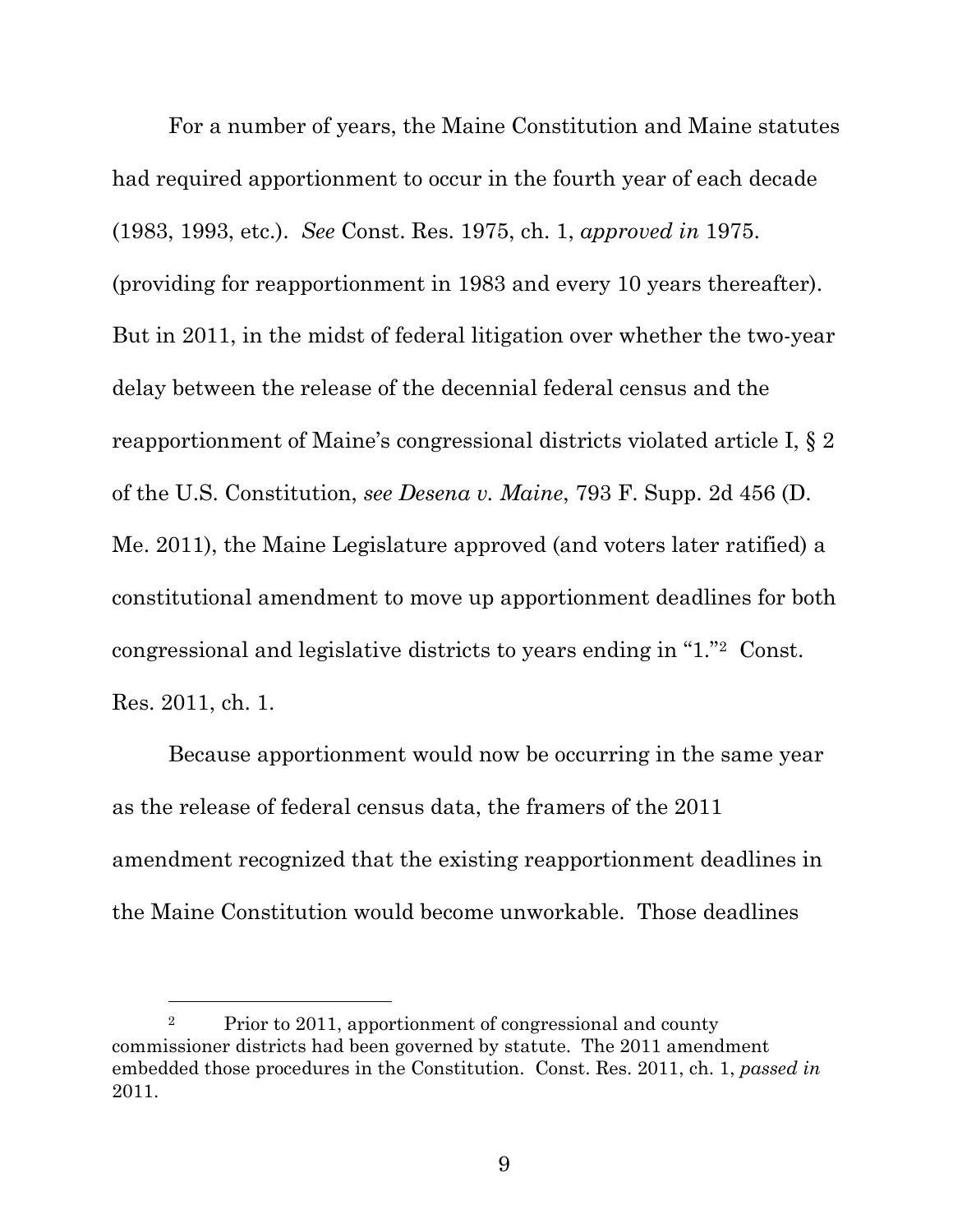had required the Commission to submit a plan by early April of the redistricting year, and the Legislature to act on that plan no later than 10 days after that.[3](#page--1-14) Me. Const. art. IV, pt. 1, §§ 2–3 (amended 2011).

As the Office of Policy and Legal Analysis explained at the time, "[t]he US Census Bureau releases its population figures mid-March 2011. That would leave only 20 days to do the work [under the April deadline]." OPLA Memorandum to State and Local Government Committee re: *LD 494, Resolution*, *Proposing an Amendment to the Constitution of Maine to Change the Schedule for Redistricting* at 1 (Mar. 10, 2011) (hereinafter "OPLA Memo"), attached as Exhibit A. The 2011 amendment therefore moved the deadlines to June 1 for the Apportionment Commission to submit its plans for legislative, congressional, and county commissioner redistricting, and June 11 for the Legislature to act upon the first two plans (with the county

<sup>3</sup> More specifically, the Constitution then required submission of the plan within 120 days of the convening of the relevant legislature, which occurs on the "day next preceding the first Wednesday in December following the general election," and the Legislature to act on that plan the earlier of 30 days after it was submitted or 130 days after the convening of the Legislature. Me. Const. art. IV, pt. 1, §§ 2–3 (amended 2011); *id.* art. IV, pt. 3, § 1.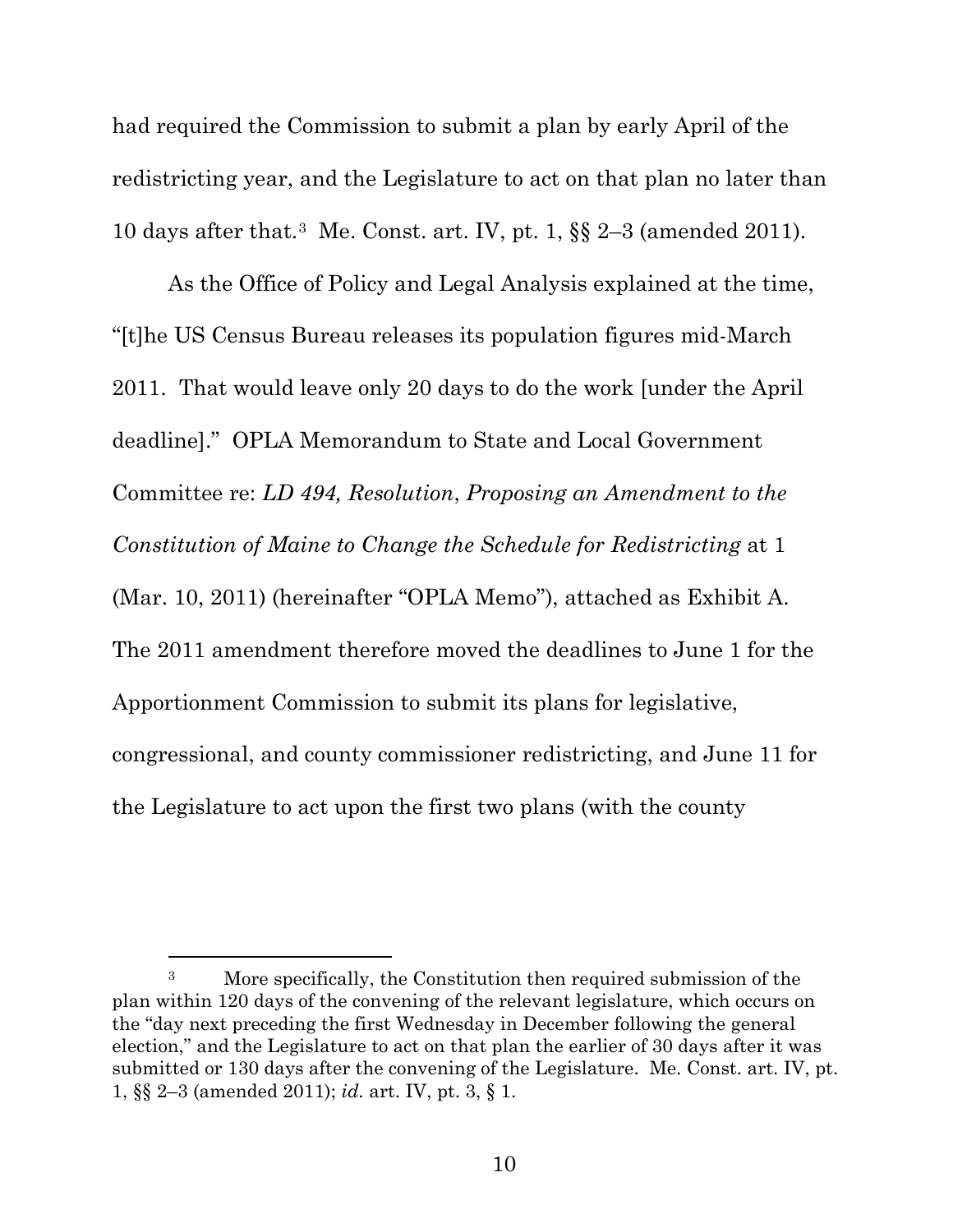commissioner plan subject to a longer timetable). Const. Res. 2011, ch.

1.

In the floor debate on the 2011 amendment, the amendment's sponsor, Representative Keschl, explained that the purpose of the amendment was to require the use of federal census data to reapportion Maine's legislative districts as soon as it was available:

> I submitted LD 494 after talking to one of my constituents . . . who expressed concern that the State of Maine currently waits almost three years after a national census to redistrict our State, Senate and House districts. While this might not [sic] have been necessary in the past which [sic] much of the redistricting was done by hand calculations, now with technology advancements the time it takes to perform this task is greatly reduced. Almost all other states redistrict before the first election after the national census and this bill seeks to do the same, starting after the 2020 Census. This would allow Maine to redraw the current districts with the most recent census data to ensure that districts are fair and reflect the actual population so that every person is represented proportionately and has the same voting power. That is, one person one vote.

Legis. Rec. H-920 (1st Reg. Sess. 2011).

## *2021 Delay in Federal Census Data*

The Secretary of the U.S. Department of Commerce is charged

with conducting the federal decennial census required by article 1, § 2,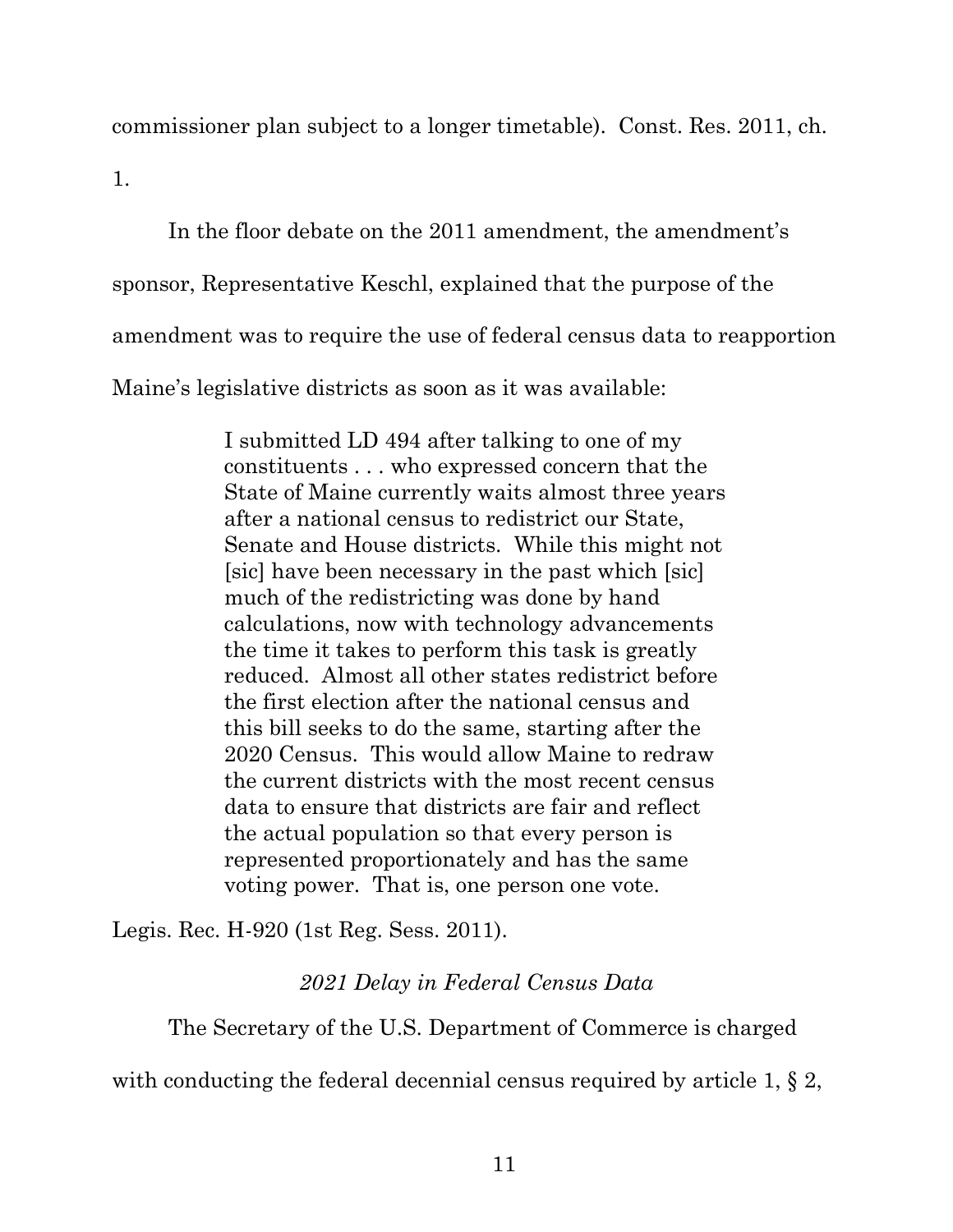of the U.S. Constitution. 13 U.S.C.A. § 141(a) (Westlaw). In 1975, Congress enacted a law, now codified at 13 U.S.C. § 141(c), requiring the Commerce Secretary to collaborate with state officials to produce, as part of the decennial census, population data broken down into smallarea geographic units designed to enable states to construct properly apportioned legislative districts.[4](#page--1-15) *See* Pub. L. No. 94-171, 89 Stat. 1023. This law replaced a system in which the Census Bureau, at the time it released census results, produced population data by "enumeration district," which was considerably less useful to states for redistricting purposes. *See* H.R. Rep. No. 94-456, at 3 (1975). The fine-grained apportionment data produced to states under 13 U.S.C. § 141(c) is known as "P.L. 94-171 redistricting data."

Section 141 requires the Commerce Secretary to publish census data within specific periods following the April 1 census date. *See* 13 U.S.C.A. § 141(a) (Westlaw). First, the Secretary is required to produce

<sup>&</sup>lt;sup>4</sup> More specifically, the population data is broken down into various overlapping geographic units, the smallest of which is a "census block," which is a statistical area bounded by visible or invisible features such as roads or political boundaries and which can be as small as a city block. *See* Rossiter, Katy, "What are census blocks?" U.S. Census Bureau website (July 11, 2011), at [https://](https://www.census.gov/newsroom/blogs/random-samplings/2011/07/what-are-census-blocks.html) [www.census.gov/newsroom/blogs/random-samplings/2011/07/what-are-census](https://www.census.gov/newsroom/blogs/random-samplings/2011/07/what-are-census-blocks.html)[blocks.html.](https://www.census.gov/newsroom/blogs/random-samplings/2011/07/what-are-census-blocks.html)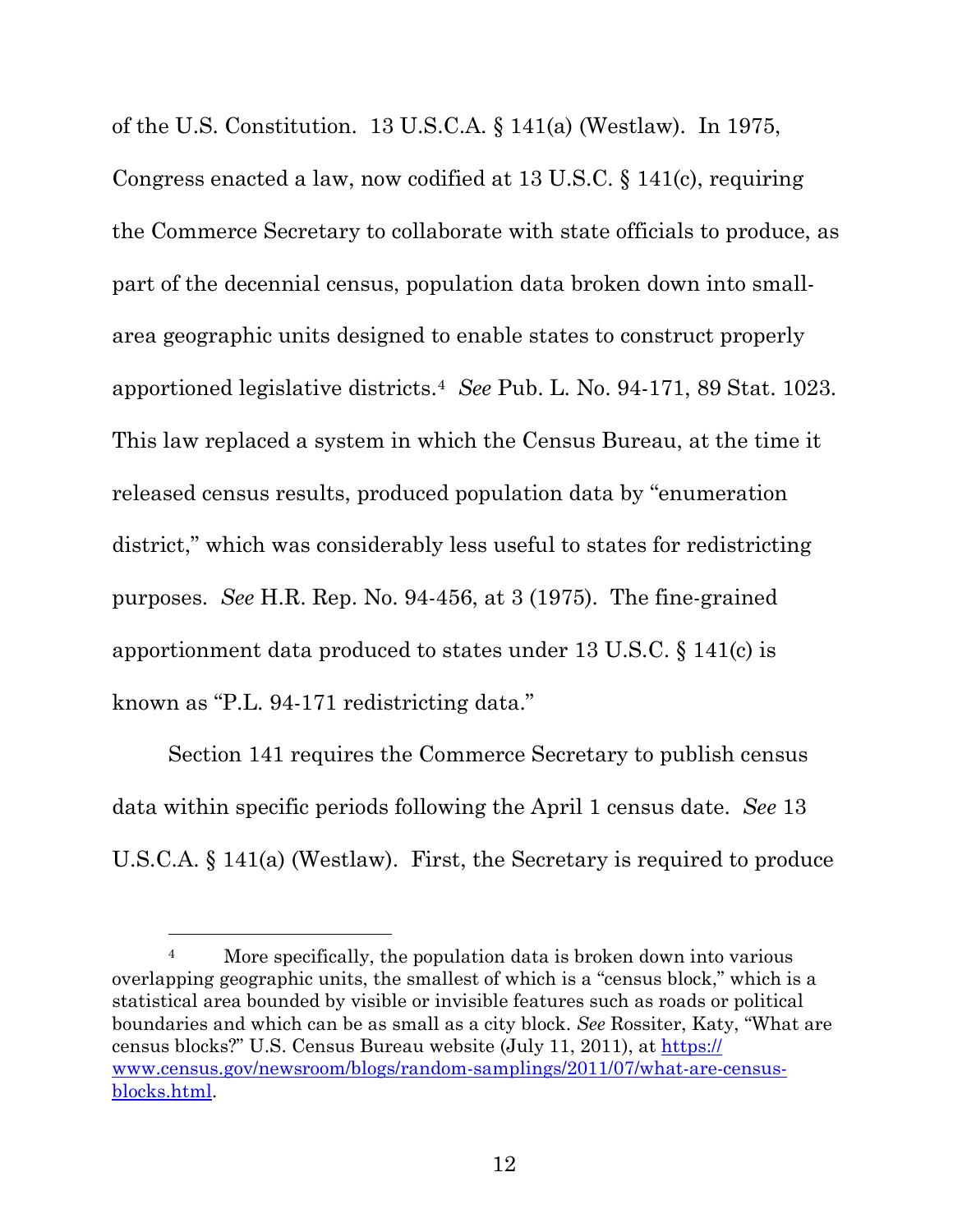a "tabulation of total population by States," used to allocate the number of congressional seats to each State, within nine months of the April 1 census date, or January 1, 2021, for the most recent census. *Id.* § 141(b). Second, the Secretary is required to deliver the fine-grained P.L. 94-171 data to states "as expeditiously as possible," but in any event within one year after the April 1 census date, or April 1, 2021, for the most recent census. *Id.* § 141(c).

Due to the COVID-19 pandemic, the Commerce Secretary has missed both deadlines. The Census Bureau did not release the statewide population totals, due January 1, until April 26, 2021. *See*  Press Release, "2020 Census Apportionment Results Delivered to the President," U.S. Census Bureau (Apr. 26, 2021).<sup>[5](#page--1-16)</sup> And the Census Bureau still has not produced the crucial P.L. 94-171 data. In an April 21, 2021 letter to the National Association of State Election Directors, the head of the Census Bureau's Census Redistricting and Voting Rights Data Office described the Bureau as having "confidence" that it will provide the P.L. 94-171 to states in a legacy format no later than

<sup>5</sup> Available at [https://www.census.gov/newsroom/press](https://www.census.gov/newsroom/press-releases/2021/2020-census-apportionment-results.html)[releases/2021/2020-census-apportionment-results.html.](https://www.census.gov/newsroom/press-releases/2021/2020-census-apportionment-results.html)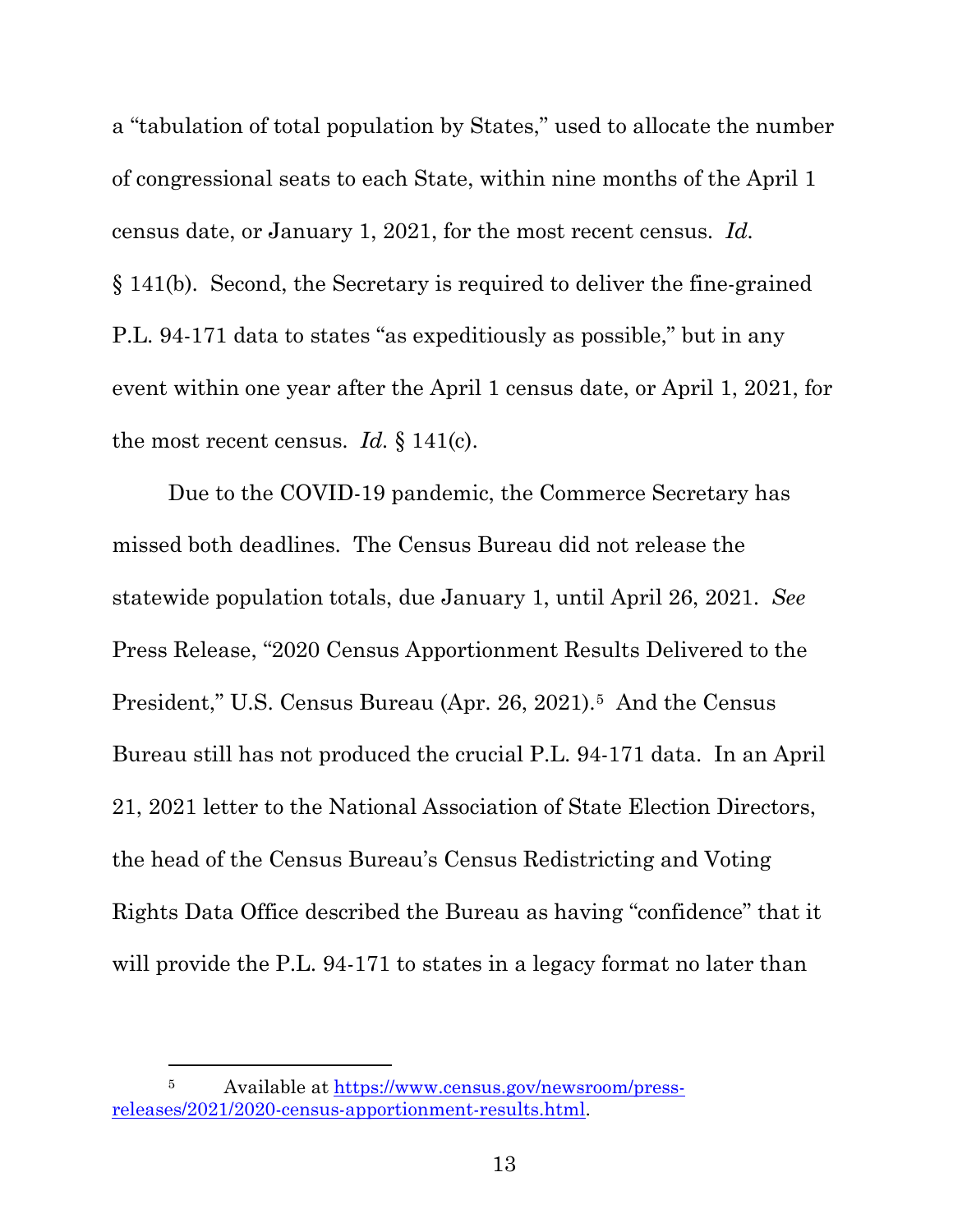August 16, 2021. *See* Exhibit B. The Census Bureau continues to stand by this deadline on its website. *See* U.S. Census Bureau, "Important Dates," at<https://2020census.gov/en/important-dates.html> (last visited May 24, 2021). Petitioners expect that the legacy-format data promised by August 16th will be useable for reapportionment.

#### *Effect on Maine's Reapportionment Process*

The federal government's delay in delivering the P.L. 94-171 census data will make it impossible for Maine to reapportion its legislative and congressional districts in the timeframe required by the Maine Constitution. By August 16th almost all the deadlines in the Maine Constitution relating to apportionment will have already expired. The Apportionment Commission will have had no way of submitting reapportionment plans to the Legislature by June 1, 2021. The Legislature will have had no way of approving legislative and congressional plans by June 11, 2021. And this Court will have had no way of "mak[ing] the apportionment" by August 10, 2021—60 days after the June 11 deadline.

### *Practical Time Constraints on Apportionment*

The Court could substantially delay the June and August deadlines without compromising the State's ability to hold elections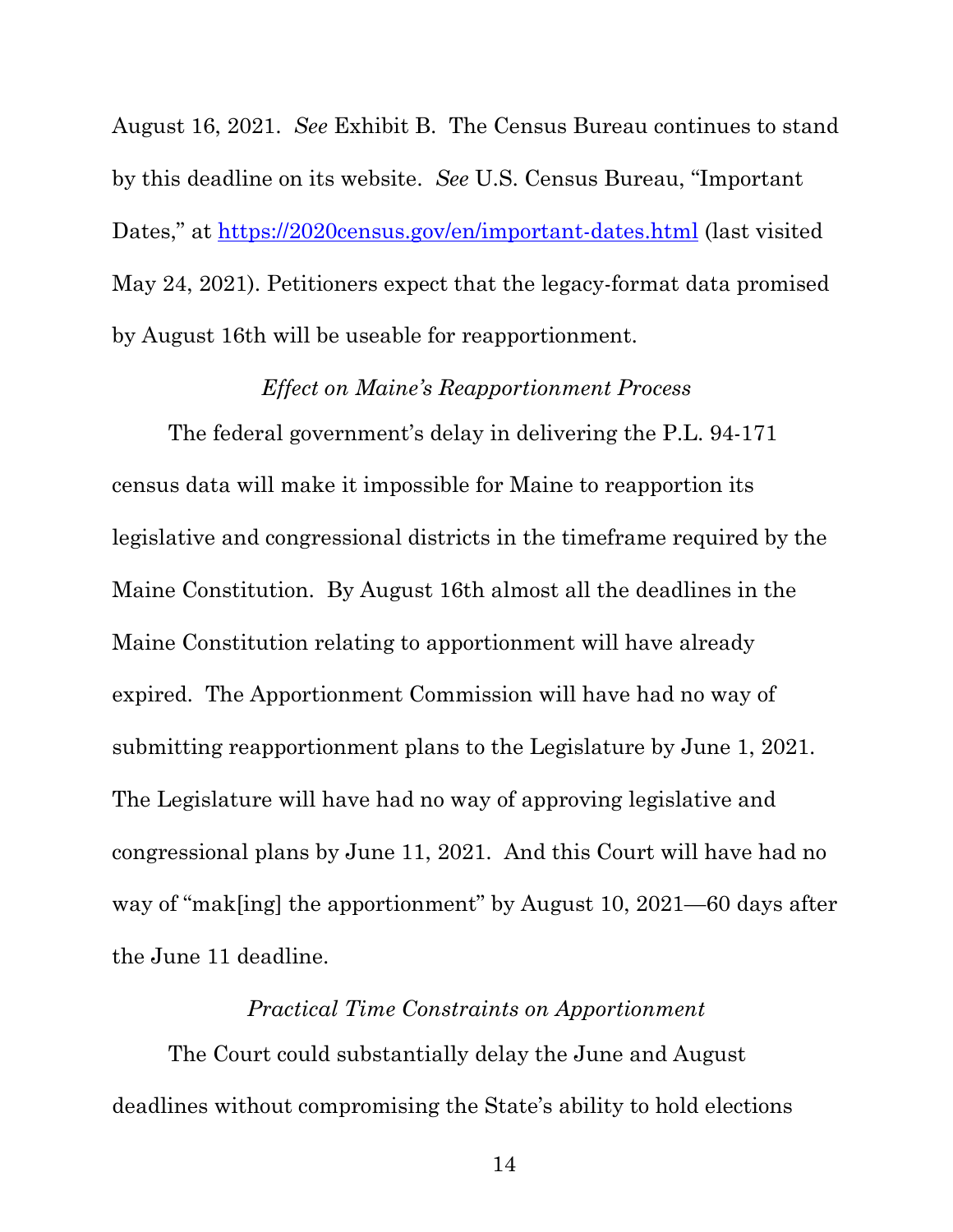with redrawn districts in 2022. The 2022 election cycle formally begins on January 1, 2022, which is the date candidates may start collecting nomination signatures from residents of the districts for which they are running. 21-A M.R.S.A. §§ 335(6), 354(6) (Westlaw through 2020 1st Reg. Sess.); *see also* Affidavit of Deputy Secretary of State Julie Flynn, dated May 24, 2021 ("Flynn Aff."), ¶¶ 17–21. The Secretary of State's Elections Division estimates that, if it expedites implementation of the districts and assuming its outside vendor timely implements the necessary computer code, it should be able to have the districts in place six weeks after receiving the apportionment plans. Flynn Aff. ¶¶ 6–16. Thus, to avoid truncating next year's election process, the Legislature or the Court would need to adopt an apportionment plan no later than November 15, 2021.

#### **Argument**

# **I. This Court Has Original Jurisdiction Over this Matter** Three separate statutory and constitutional provisions grant the Court original jurisdiction to hear and decide this petition.

First, the Court has jurisdiction to determine this action under 14 M.R.S. § 5301. That statute provides that the Supreme Judicial Court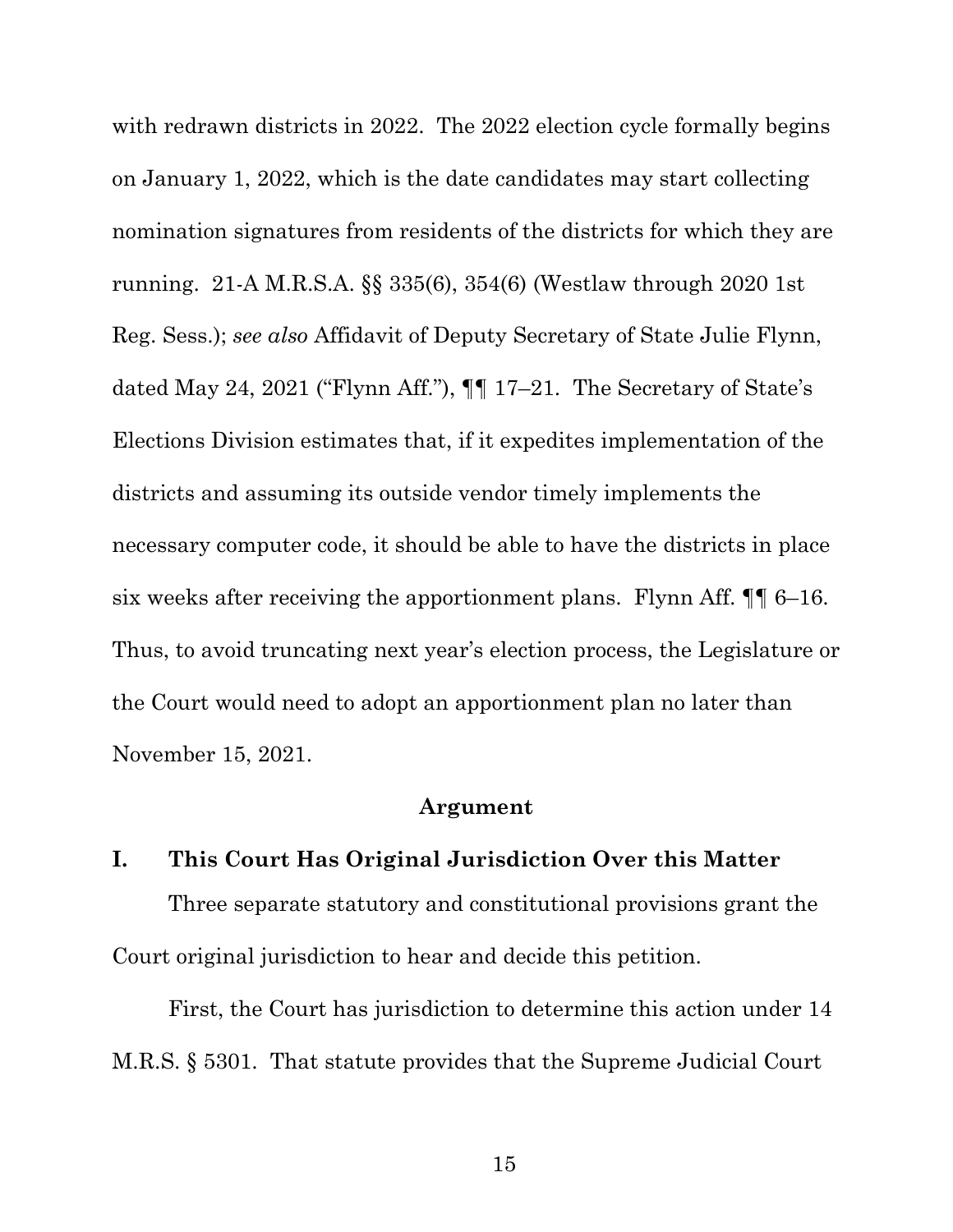and the Superior Court "shall have and exercise concurrent original jurisdiction in proceedings in habeas corpus, prohibition, error, mandamus, quo warranto and certiorari." 14 M.R.S. § 5301 (Westlaw through 2020 1st Reg. Sess.). While Rule 81(c) of the Maine Rules of Civil Procedure, together with the repeal of various statutes in Title 14 in 1967, abolished those writs as "separate procedural devices," those changes did not "alter the substantive law pertaining to the writs or make any change in the kinds of relief available in situations where they have been appropriate." M.R. Civ. P. 81 advisory committee's notes to 1967 amend., Dec. 31, 1967. Thus, while the Legislature repealed the various statutes setting forth procedures for obtaining writs of mandamus, prohibition, etc., it left § 5301 intact, amended to reflect that the Supreme Judicial Court's jurisdiction was now over "proceedings" to obtain these forms of relief rather than "writs." P.L. 1967, ch. 441, § 6.

Second, the Court has jurisdiction to determine this action under 4 M.R.S. § 7. That statute gives the Court jurisdiction to, among other things, "issue all writs and processes, not within the exclusive jurisdiction of the Superior Court, necessary for the furtherance of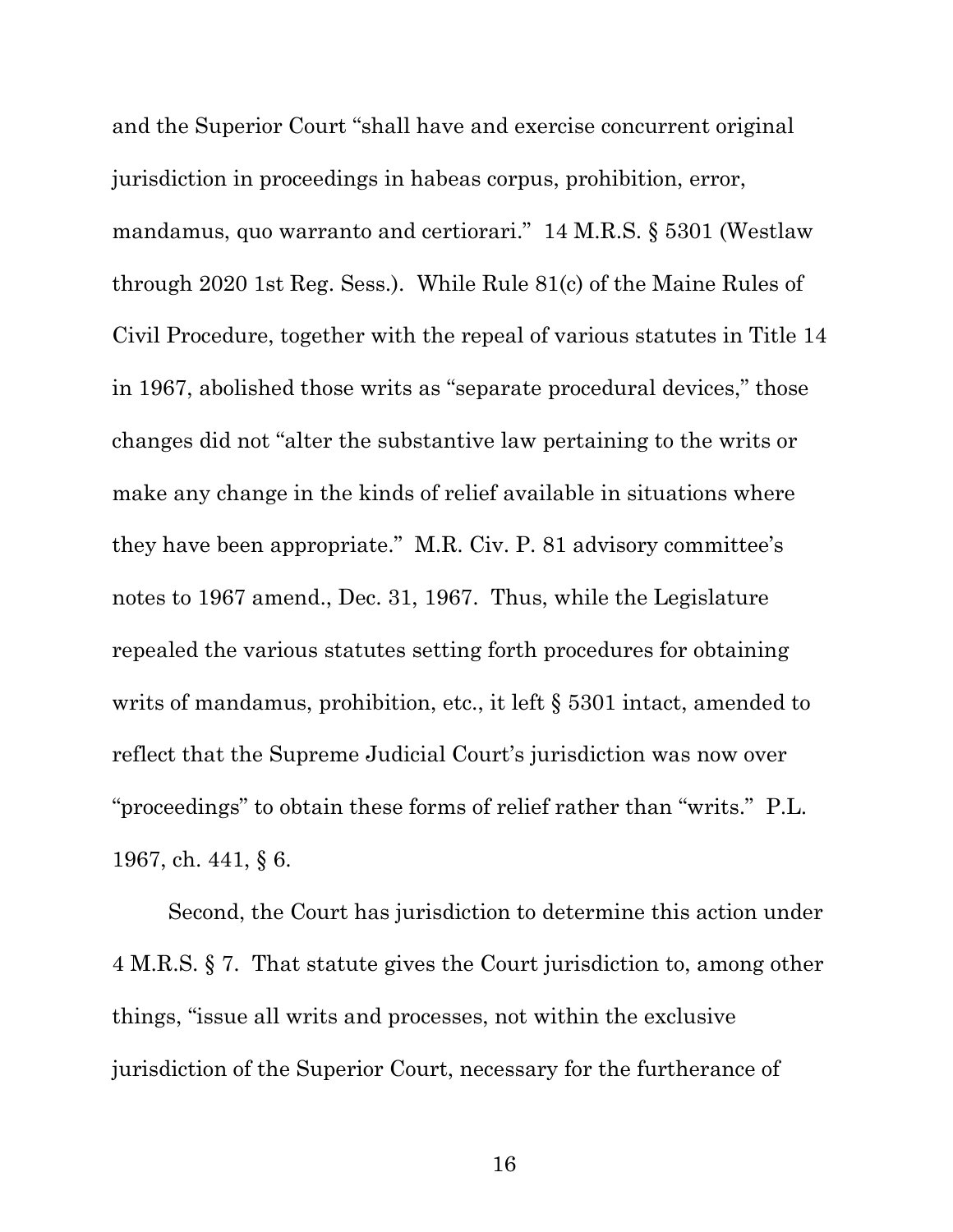justice or the execution of the laws." 4 M.R.S.A. § 7 (Westlaw through 2020 1st Reg. Sess.). This little-used provision has been in effect in something close to its current form since at least 1841. *See* R.S. ch. 96, § 5 (1841)[.6](#page--1-17) Though Petitioners have located virtually no caselaw interpreting the relevant portion of the statute, it appears to grant this Court a power to directly issue injunctive relief—in the form of a writ when "necessary" for the "furtherance of justice" or the "execution of the laws." The Legislature's decision not to excise this provision when it abolished various specific writs in 1967 indicates an intent to allow the Court to retain this residual power even after the abolition of the traditional writs.

As reflected by the absence of caselaw on this provision, it will be a rare and exceptional situation in which the issuance of a writ by this Court will be "necessary" for the furtherance of justice or the execution of laws. In nearly all circumstances, the more customary forms of relief available through the lower courts, as prescribed by statute and court

<sup>&</sup>lt;sup>6</sup> The 1841 version of the statute read "They [the members of the SJC] shall have power to issue writs of error, certiorari, mandamus, prohibition, quo warranto, and all other processes and writs, to courts of inferior jurisdiction, to corporations and individuals, which may be necessary for the furtherance of justice, and the due execution of the law." R.S. ch. 96, § 5 (1841).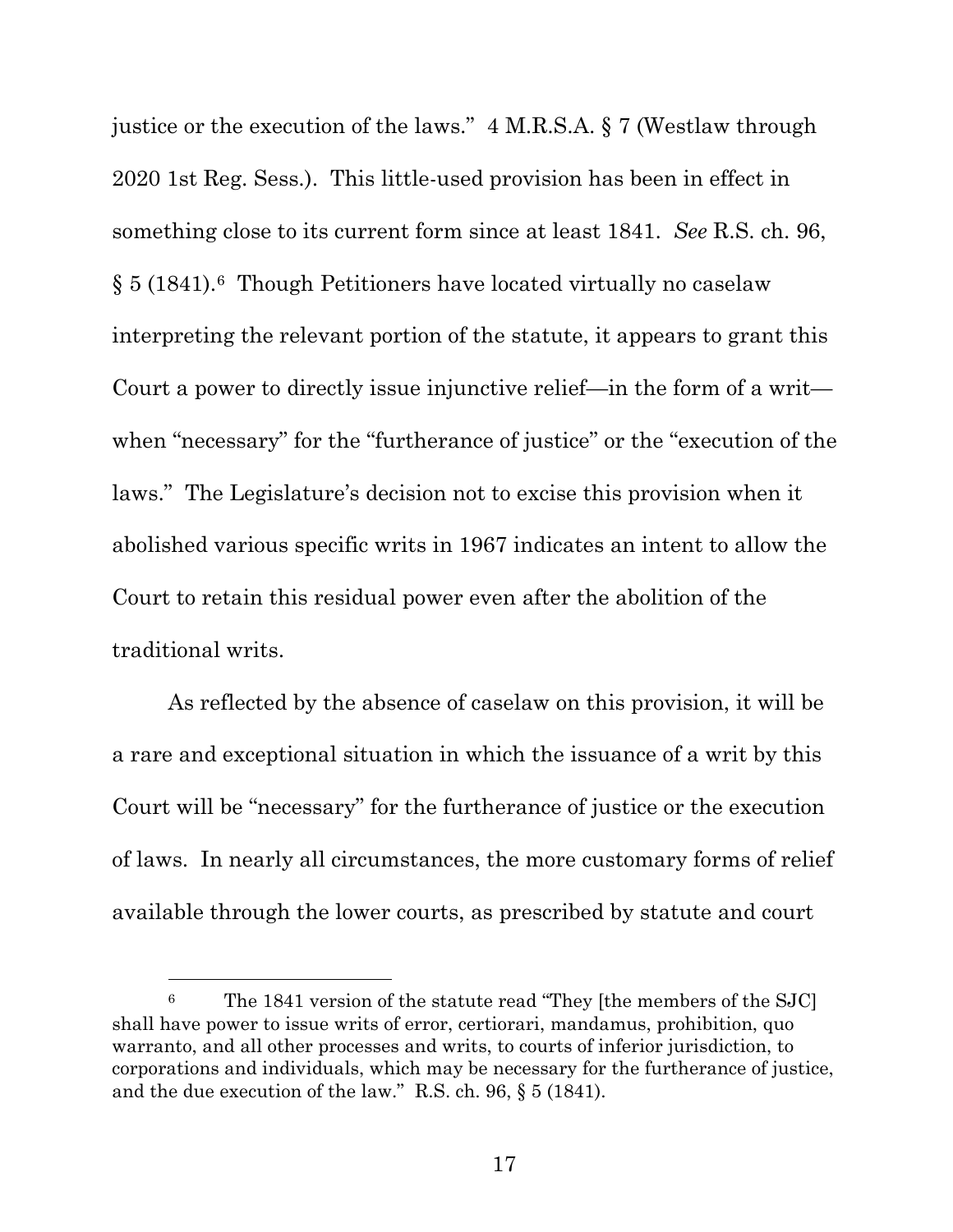rules, should suffice to protect the interests of justice and the execution of the laws. However, the situation now presented to this Court, in which the constitutionally mandated timeline for apportionment has become impossible due to events beyond control of any branch of State government, meets the exacting requirements for issuance of a writ under § 7.

Finally, the Constitution itself impliedly confers jurisdiction upon the Supreme Judicial Court to consider this petition. Specifically, the Constitution imposes an obligation upon this Court to "make the apportionment" within 60 days following the period in which the Legislature is required to act, but fails to do so. Me. Const. art. IV, pt. 1, § 3 & pt. 2, § 2; art. IX, § 24(2) & § 25(2). That provision necessarily confers jurisdiction on the Court to decide the threshold question of whether the constitutional preconditions for it to commence apportionment have come to pass. Indeed, prior apportionment decisions of this Court start with precisely such findings. *See In re Apportionment of House of Representatives*, 315 A.2d 211, 213 (Me. 1974) (taking notice that "the Maine Legislature failed to make an apportionment of the House of Representatives by . . . the end of the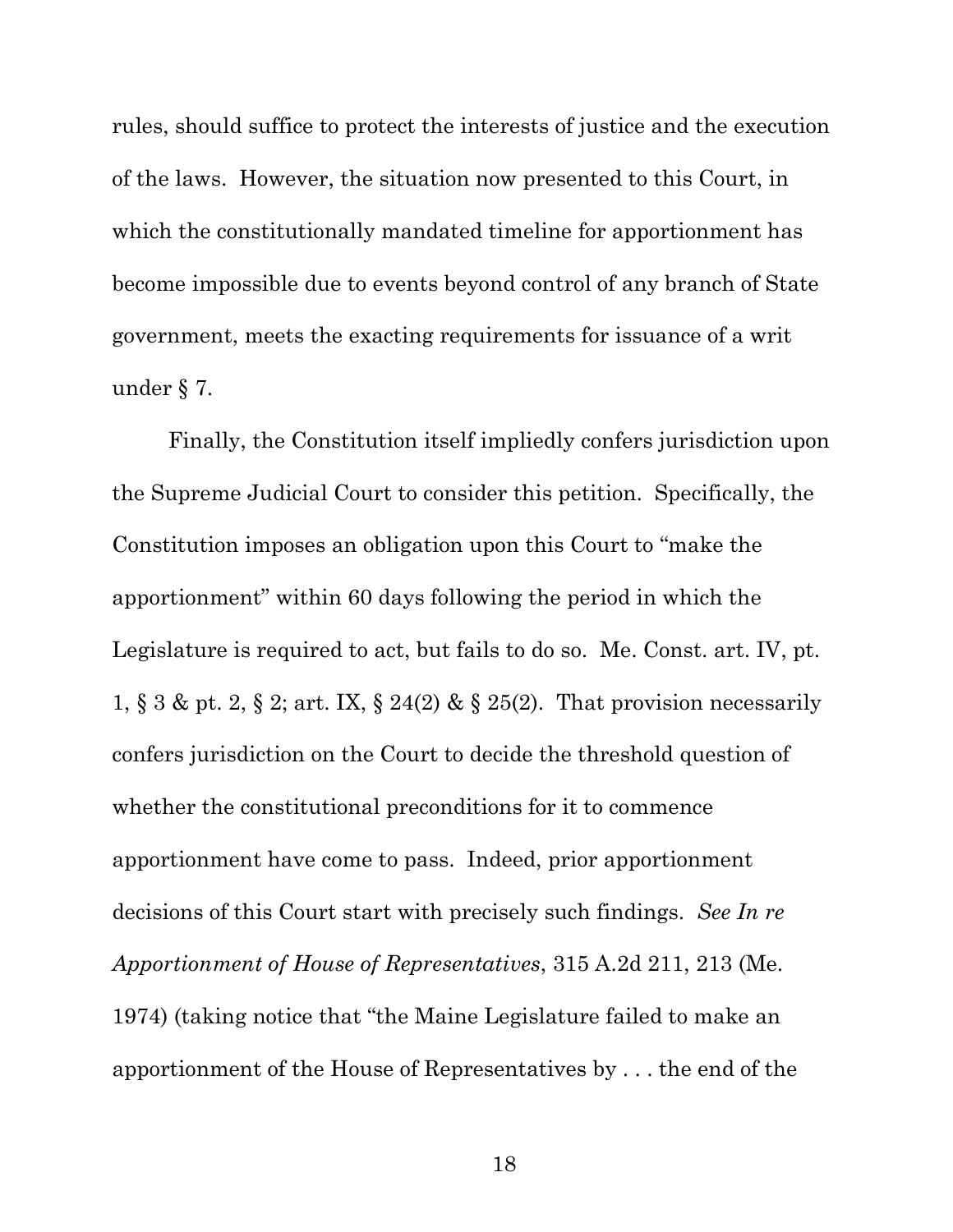period in which the Legislature was required by the Constitution of Maine to make such apportionment"); *In re Apportionment of Senate*, 287 A.2d 421, 421 (Me. 1972).

It is certainly true that, as of today's date, the June 1 and June 11 deadlines that would transfer apportionment authority to this Court have not expired. But, due to the federal government's delay of the census data, it is now certain that those deadlines will expire without proposal or enactment of the constitutionally required apportionment plans.

Given the certainty that the Commission will miss its June 1 deadline and that the Legislature will miss its June 11 deadline, there is a "concrete, certain, and immediate legal problem" that is ripe for resolution now. *Waterville Indus., Inc. v. Fin. Auth. of Maine*, 2000 ME 138, ¶ 22, 758 A.2d 986, *as amended on recons. in part* (Sept. 27, 2000) (quoting *Wagner v. Secretary of State*, 663 A.2d 564, 567 (Me.1995)). There is no reason the Court cannot determine now the circumstances under which it will acquire the responsibility to "make the apportionment." Alternatively, if the Court were concerned about its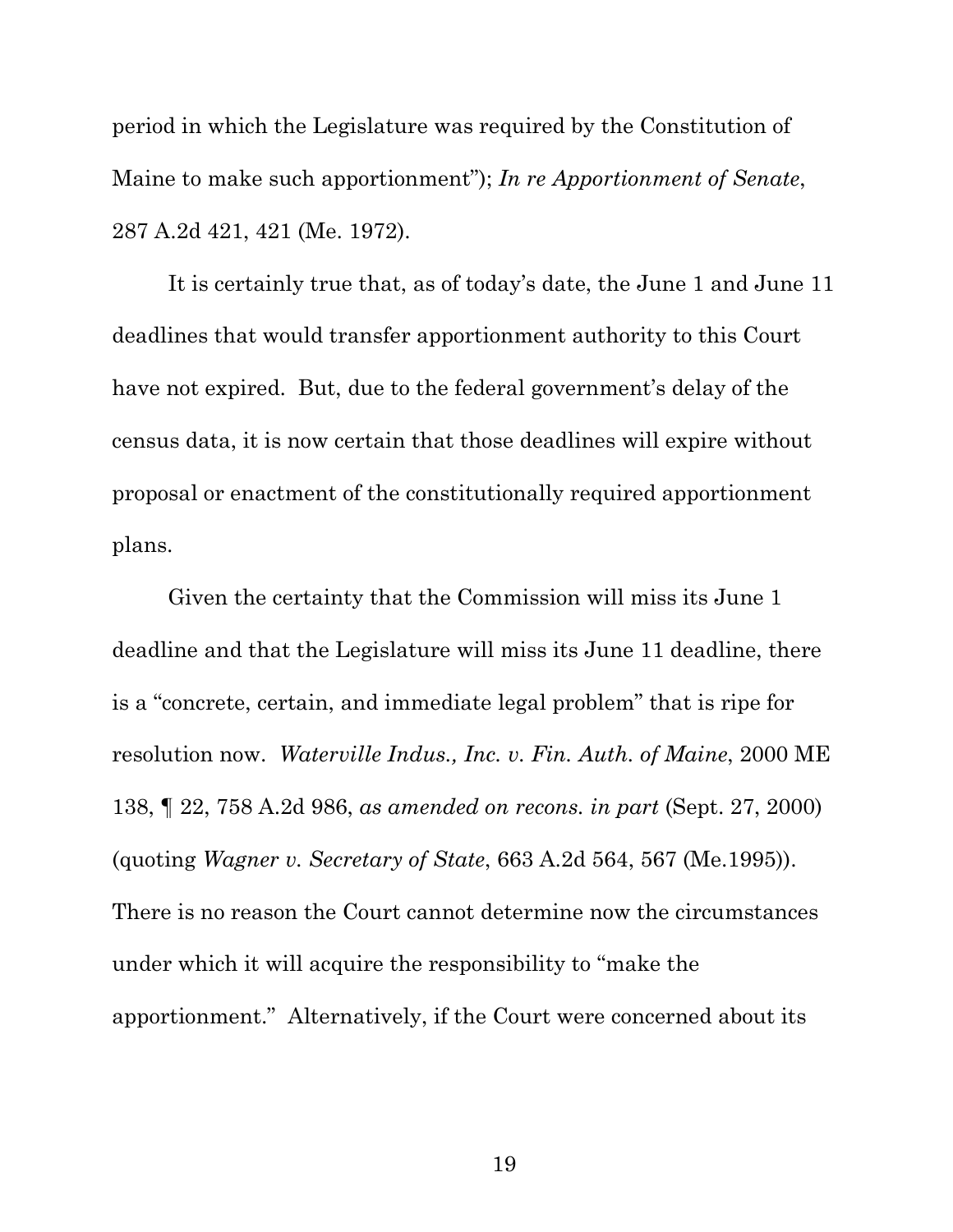jurisdiction prior to June 11, it could hold this matter in abeyance until that deadline has passed.[7](#page--1-18)

On all three of the above bases, the Court has jurisdiction to consider the enclosed petition and grant the requested relief[.8](#page--1-19)

### **II. The Court Should Extend the Constitutional Deadlines for Apportionment**

### **A. Of the Available Options, Extension of the Deadlines Is Least Disruptive to the Constitutional Order**

The delay of the federal census data has created an unprecedented constitutional quandary for the Apportionment Commission, the Maine Legislature, and even this Court, in which full compliance with the

<sup>7</sup> The Court should hear this matter *en banc*, and not through a single Justice. Unlike most original actions filed with the Supreme Judicial Court, which are assigned to a single Justice, *see, e.g.*, *Dep't of Corr. v. Superior Ct.*, 622 A.2d 1131, 1134 (Me. 1993) (appeal of mandamus action heard by a single Justice under 4 M.R.S. § 7 and 14 M.R.S. § 5103), this Court customarily sits *en banc* when it considers original actions relating to apportionment. *See, e.g.*, *In re 1983 Legislative Apportionment of House, Senate, & Cong. Districts*, 469 A.2d 819, 822 (Me. 1983) (noting that the Court heard argument "sitting *en banc*"); *In re 2003 Legislative Apportionment of House of Representatives*, 2003 ME 81, ¶ 7, 827 A.2d 810. It should adopt the same practice in this similar action. Moreover, because this action presents virtually a pure question of law, there is no need for factual development in a trial-like proceeding. By hearing the matter *en banc*, the Court can provide definitive relief in a timely manner.

<sup>8</sup> Given the exceptional nature of this action, Petitioners submit that the Maine Rules of Civil Procedure do not "specifically prescribe[]" a procedure by which this matter is to be presented and resolved. The Court may thus "proceed in any lawful manner to inconsistent with the Constitution of the State of Maine, these rules, or any applicable statutes." M.R. Civ. P. 81(f).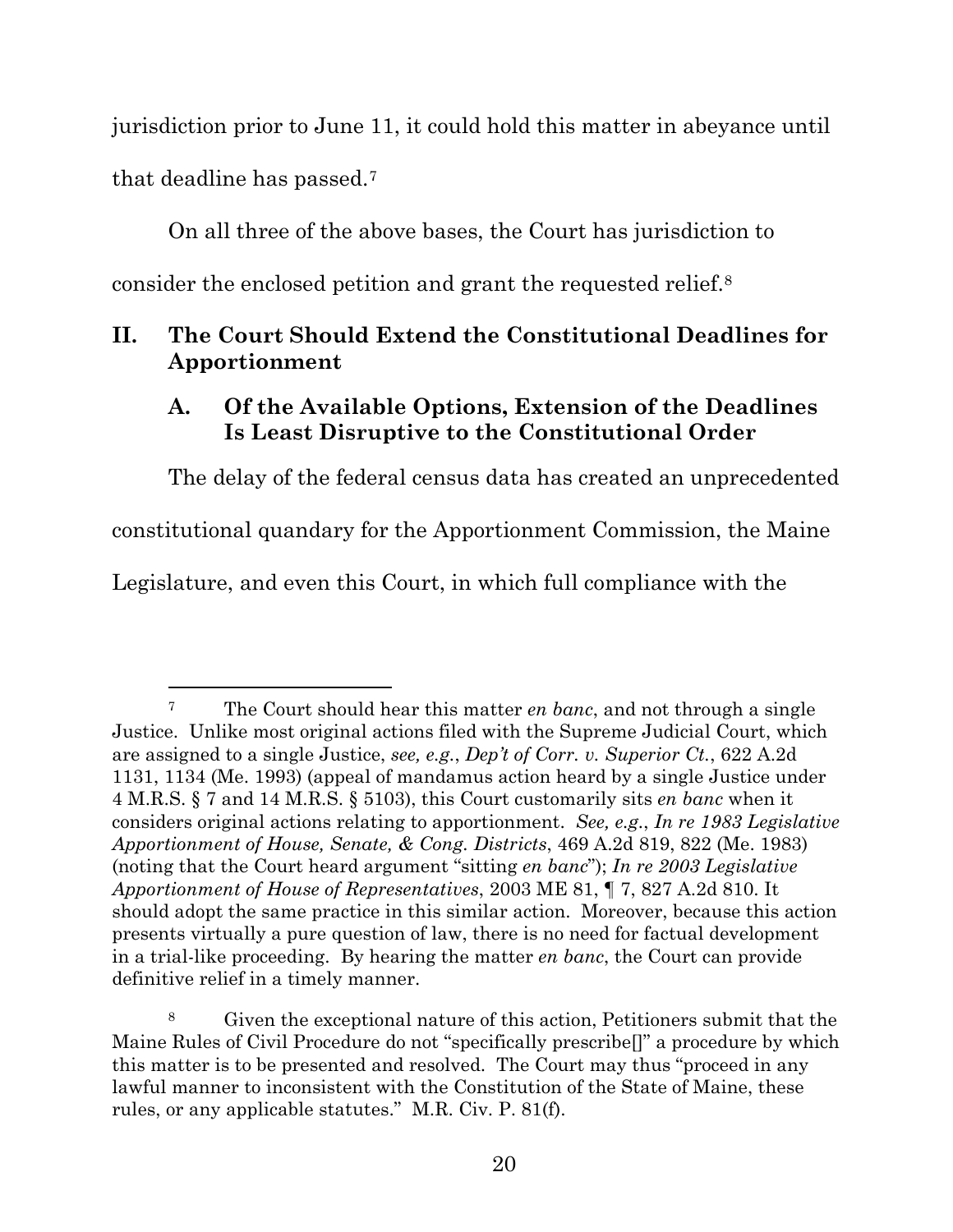Maine Constitution's requirements is not just difficult, but impossible. The Maine Constitution requires reapportionment to occur in 2021. *See*  Me. Const. art. IV, pt. 1, § 2 (providing that the Legislature "which convenes in 2021 and every 10th year thereafter[] *shall* cause the State to be divided into [House] districts . . . ." (emphasis added)); *see also id.* art. IV, pt. 2, § 2 (Senate); art. IX, § 24(1) (U.S. House) & § 25(1) (county commissioner). It requires apportionment to be done with federal census data. Me. Const. art. IV, pt. 1, § 2; art. IX § 24(1). And, for legislative and congressional districts, it requires that the Legislature complete its process by June 11 or, failing that, that this Court complete the process by August 10. Me. Const. art. IV, pt. 1,  $\S 3 \&$  pt. 2,  $\S 2$ ; art. IX,  $\S 24(1)$ –(2). With the census data delayed, one of these requirements will be violated. The only question is which one.

In answering that question, the Court should seek, to the greatest extent possible, to preserve the overall purposes of the Maine Constitution's apportionment provisions, mindful also of federal constitutional proscriptions against malapportioned districts under the Apportionment Clause and the principle of "one person, one vote" enshrined in the Fourteenth Amendment. Those considerations point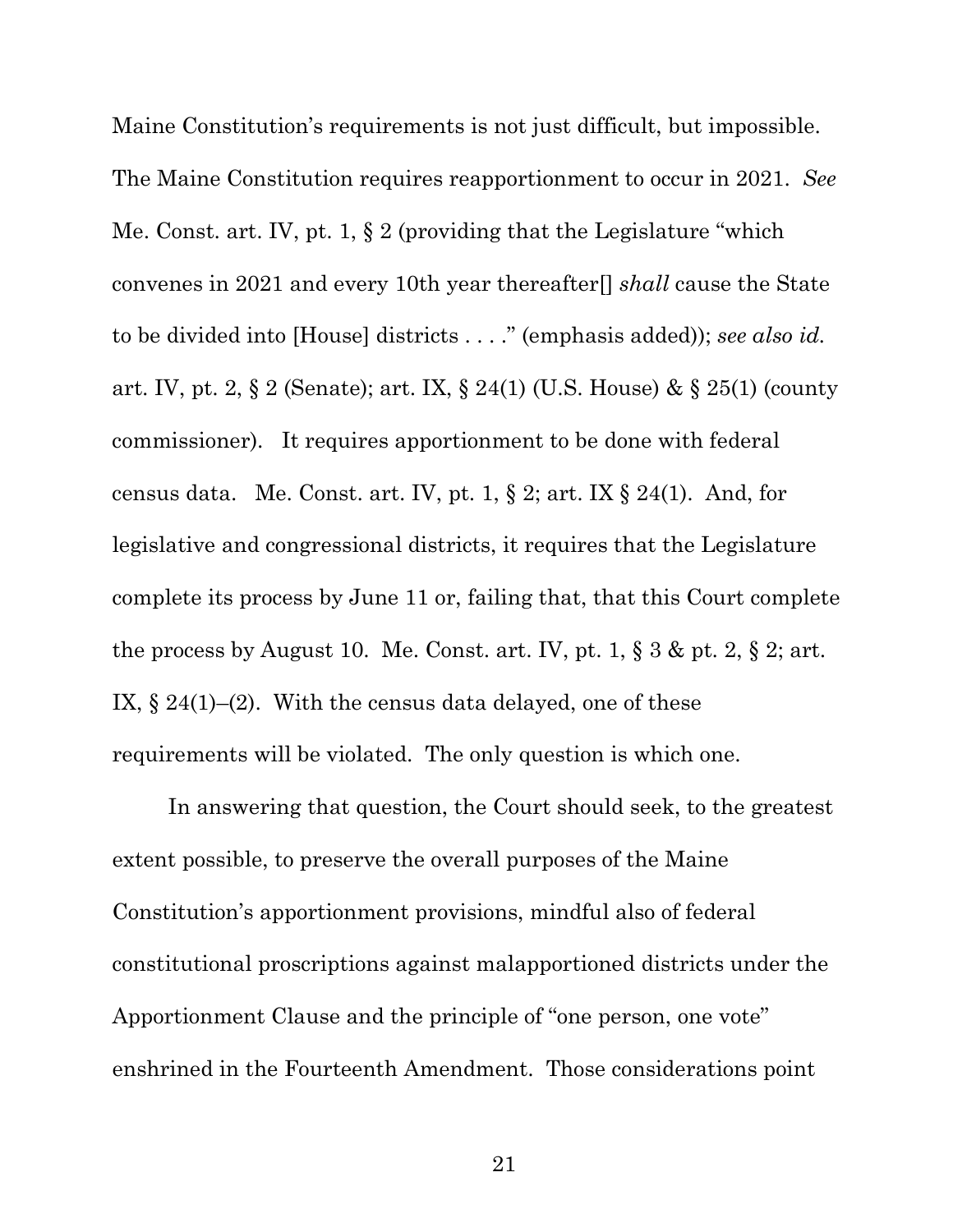toward an extension of the apportionment deadlines as the alternative that is least damaging to the overall constitutional framework.

The worst possible option would be to skip reapportionment altogether. The Maine Constitution's requirement of decennial apportionment is at the heart of its apportionment requirements. Virtually all of the other apportionment provisions in the Maine Constitution are aimed at facilitating this overarching goal of assuring that, at regular intervals, election districts are redrawn to ensure, as nearly as possible, that all Maine citizens have equal voting power. A holding that Maine must keep its electoral districts the same until 2031 because it cannot reapportion by specific calendar deadlines in the apportionment year would thus do the greatest possible violence to the overall constitutional framework of any option.

Such a ruling would also potentially violate the U.S. Constitution. Article I, § 2, of the U.S. Constitution (as amended by § 2 of the 14th Amendment) forbids malapportioned congressional districts. *See Desena*, 793 F. Supp. 2d at 459. Moreover, the 14th Amendment has long been held to forbid malapportioned legislative districts. *Reynolds v. Sims*, 377 U.S. 533, 568 (1964). A three-judge panel ruled in 2011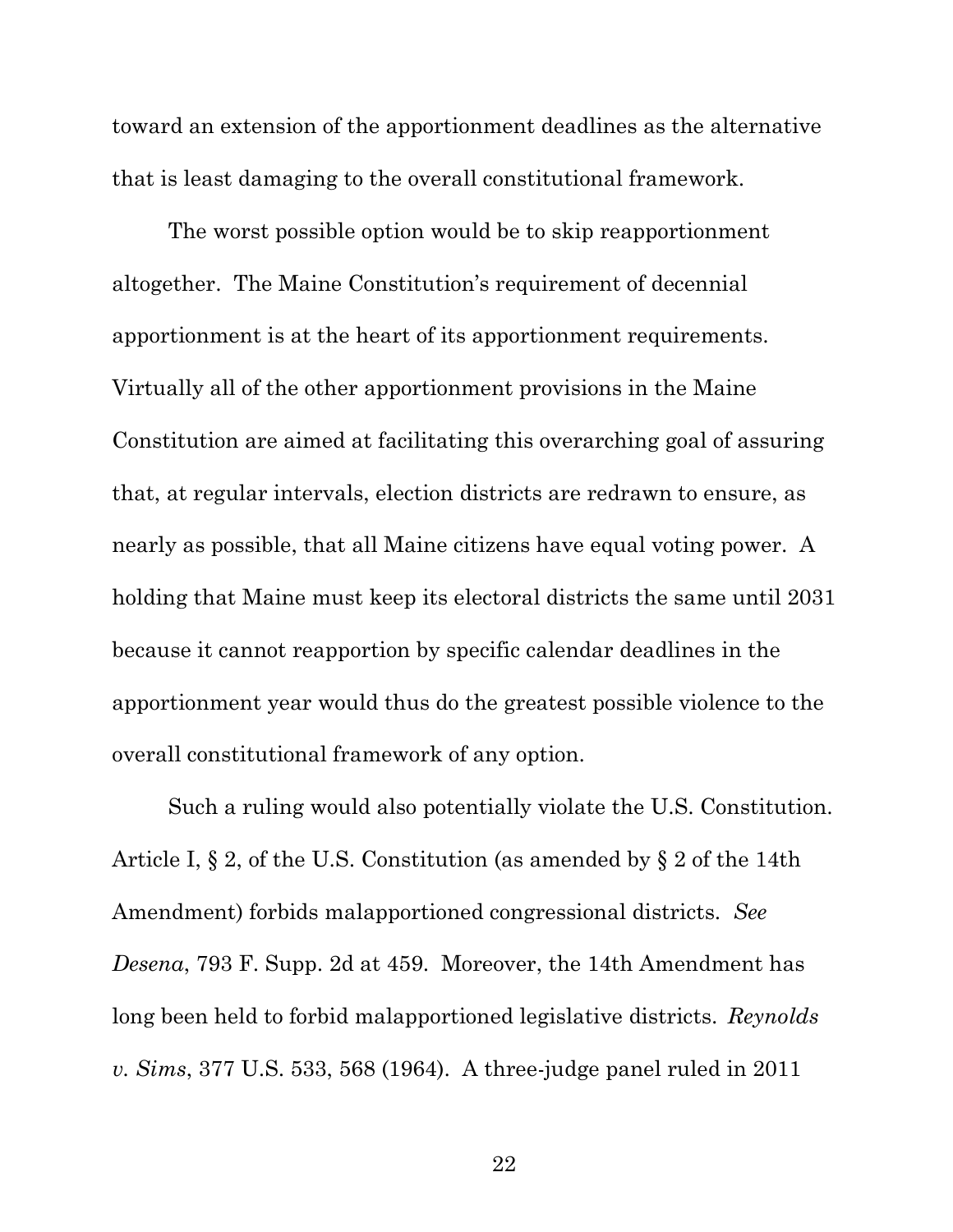that Maine's prior scheme of waiting a mere two years after the release of census data to reapportion its congressional districts resulted in an as-applied violation of the Apportionments Clause. *Desena*, 793 F. Supp. 2d at 459, 461. A ten-year delay would seem likely to be highly problematic under the reasoning of that decision. Similarly, the Supreme Court has declared that anything less than decennial reapportionment of legislative districts "would assuredly be constitutionally suspect." *Reynolds*, 377 U.S. at 584; *see also Farnum v. Burns*, 548 F. Supp. 769, 774 (D.R.I. 1982) (three-judge panel) (holding that state was required to reapportionment legislative districts following release of 1980 census data even though 10 years had not passed since previous apportionment).

This caselaw suggests that any reading of the Maine Constitution as permitting malapportioned districts to persist for a decade if apportionment cannot be completed by a particular date in August would violate the U.S. constitution. The Maine Constitution should be interpreted to avoid such a result. *Cf. State v. Legassie*, 2017 ME 202, ¶ 13, 171 A.3d 589 (noting that, if possible, a statute should be construed to preserve its constitutionality).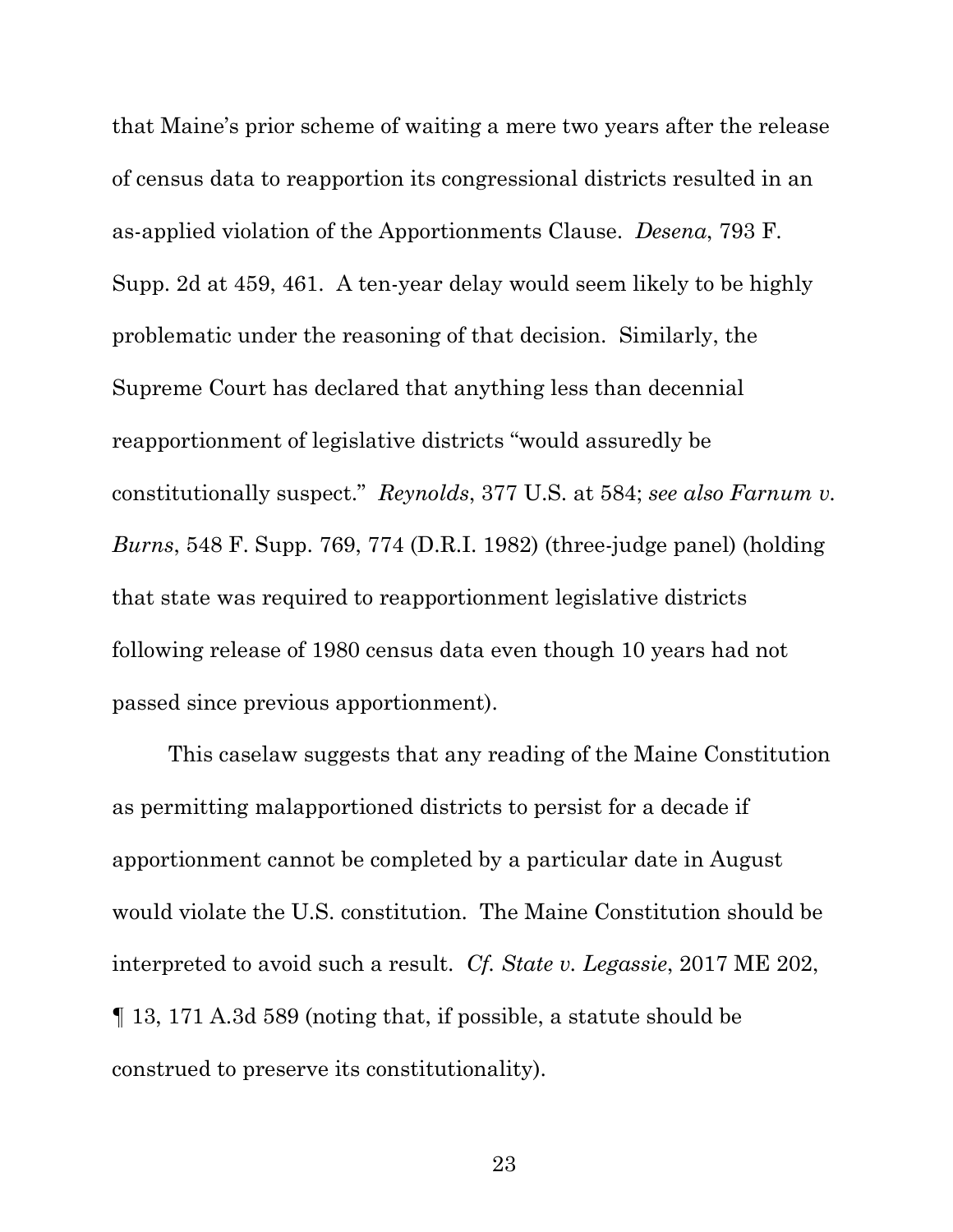Requiring reapportionment without the federal census data would also deviate significantly from the overall purposes of the Constitution's apportionment framework. The Maine Constitution requires, absent a state census ordered by the Legislature (which was not ordered for 2020), apportionment to be based on federal census data. Most directly, article IV, pt. 1,  $\S 2$ , and pt. 2,  $\S 2$ , provide that the mean population figure for each House and Senate district must be determined based on "the lates[t9](#page--1-20) Federal Decennial Census or a State Census previously ordered by the Legislature to coincide with the Federal Decennial Census." While the detailed P.L. 94-171 data is not strictly necessary to calculate the mean population figure, it would not make sense for the framers to have directed the Commission to use the federal census data to determine a target population for each district if they expected the Commission to rely on some other data set to construct the districts. The numbers would not add up.

<sup>&</sup>lt;sup>9</sup> There can be no doubt that the "latest" Federal Decennial Census is the 2020 census. Although the census data takes time to be gathered, compiled, and released, the census itself, by law, occurs as of a specific day: April 1st of the census year. 13 U.S.C.A. § 141(a) (Westlaw). Since April 1, 2020 has passed, the 2020 census is now the "latest" census, regardless of whether the data compiled from that census has been released. In any event, any reading allowing the use of 2010 census data would likely violate the U.S. Constitution for the reasons just described.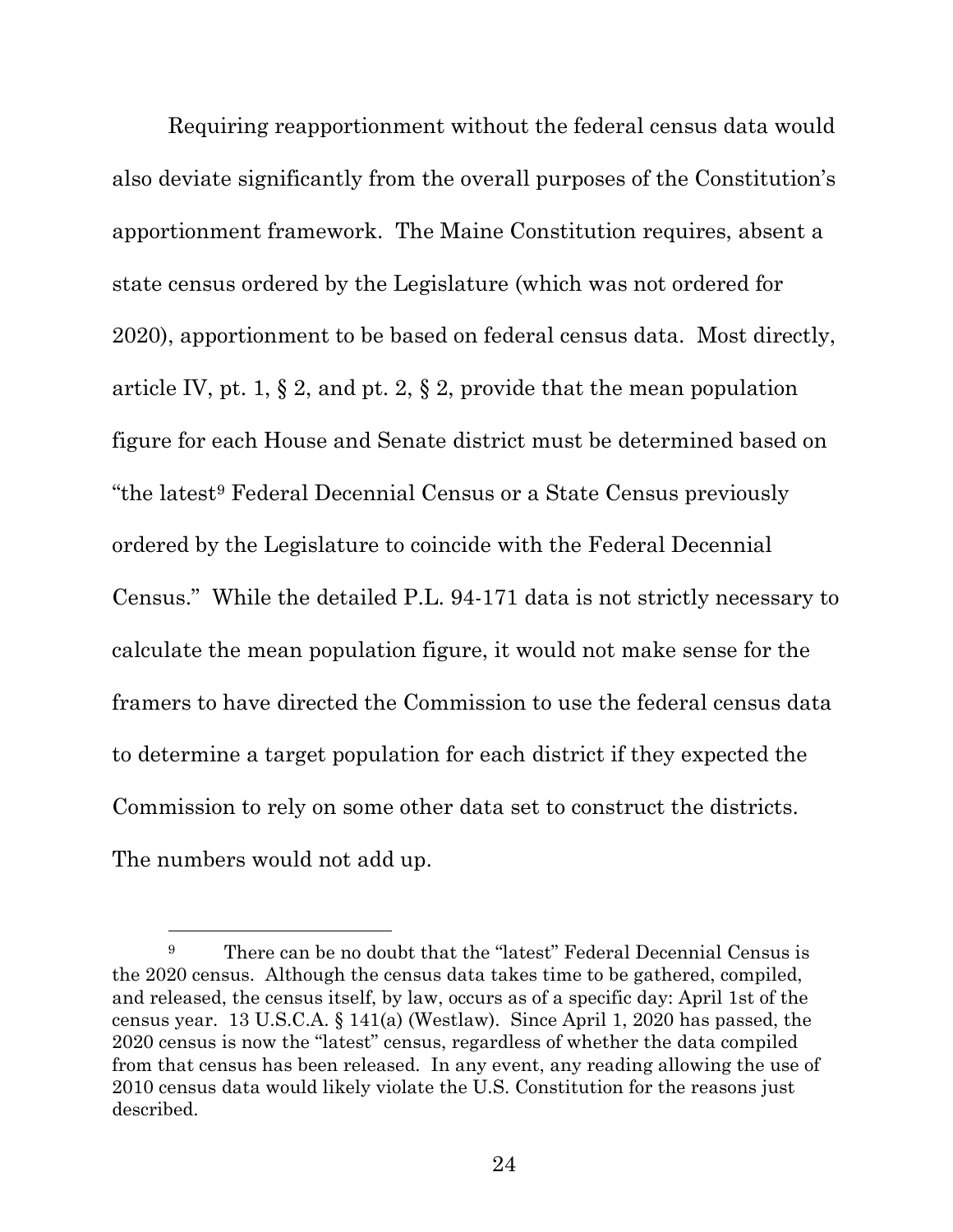The constitutional provision on congressional apportionment further confirms that the framers assumed and expected that federal census data would be used for apportionment. Section 24 of Article IX provides that the Apportionment Commission should start its work on congressional reapportionment when "the Federal Decennial Census population count is final." If the Apportionment Commission was intended to use some other data set for congressional apportionment, there would be no reason for the Constitution specify the release of federal census data as the start date for the Commission's work.

Any doubt that the Constitution requires use of the P.L. 94-171 redistricting data is dispelled by the legislative history of the 2011 amendment. That history makes clear that the 10-year apportionment schedule was moved from years ending in "3" to "1" for the express purpose of aligning apportionment with the release of the federal census data. Legis. Rec. H-920 (1st Reg. Sess. 2011) (testimony of sponsor). Even more telling, the history makes clear that the deadlines for Commission and legislative action were pushed back from April to June for the purpose of ensuring that the Commission would have adequate time to consider the P.L. 94-171 census data, which, by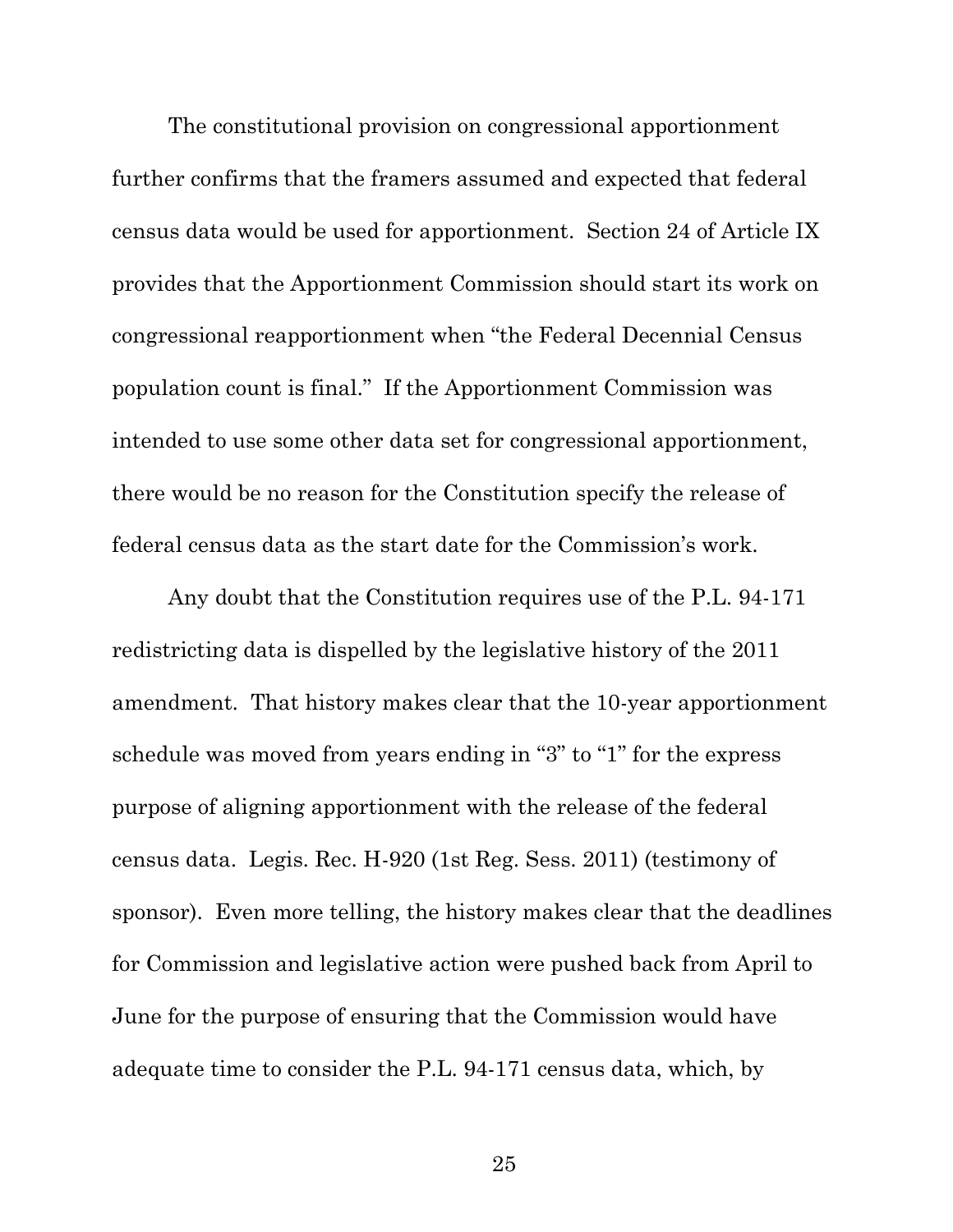federal statute, must be released by April 1 of the year following the census. Exhibit A at 1 (OPLA Memo); 13 U.S.C.A. § 141(c) (Westlaw). If the intent of the framers was solely to require the use of the total statewide population count, there would have been no need to adjust the April deadline, since statewide population totals must be released by January 1st of the year following the census. 13 U.S.C.A. § 141(b) (Westlaw).

In stark contrast to skipping apportionment altogether, or attempting to apportion without the necessary population data, extending the June 1, June 11, and August 10 deadlines should not interfere at all with the objectives of the Constitution's apportionment provisions. As the Deputy Secretary of State indicates in her affidavit, the constitutional deadlines contain some leeway. If the Secretary of State's Office receives an apportionment plan by November 15, 2021, it expects to have sufficient time to implement the districts by the start of the next election cycle on January 1, 2022. Flynn Aff. ¶ 16. Assuming the data is delivered by August 16th, which the Census Bureau says it has "confidence" will occur, *see* Ex. B, the usual timeframes for action on the data can be adjusted in a manner that is manageable for the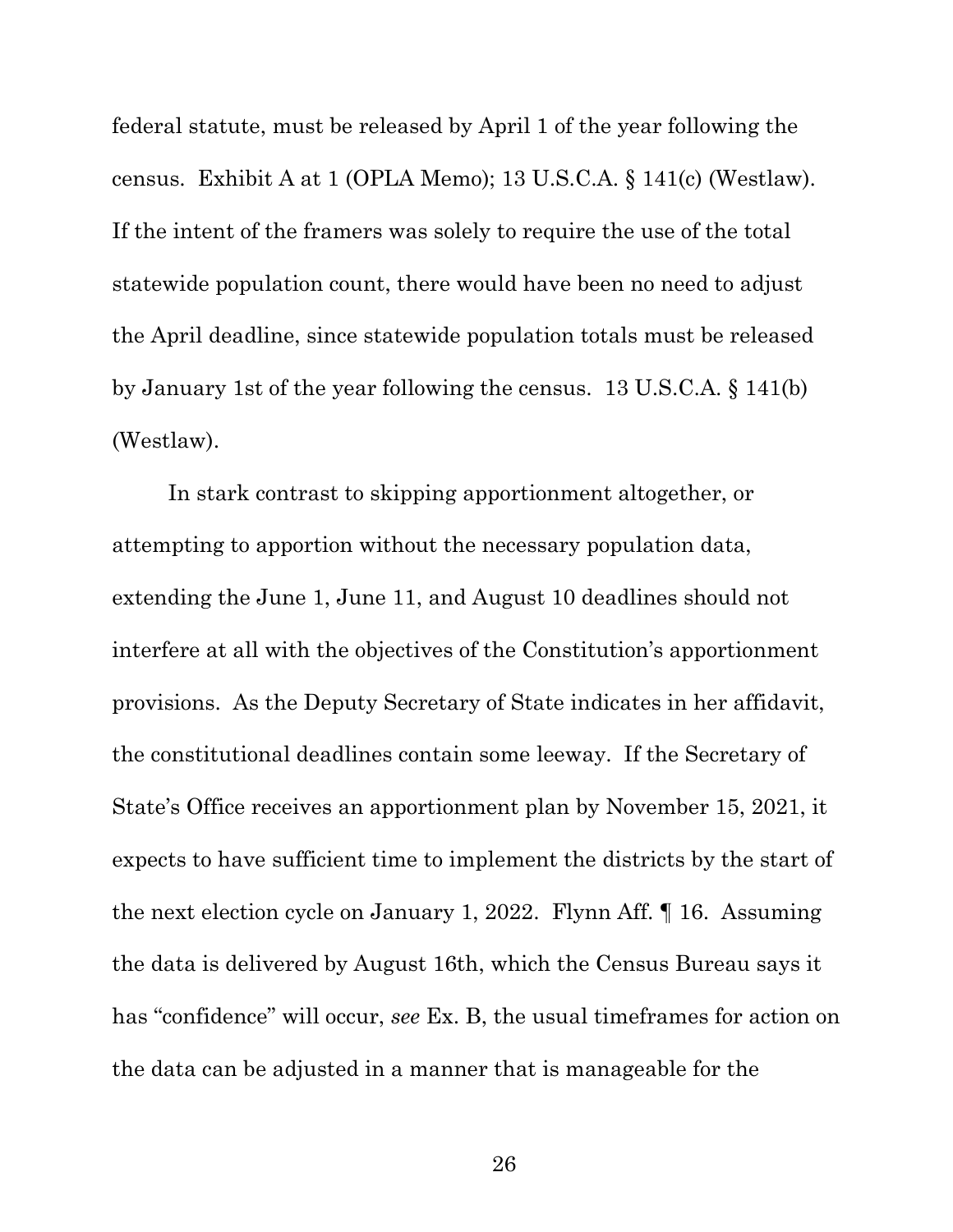Commission, the Legislature, and the Court, without affecting next year's election.

In short, in the absence of any way to fully comply with the Constitution's apportionment requirements, extension of the Constitution's apportionment deadlines is the least bad option. Specifically, it is the option least likely to interfere the Constitution's overarching objective of accurately apportioned electoral districts.

### **B. The Justices Have Previously Authorized Deviation from Constitutional Requirements in Exigent Circumstances**

Because this situation is literally unprecedented, there is little caselaw to look to for guidance. However, the disputed election of 1879 provides an example of the Justices of this Court endorsing a departure from the strict requirements of the Constitution in order to protect the larger constitutional order. In the aftermath of that election, the Governor and the (now-defunct) Council, upon inspection of the election returns, refused to recognize the victories of numerous house and senate candidates and instead issued summonses to other individuals to take the winning candidates' seats. *Opinion of the Justices*, 70 Me. 570, 570–78 (1880). The Governor then administered the oath of office to the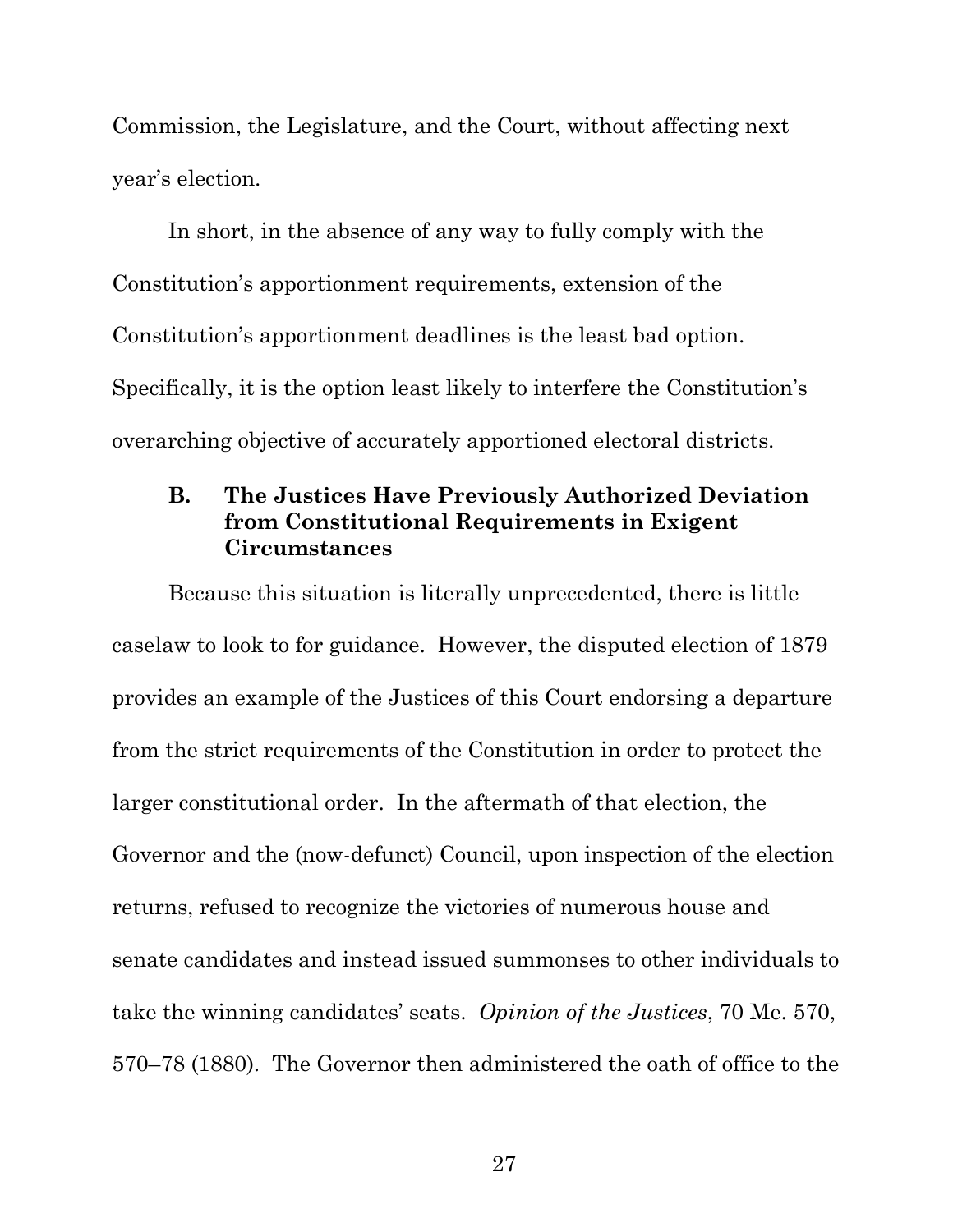improperly summonsed individuals, while refusing to administer the oath to the duly elected individuals. *Id.* 579–80. The result was a constitutional crisis, in which both parties claimed to have captured a majority of seats in the Legislature. Making matters worse, the Governor's term then expired, leaving the position vacant until the fractured Legislature could choose a successor.[10](#page--1-12) *Id.* at 590–91.

The crisis was resolved by an Opinion of the Justices. Among the issues presented to the Justices was whether the legislators whom the Governor improperly refused to swear could engage in legislative duties after being sworn by someone other than the Governor, even though Article IX, § 1 of the Constitution expressly required the Governor to administer the oath. *Id.* at 591–92. The question was momentous, because there was no longer a Governor, nor any prospect of electing a Governor without a quorum of properly sworn and properly elected legislators. If only the Governor could properly swear in legislators, and only sworn legislators could select a Governor, two branches of government would effectively cease to function.

<sup>10</sup> At the time, the Maine Constitution charged the Legislature with choosing the Governor if no candidate received a majority of the vote in the general election. Me. Const. art. V, pt. 1, § 3 (amended 1880).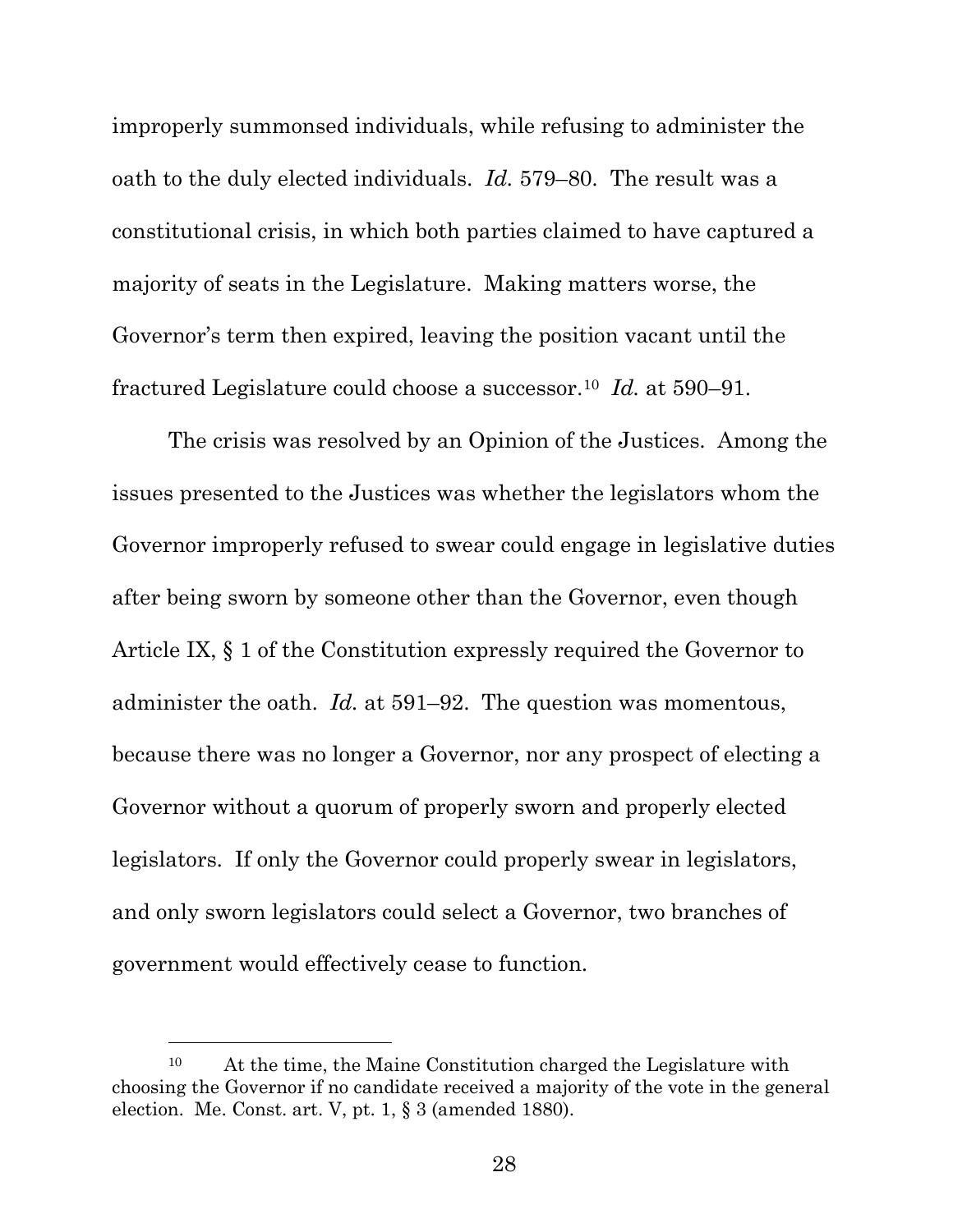The Justices provided a decisive response, recognizing that, in such a situation, fundamental constitutional imperatives must prevail over strict adherence to procedural requirements:

> Is anarchy to triumph? Can the government be destroyed or its action paralyzed because there is no governor and council, before whom the prescribed oath is to be taken? We think not. The prescribed oath, from the necessity of the case, may be taken before a magistrate authorized to administer oaths. The members must be sworn before they can act. It is by their action that a governor and council, thereafter, is to be settled and the government continued.

It cannot be presumed that the framers of the constitution had in contemplation that the oath had better not be administered at all, than administered by any other officer than the one designated therein. This is one of the most reliable tests by which to distinguish a directory from a mandatory provision.

*Id.* at 592.

The same analysis should apply here. Where it is impossible to give effect to all applicable constitutional directives, the "necessity of the case" requires the Court to consider which constitutional provisions the framers would have expected to prevail. *Id.* In the case of oaths it was clear that the framers would have preferred the wrong official to administer the oath than no oath to be administered at all, or, even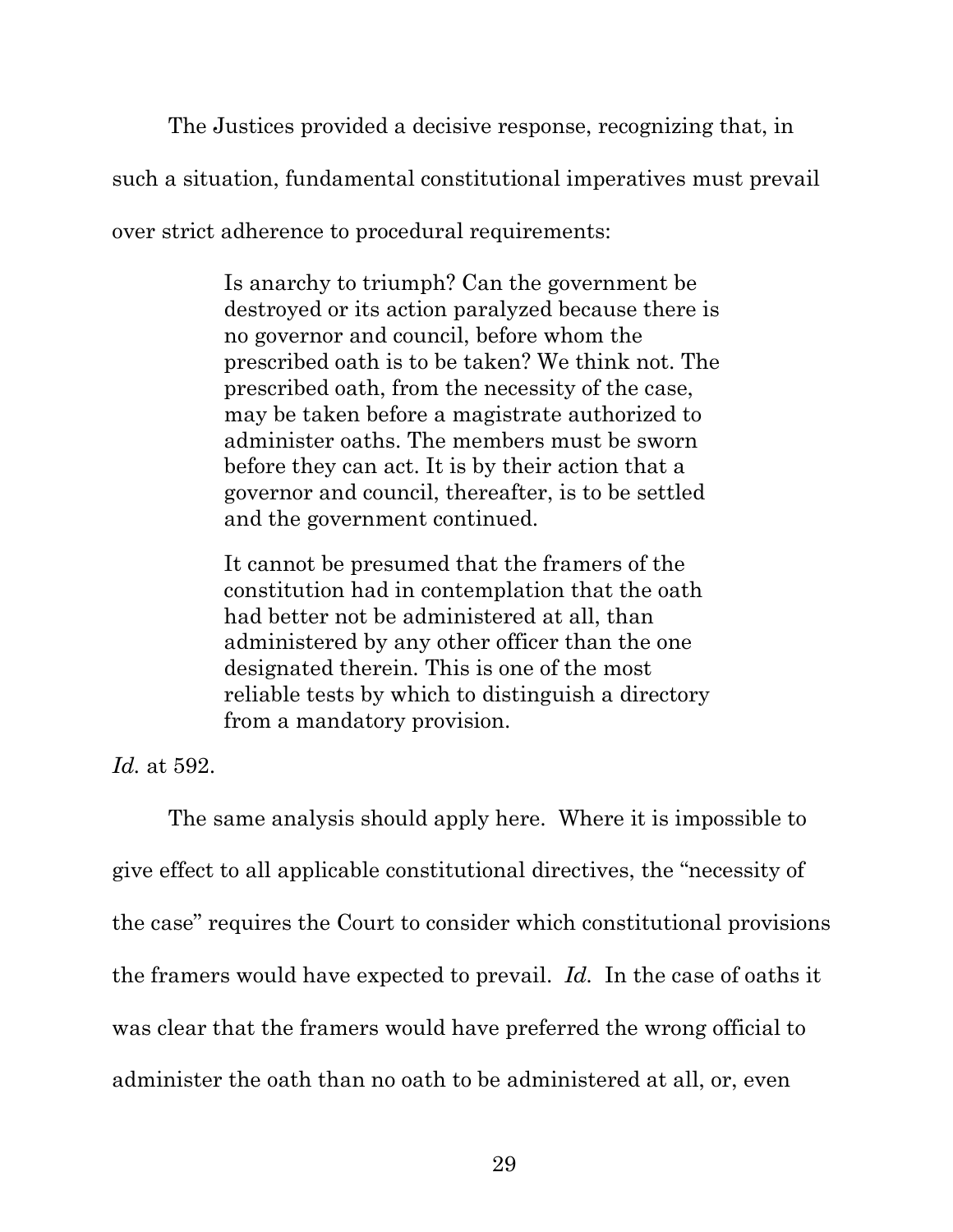worse, the Legislature ceasing to function for want of sworn legislators. Similarly, in this case, given a choice between skipping reapportionment altogether, performing apportionment without the necessary census data, or performing apportionment on a slightly later and more compressed timetable than the Constitution contemplates, it seems clear that the framers would have expected the final option to prevail.

The Opinion's distinction between mandatory and directory provisions is also applicable here. The Law Court has recognized, in the context of agency procedural deadlines, that "in the absence of a clear manifestation in a statute to the contrary, statutory language such as 'shall' is directory, not mandatory, and does not wrest from the agency jurisdiction to act if the deadline is not met." *Doe v. Bd. of Osteopathic Licensure*, 2020 ME 134, ¶ 11, 242 A.3d 182; *accord Davric Maine Corp. v. Maine Harness Racing Comm'n*, 1999 ME 99, ¶ 13, 732 A.2d 289.

Under a comparable analysis, the ultimate deadline imposed by the Constitution for reapportionment—60 days from when the Legislature fails to act—is directory. The Maine Constitution imposes no consequences for exceeding the deadline, and it is not plausible that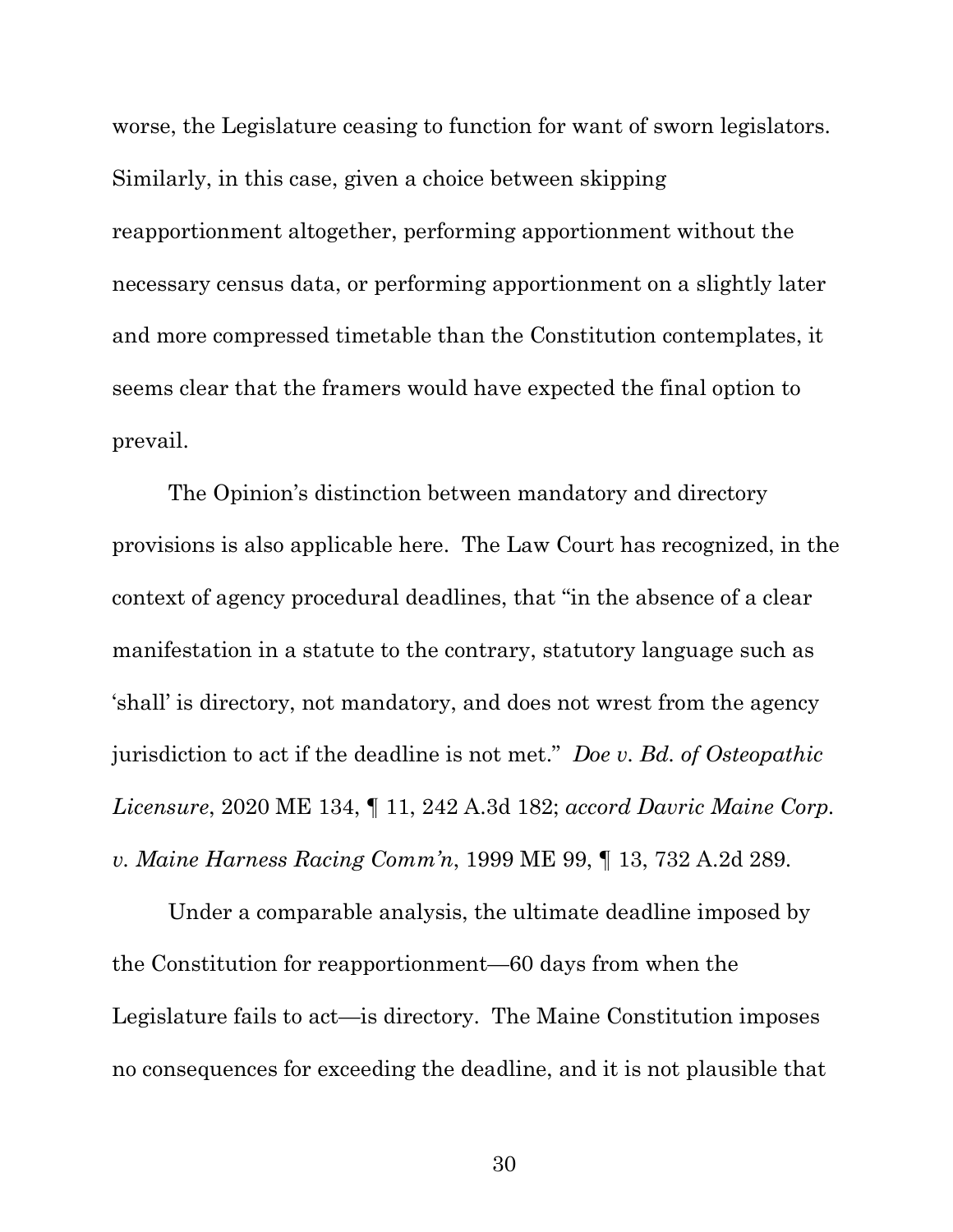the framers would have intended an apportionment plan issued 61 days after the Legislature failed to act to be ineffective, resulting in malapportioned districts for the following 10 years. *See Boynton v. Adams*, 331 A.2d 370, 372 (Me. 1975) ("In construing a statute as being mandatory or directory the purposes of the statute as well as the language must be considered"). Moreover, there is nothing special about August 10th; as noted above, the Secretary of State's Office expects to be able to implement an apportionment plan by January 1st even if receives the plan as late as November 15th. *See Ex parte St. Hilaire*, 101 Me. 522, 64 A. 882, 883 (1906) ("When there is no substantial reason why an act may not as well be done after as at or before the time prescribed, such a statute is directory").

Of course, merely extending the 60-day deadline would not address a key aspect of the framers' intent: their view that the Commission and the Legislature should have primary responsibility for reapportionment. While the June 11 deadline in particular ordinarily has a mandatory aspect—its expiration results in automatic transfer of the matter to the Supreme Judicial Court—that mandatory aspect is based on the framers' assumptions that (a) the Legislature will have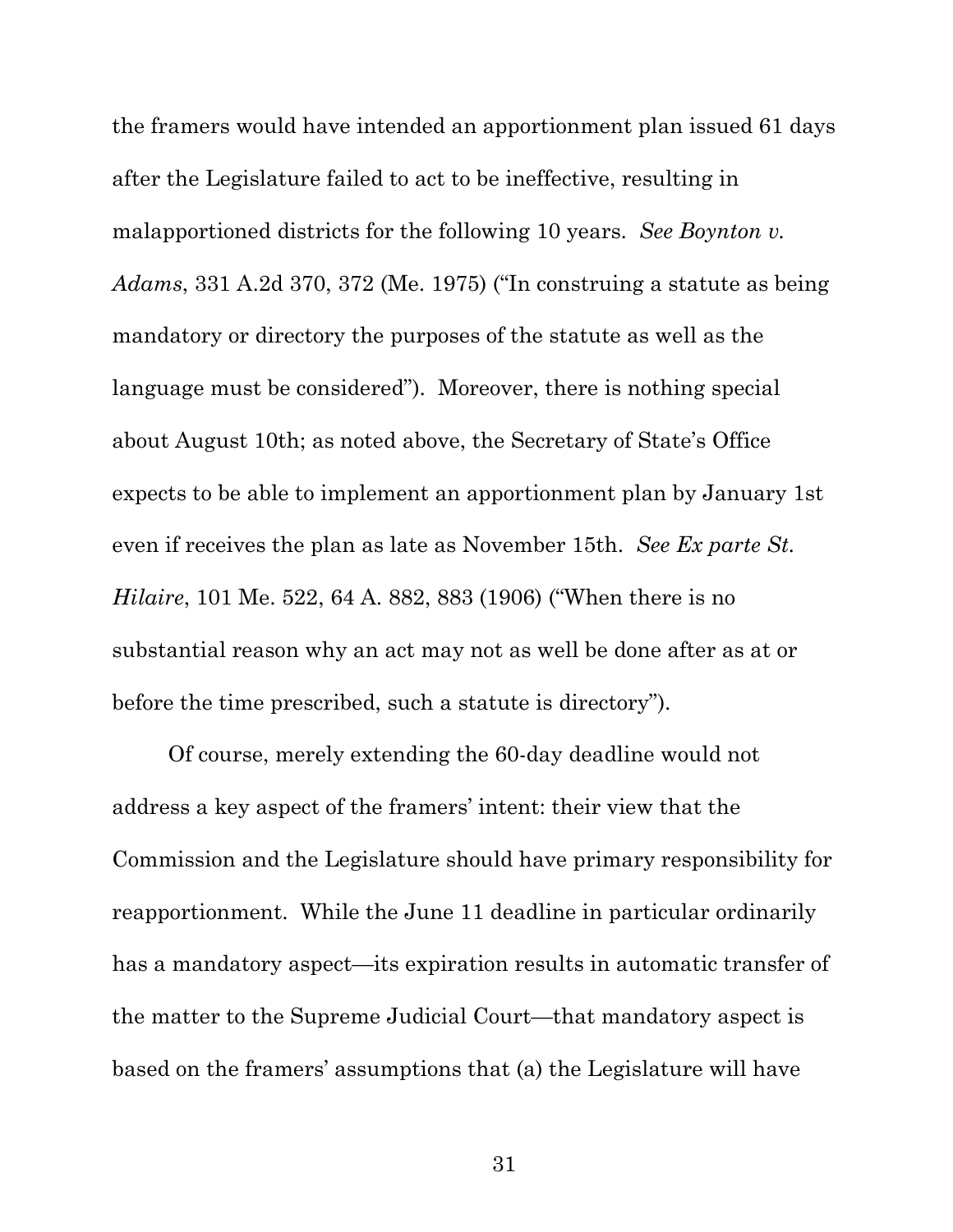had a fair opportunity to act, and (b) the Court will have some ability to act upon transfer of the matter. But, in the extraordinary circumstances here, neither assumption is accurate. The Court would assume authority over apportionment on June 12 without the Legislature having had a chance to agree on a plan, and would itself have to hold the matter in abeyance for months to await release of the census data. In these unique circumstances, the Court should treat the entire sequence of apportionment deadlines—not just the last one—as directory, and thus extend them all in order to maintain the framers' intent that the elected Legislature should have primary responsibility for apportionment, with the Court acting as a backstop where the Legislature cannot reach agreement.

### **C. Other State Supreme Courts Have Extended Their Apportionment Deadlines**

Maine is not the only state in this predicament. Several other states have apportionment deadlines written into their constitutions that have become impracticable due to the census delay.[11](#page--1-21) Petitions

<sup>11</sup> *See* Nat'l Conference of State Legislatures, "2020 Census Delays and the Impact on Redistricting," at [https://www.ncsl.org/research/redistricting/2020](https://www.ncsl.org/research/redistricting/2020-census-delays-and-the-impact-on-redistricting-637261879.aspx) [census-delays-and-the-impact-on-redistricting-637261879.aspx](https://www.ncsl.org/research/redistricting/2020-census-delays-and-the-impact-on-redistricting-637261879.aspx) (last visited May 24, 2021).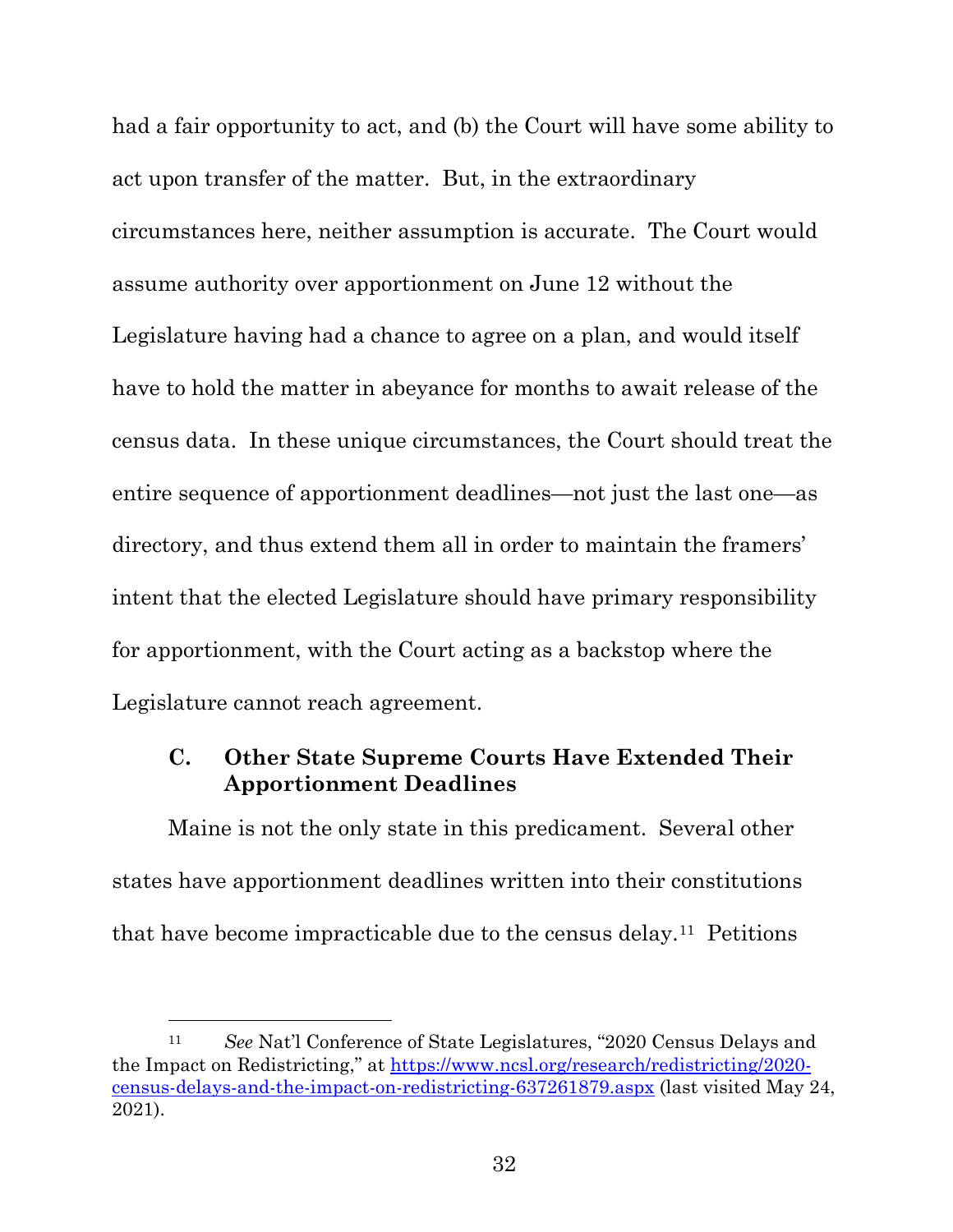similar to this one have been granted by the Supreme Courts of California and Oregon, and a petition is currently pending with the Supreme Court of Michigan. Undersigned is aware of no court decisions rejecting petitions to extend constitutional deadlines to address the Census Bureau's delay.

The Oregon decision is perhaps most directly on point. In that case, the Speaker of the House and Senate President sought a peremptory writ of mandamus directing Oregon's Secretary of State to comply with a set of deadlines for reapportionment that diverged from those set forth in the Oregon Constitution. *State ex rel. Kotek*, 484 P.3d at 1059. As here, the delay of the federal census data made compliance with the Oregon Constitution's deadlines—July 1 for the Legislature to act and August 15 for the Secretary of State to make the apportionment if the Legislature failed to act—impossible. *Id.* at 1060. However, Oregon's Secretary of State opposed issuance of a writ, arguing that the court lacked authority to issue such a writ and that she could construct an apportionment plan using private data (though conceding that federal census data "may be the most accurate and well-accepted evidence of population"). *Id*.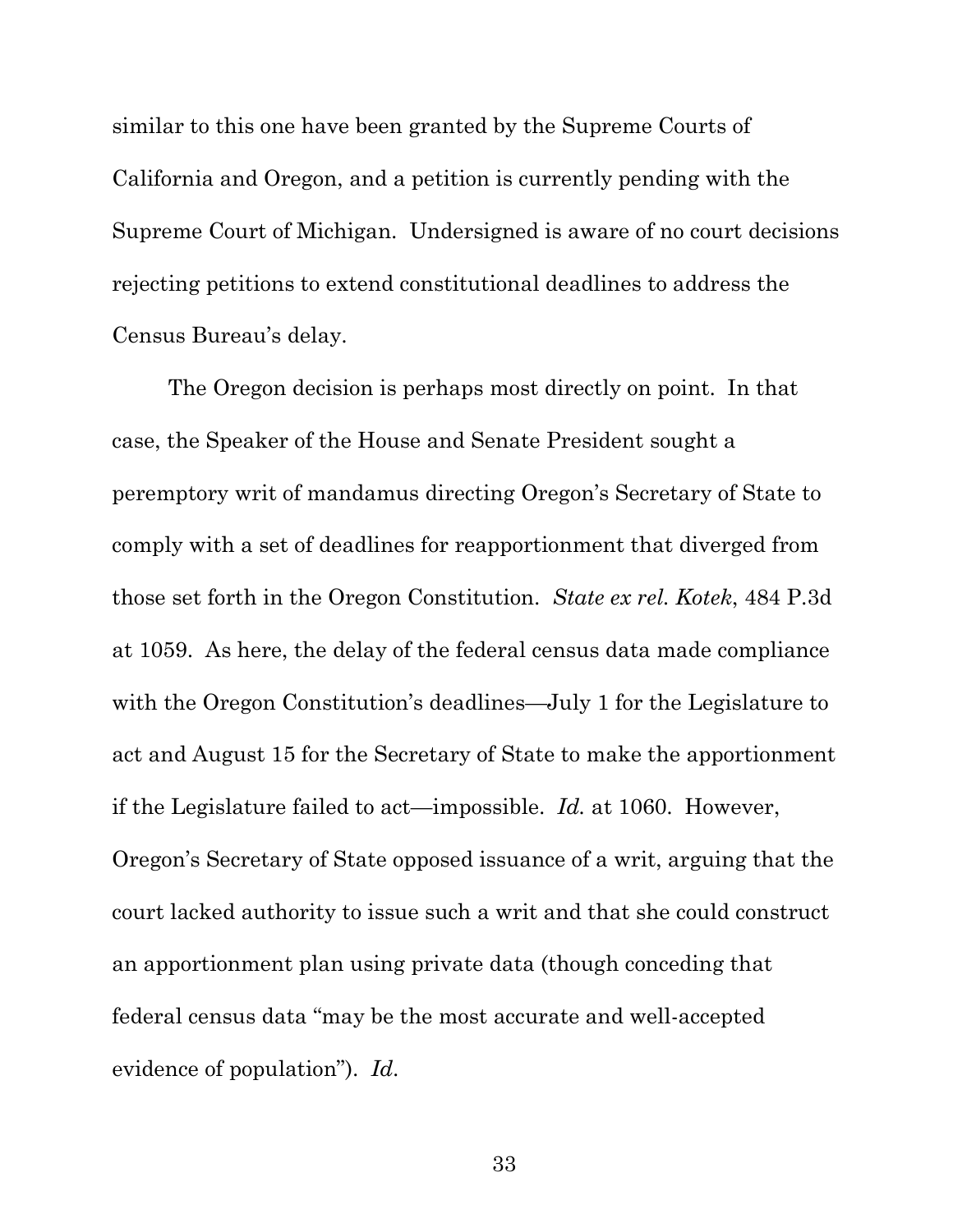The court rejected the Secretary's arguments and issued the writ. It first recognized its authority to issue the writ, pointing to a provision in the Oregon Constitution that gave the Oregon Supreme Court discretion to "take original jurisdiction in mandamus, quo warranto and habeas corpus proceedings." *Id.* at 1061 & 1059 n.2 (quoting Or. Const.) art. VII, § 2). It then considered the legislative history of the Oregon Constitution's apportionment provisions, concluding that "the voters' paramount interests seem to have been to direct the Legislative Assembly to enact a reapportionment plan based on census data in advance of the next general election cycle and to provide an alternative means by which a plan would still be made if the Legislative Assembly fails to act." *Id.* at 1062. In light of this history, the Court concluded that it had authority to issue a writ setting alternate deadlines that would comply with the overarching constitutional objectives. *Id.* at 1063. The Court then rejected the Secretary's proposal that non-census data be used to make the apportionment, reasoning that the census data was both the "best evidence of population" and that the Oregon Constitution accords a "central role" to federal census data in plan preparation. *Id*.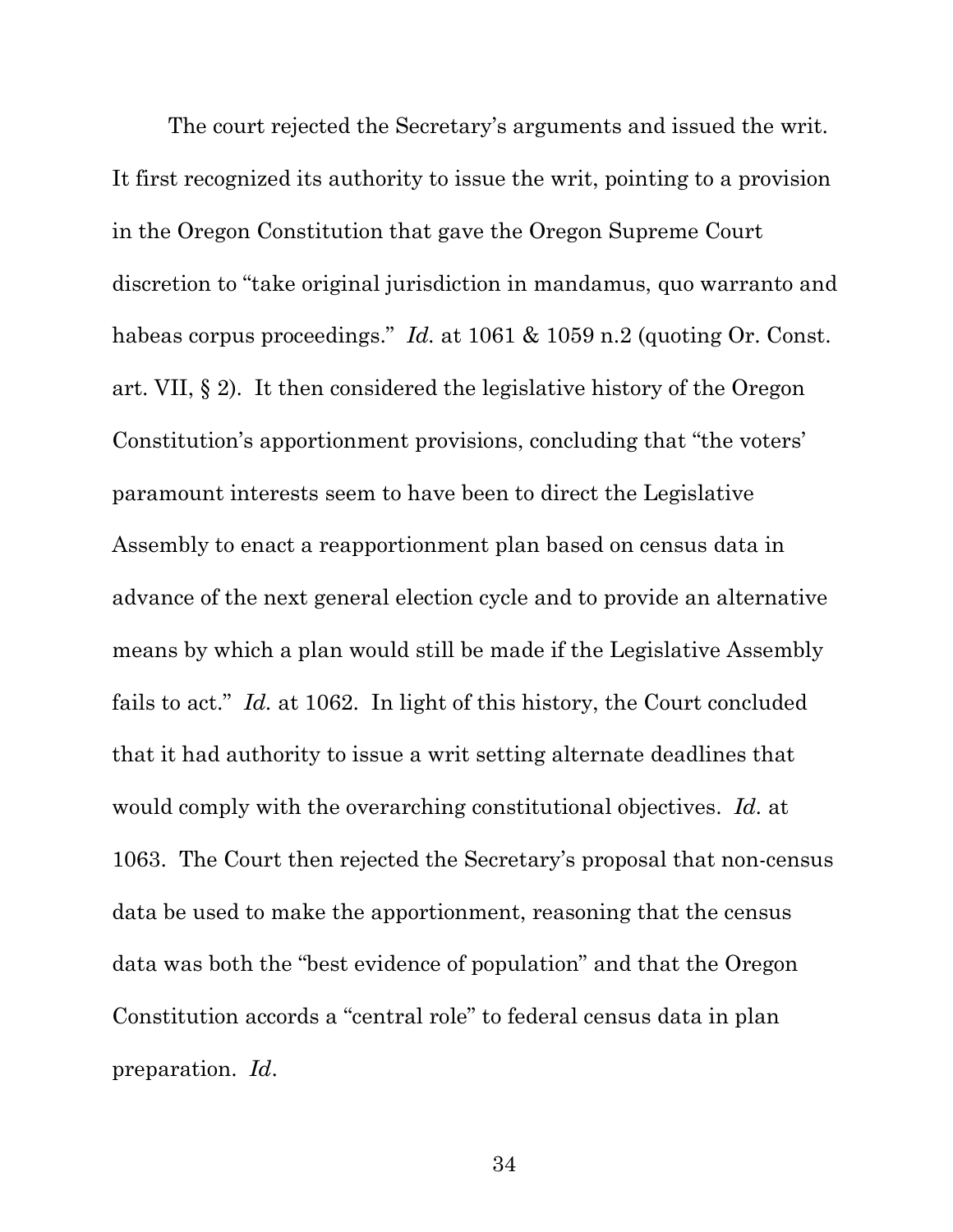The case for this Court to issue a writ extending Maine's constitutional deadlines is even stronger. The Oregon Supreme Court needed to derive the requirement that federal census data be considered in apportionment from legislative history. The Maine Constitution, in contrast, repeatedly references the federal decennial census in the text of its apportionment provisions, even establishing the finalization of the federal census population count as the trigger for the Apportionment Commission to start its work on congressional redistricting. Me. Const. art. IX, § 24(1). What is more, unless this Court believes it could construct properly apportioned districts without the P.L. 94-171 redistricting data, there appears to be no party potentially responsible for apportionment, similar to the Oregon Secretary of State, who is contending that apportionment without census data is viable as practical matter. Rather, as evidenced by the parties to this petition, the legislative leaders of both major parties are in agreement that the deadlines should be extended to provide the Legislature with the opportunity to consider the federal census results and attempt to agree on a plan.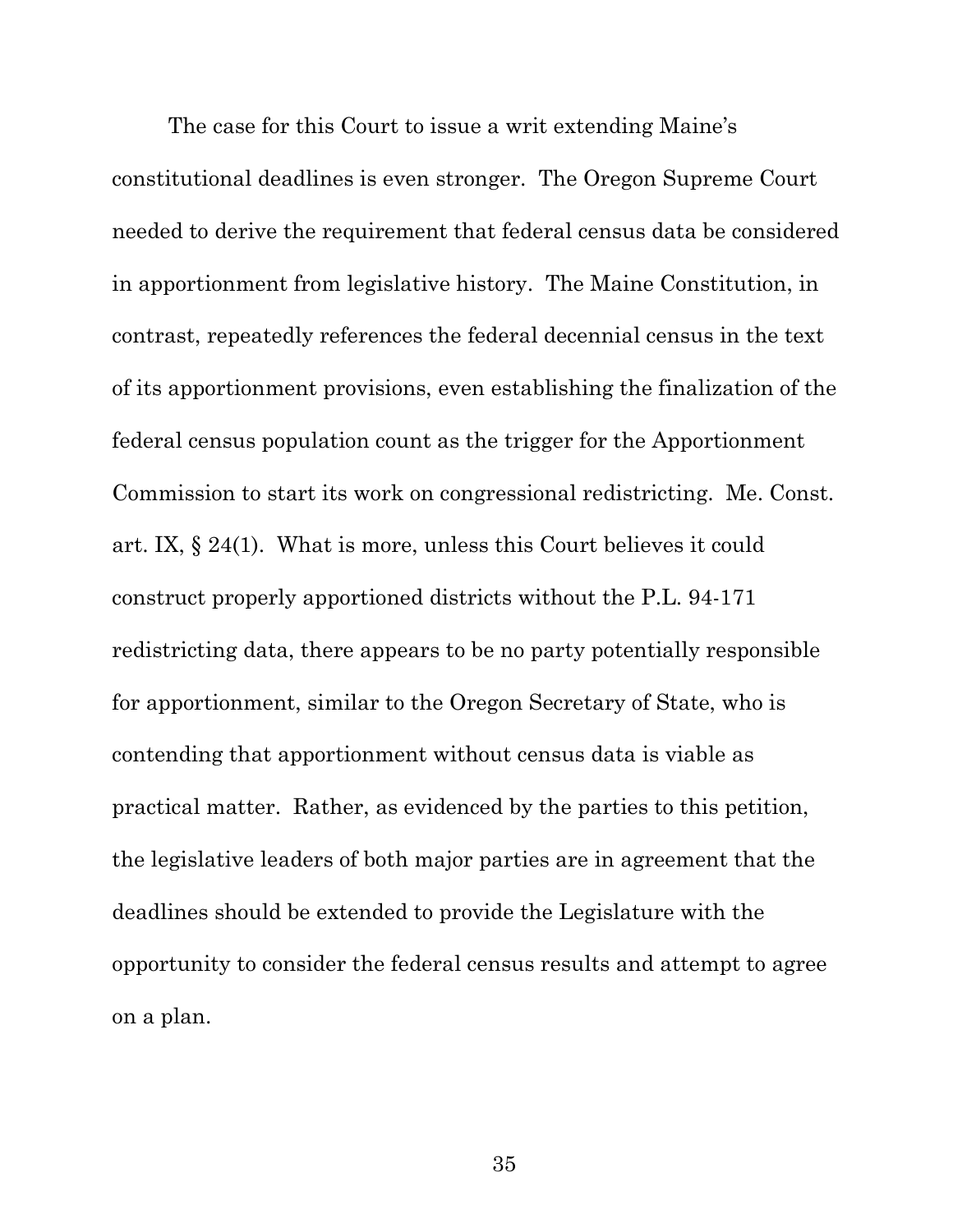In extending California's constitutional deadlines, the California Supreme Court conducted a similar analysis. After recognizing its original jurisdiction to issue "extraordinary mandamus relief" under the California Constitution, the court considered "whether [the constitutional apportionment] deadline can be reformed in a manner that closely approximates the framework designed by its enactors, and whether the enactors would have preferred the reform to the effective nullification of the statutory language." *Legislature v. Padilla*, 469 P.3d 405, 408, 410 (Cal. 2020). The court concluded that extending the deadlines was the best option to "effectuate the policy judgment underlying the provision." *Id.* at 411.

Notably, in extending the deadlines, the California Supreme Court considered and expressly rejected the option of simply allowing apportionment to go to the courts—the California Constitution's "backstop" option if California's apportionment commission fails to approve a plan. *Id.* at 412. In rejecting that option, the court observed that it was designed for situations in which the Apportionment Commission fails to muster the requisite votes (or voters disapprove the final map), and not for situations in which the commission "will be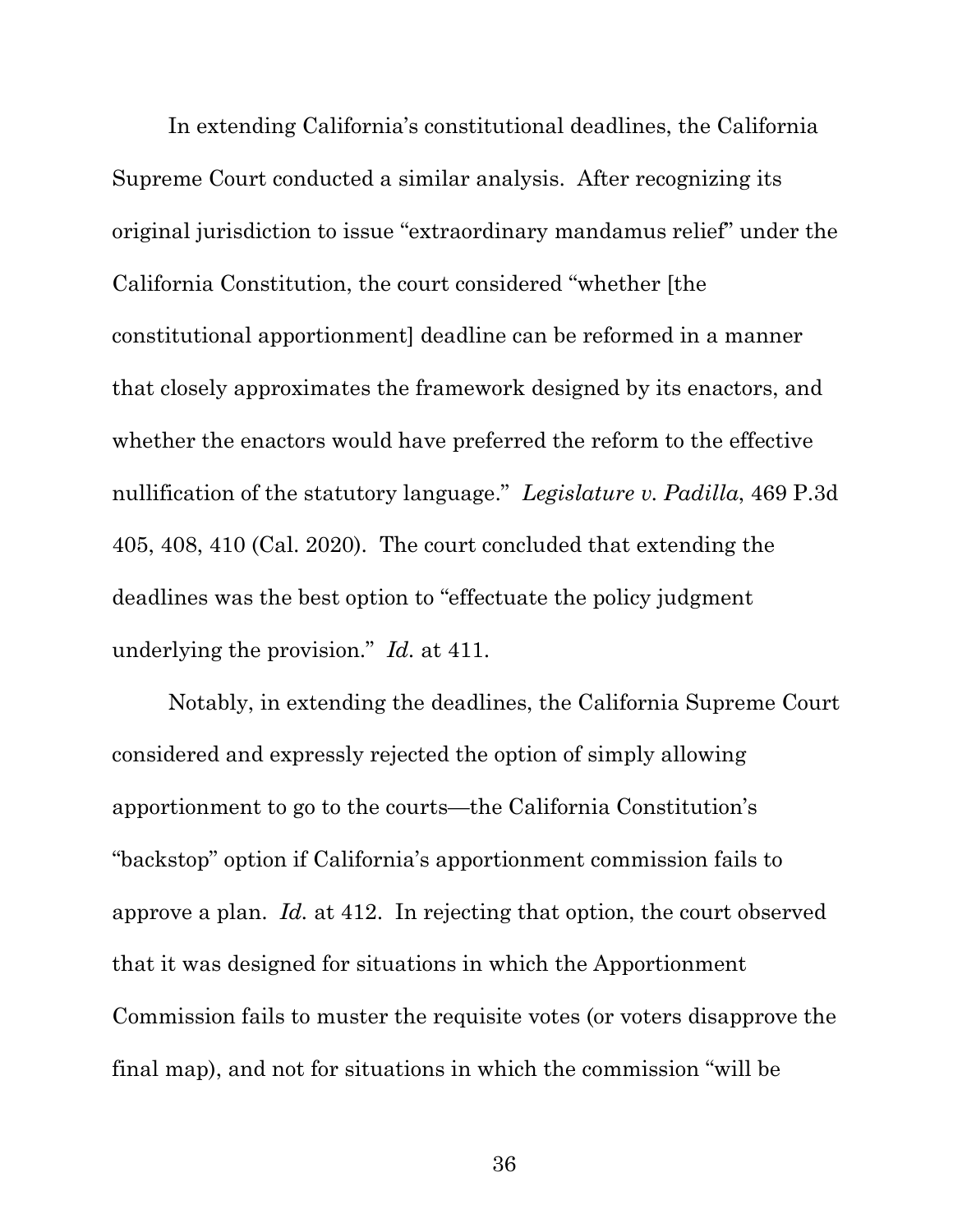unable to complete its work by the prescribed deadline because of extraordinary events outside of its control." *Id*. This same reasoning applies to Maine's Constitution, in which this Court's role in apportionment is similarly intended as a "backstop" for when the Legislature is unable to agree on apportionment, as opposed to the current situation, in which the Legislature temporarily has no practical way of even considering the issue.

### **III. Relief Requested**

As detailed in the Statement of Facts above, the practical deadline to have an appointment plan in place is no later than November 15, 2021, so that the Secretary of State's Office will have time to implement the apportionment plan by the start of the 2022 election cycle.

In light of this deadline, Petitioners respectfully propose that the constitutional deadlines be extended as follows:

*Deadline for Apportionment Commission to submit plans to the Legislature for Legislative, Congressional, and County Commissioner Districts*: Within 45 days of receipt of the legacy-format P.L. 94-171 data.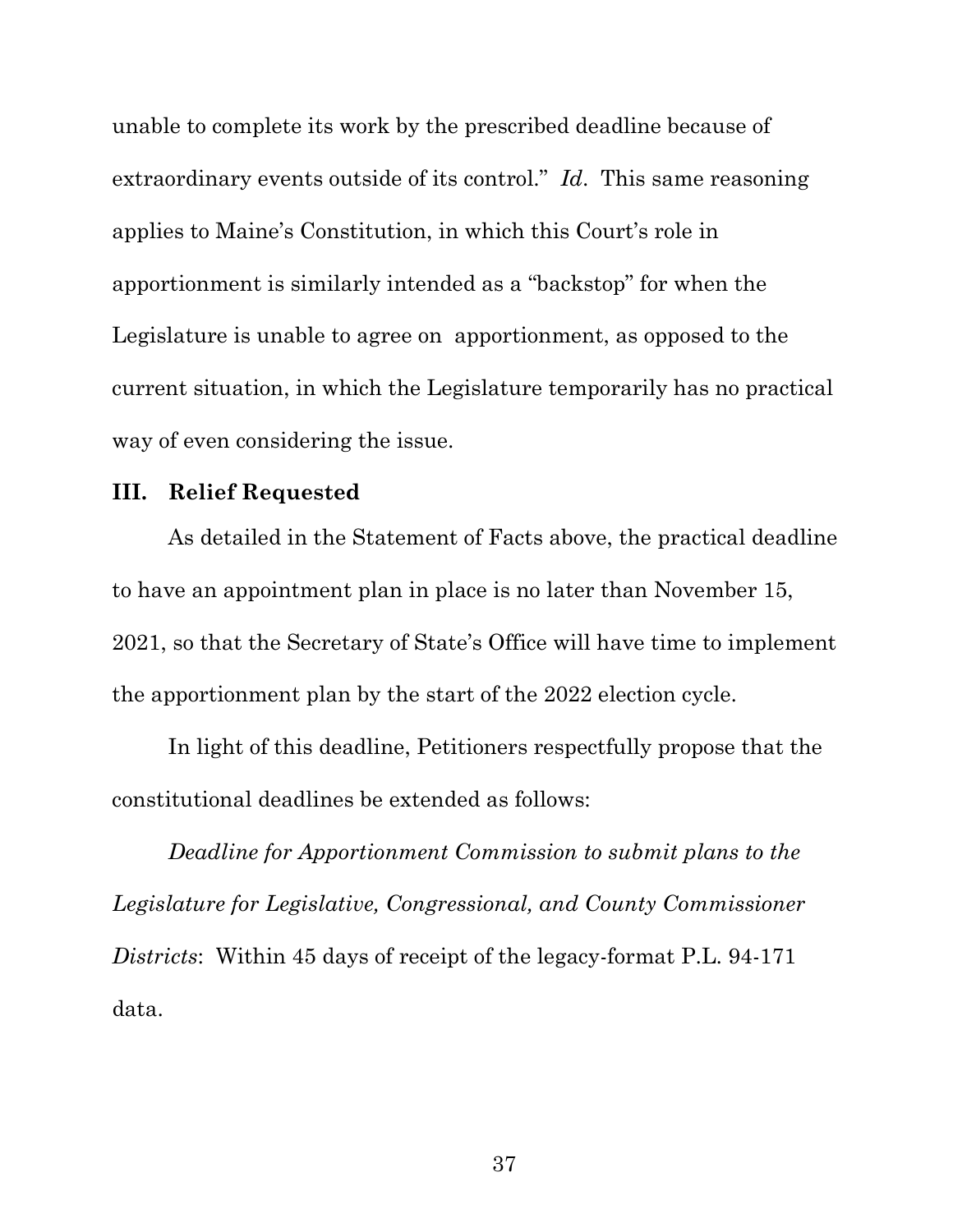*Deadline for the Legislature to Adopt the Commission's Plans or Plans of Its Own for Legislative and Congressional Districts:* Within 10 days of the earlier of (a) the Commission's submission to the Legislature of congressional and legislative redistricting plans or (b) expiration of the above deadline for the Commission to submit the plans.

*Deadline for the Court to Make the Apportionment If the Legislature Fails to Act:* Within 35 days of any failure by the Legislature to enact an apportionment plan by the above deadline.<sup>[12](#page--1-12)</sup>

The above deadlines are calculated to ensure that all relevant parties have sufficient time to consider apportionment and that, assuming receipt of the P.L. 94-171 data by August 16, 2021, apportionment will be complete by the Secretary of State's November 15, 2021 deadline.

<sup>12</sup> Petitioners express no view on whether the 30-day period for the Court to receive briefing and proposed plans from the public should be shortened or remain intact.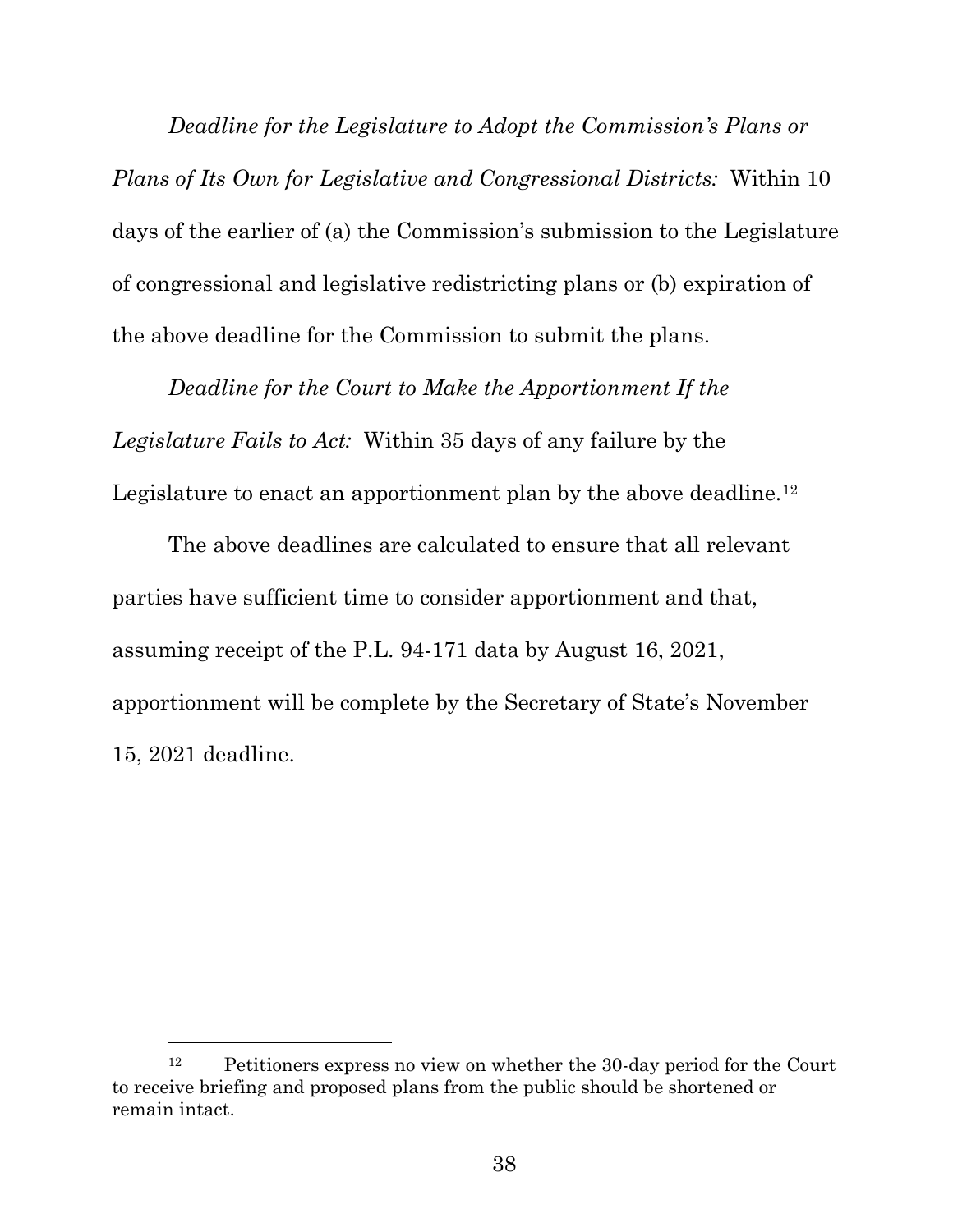### **Conclusion**

The Court should issue an order or a writ extending the

constitutional deadlines for apportionment as proposed above.

Respectfully submitted,

May 24, 2021 AARON M. FREY, Attorney General

/s/ Jonathan R. Bolton JONATHAN R. BOLTON, No. 4597 Assistant Attorney General THOMAS A. KNOWLTON, No. 7907 Deputy Attorney General 6 State House Station Augusta, Maine 04333-0006 (207) 626-8800 [jonathan.bolton@maine.gov](mailto:jonathan.bolton@maine.gov) [thomas.a.knowlton@maine.gov](mailto:thomas.a.knowlton@maine.gov)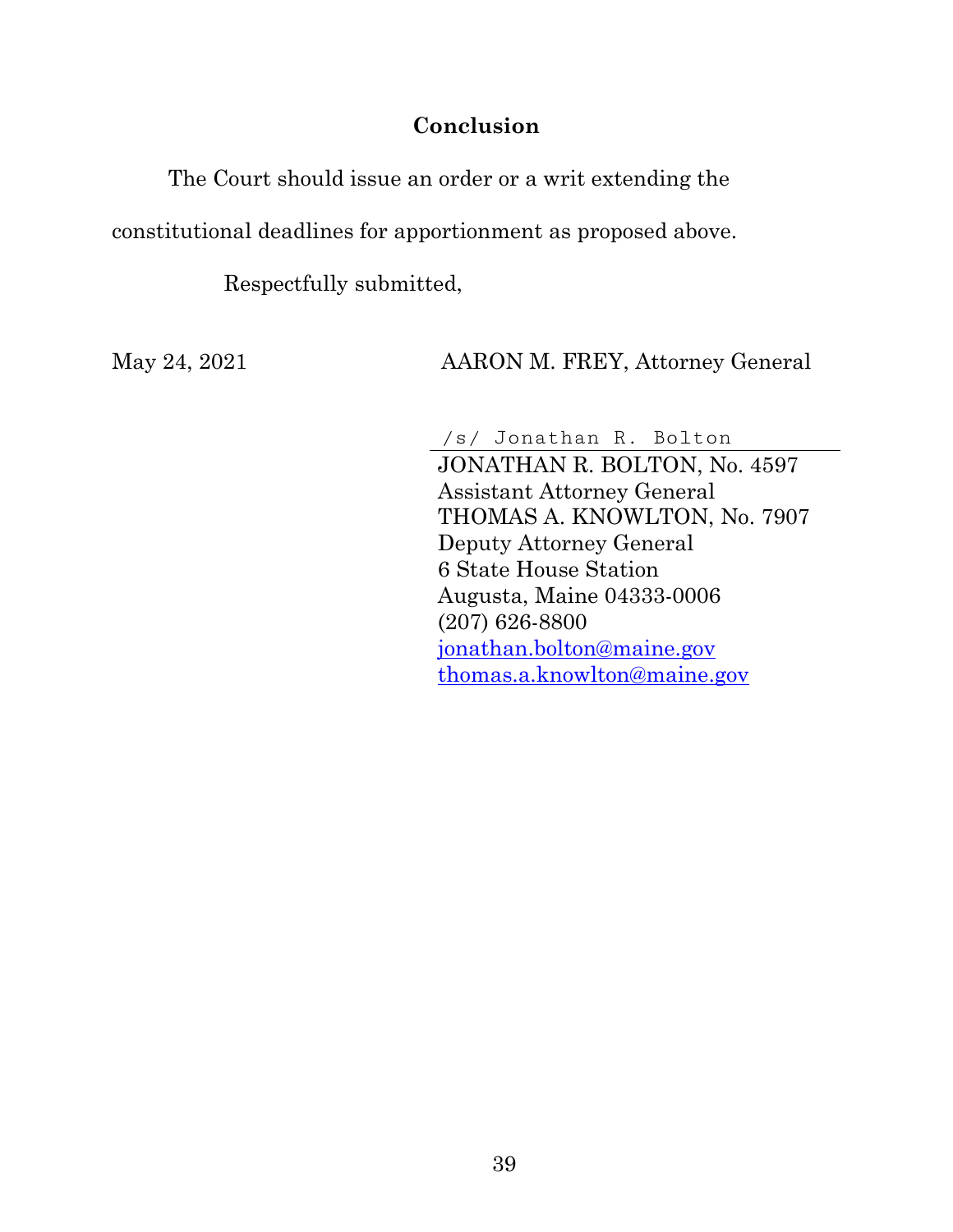#### OFFICE OF POLICY AND LEGAL ANALYSIS

March 10, 2011 Date:

State and Local Government Committee  $To:$ 

From: Anna Broome, Legislative Analyst

#### LD 494 RESOLUTION, Proposing an Amendment to the Constitution of Maine to **Change the Schedule for Redistricting**

#### **SUMMARY:**

This resolution proposes to amend the Constitution of Maine to change the years of redistricting the Legislature after 2013 from 2023 and every  $10^{th}$  year thereafter to 2021 and every  $10^{th}$  year thereafter.

#### **TESTIMONY**

#### **Proponents:**

- Maine redistricts 3 years after the census; new districts in place 4 years out of date.  $\bullet$
- Undermines the one person, one vote principle; concern about litigation.  $\bullet$
- Elections in years ending in '2' would be based on data 10 years more recent.
- Most of the rest of the country redistricts either 1 or 2 years after the census.
- This is a good time to do this no sense of political or budgetary situation in 2021.  $\bullet$
- Maine's redistricting process is better than in many other states less partisan.
- If the constitutional resolution is successful, there would be a companion bill next vear to add counties and congressional districts to the reapportionment commission.
- Could include the congressional districts in the constitutional process.

#### **ADDITIONAL INFORMATION:**

Maine Constitution Article IV, Part Third, Section 1-A establishes the personnel on the Apportionment Commission. Includes: 3 members from each party in the House; 2 members from each part in the Senate; chair of each of the two largest political parties; 3 members of the public – one chosen from each side and one chosen by the two public members. (Attached)

Statutory sections in 21-A MRSA §1206 and 30-A §65 (county commissioner districts)(attached)

Attached NCSL appendix with redistricting dates (not all states have specific dates).

Dates are changed for each stage of the reapportionment commission in the constitutional resolution for the following reasons:

- $\triangleright$  Currently, the apportionment plan of the commission must be presented 120 days after the Legislature convenes. This would be early April 2011. The US Census Bureau releases its population figures mid-March 2011. That would leave only 20 days to do the work.
- $\triangleright$  In the bill, the plan must be presented by June 1<sup>st</sup>. That allows 10 days for the Legislature to act by June 11<sup>th</sup>, just prior to adjournment. Current law requires the Legislature to act within 130 days (still 10 days).
- $\triangleright$  If the Legislature fails to act, the Supreme Judicial Court makes the apportionment.

#### **FISCAL IMPACT:**

Not yet available from OFPR. Will likely be referendum costs.

G:\COMMITTEES\SLG\BILLALYS\125th 1st\LD 494.doc (2/10/2011 11:18:00 AM)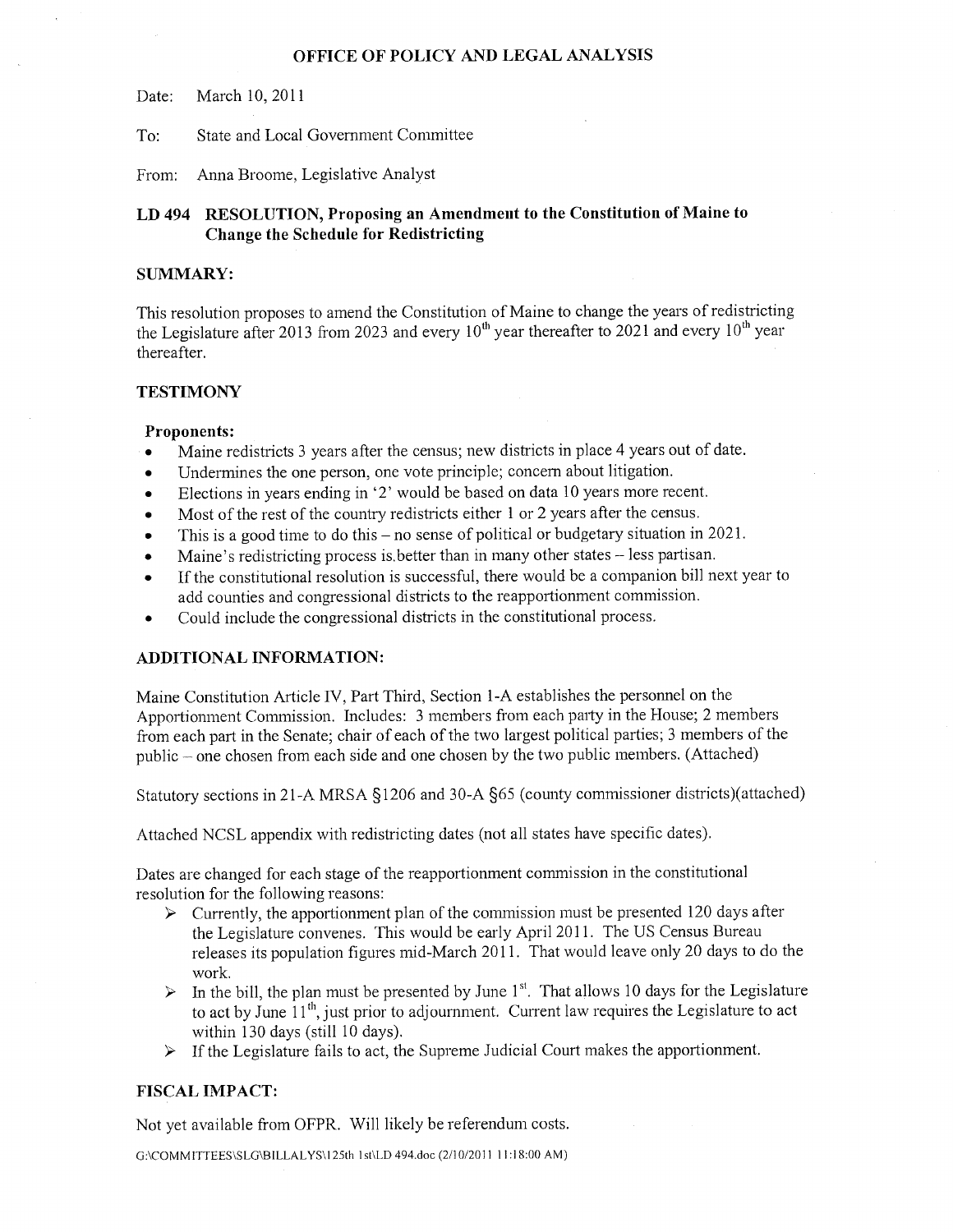

UNITED STATES DEPARTMENT OF COMMERCE U.S. Census Bureau Office of the Director Washington, DC 20233-0001

04/21/2021

Amy Cohen Executive Director, National Association of State Election Directors 1200 G Street NW, Suite 800 Washington, DC 20005 acohen@nased.org

Dear Executive Director Cohen,

Thank you for your email of April 14, 2021, passing along some questions and concerns of your members. We are aware of the difficulties that your members face with the late delivery of redistricting data. The willingness of the National Association of State Election Directors, alongside the National Association of Secretaries of State, to engage with us has helped us understand these concerns more acutely, and we appreciate the time your members have shared expressing those concerns.

While the Census Bureau has announced that it would provide redistricting data by September 30, 2021, we have been continually evaluating our schedule and processes to identify actions we can take that would reduce the burden of a late delivery of the redistricting data. One such solution we identified on March 15, 2021, is to provide the legacy format summary files in August, earlier than the planned September official release by DVD/flash drive to state officials and through our primary dissemination platform at data.census.gov for the public.

We understand that states need to plan for the receipt of this data as every day is important for the compressed timelines they will face. As such, the Census Bureau is committing to publishing the legacy format summary files to our FTP site for the states and the public no later than August 16, 2021.

The question of the possibility of these files being available earlier has been raised during our engagements with NASS and NASED. The Census Bureau's working schedule is a dynamic one, with time built in for the Census Bureau to identify and correct issues we find during data processing. Being a dynamic schedule, dates and timing are liable to shift as different activities take place. If we have an indication that our schedule could change, we will inform the public. We have confidence, however, that we will be able to meet the August 16, 2021, and September 30, 2021, dates.

I hope the firm acknowledgment of the August 16, 2021, date provides you and your members with the certainty needed for their planning.

Sincerely,

James CA Whitehorne

James Whitehorne Chief, Census Redistricting and Voting Rights Data Office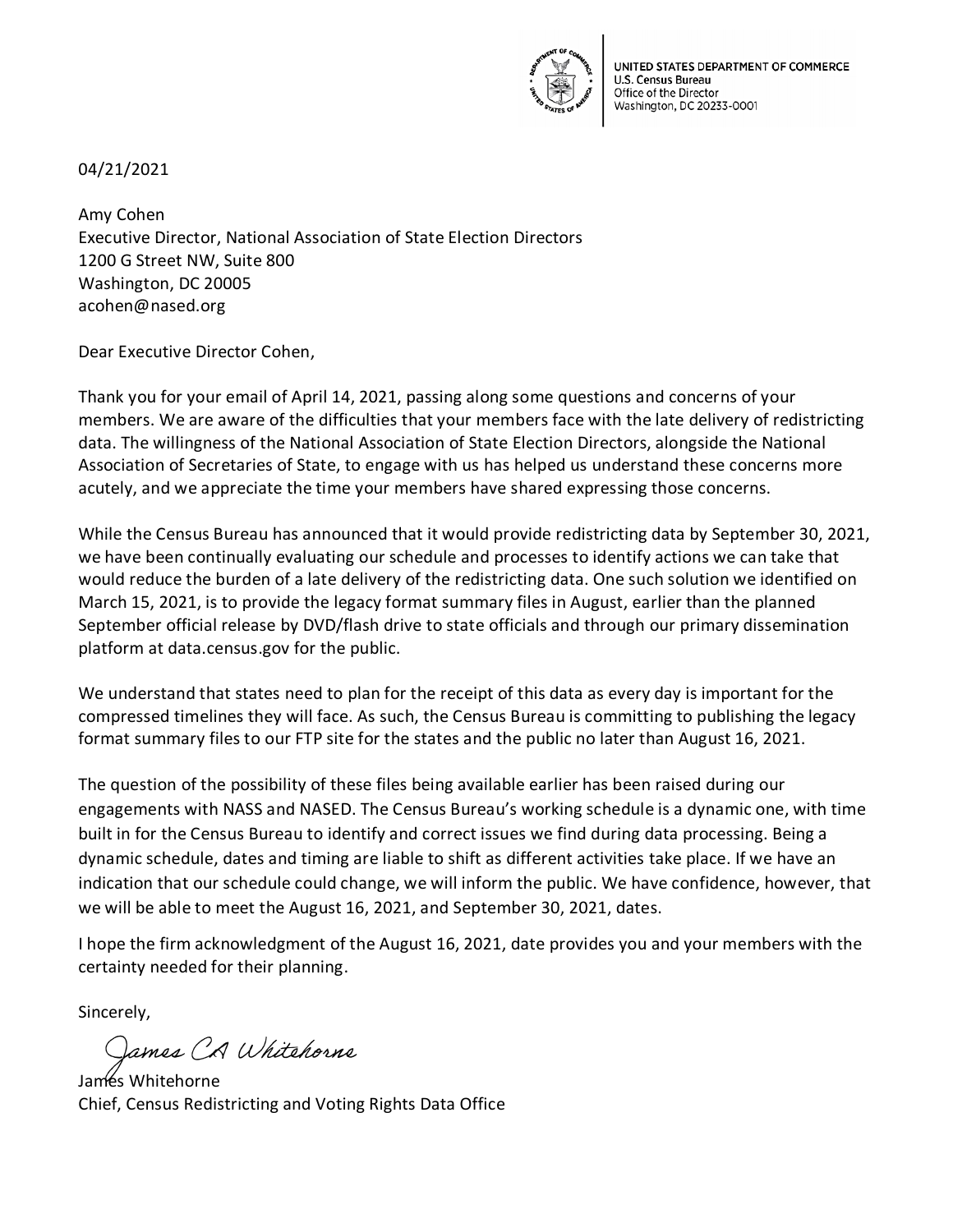### MAINE SUPREME JUDICIAL COURT

In re 2021 Apportionment of Maine House of Representatives, Maine Senate, U.S. House of Representatives, and County Commissioners

Docket No.

### AFFIDAVIT OF JULIE L. FLYNN DEPUTY SECRETARY OF STATE

Julie L. Flynn, duly sworn, states that the following is true and correct and based on her personal knowledge:

I am over the age of 18 and reside in Windham, Maine.  $\mathbf{1}$ .

2. I have personal knowledge of the matters to which I attest.

In preparing this affidavit, I also reviewed records regularly kept by the Secretary of State's Office that are available to me and that I rely on in my official duties. If called to testify, I could and would competently testify to these statements.

3. I am the Deputy Secretary of State for the State of Maine, in charge of the Bureau of Corporations, Elections and Commissions, and have held this appointed position since February of 1999. I served as Director of the same Bureau, including the Elections Division, from

 $\mathbf{1}$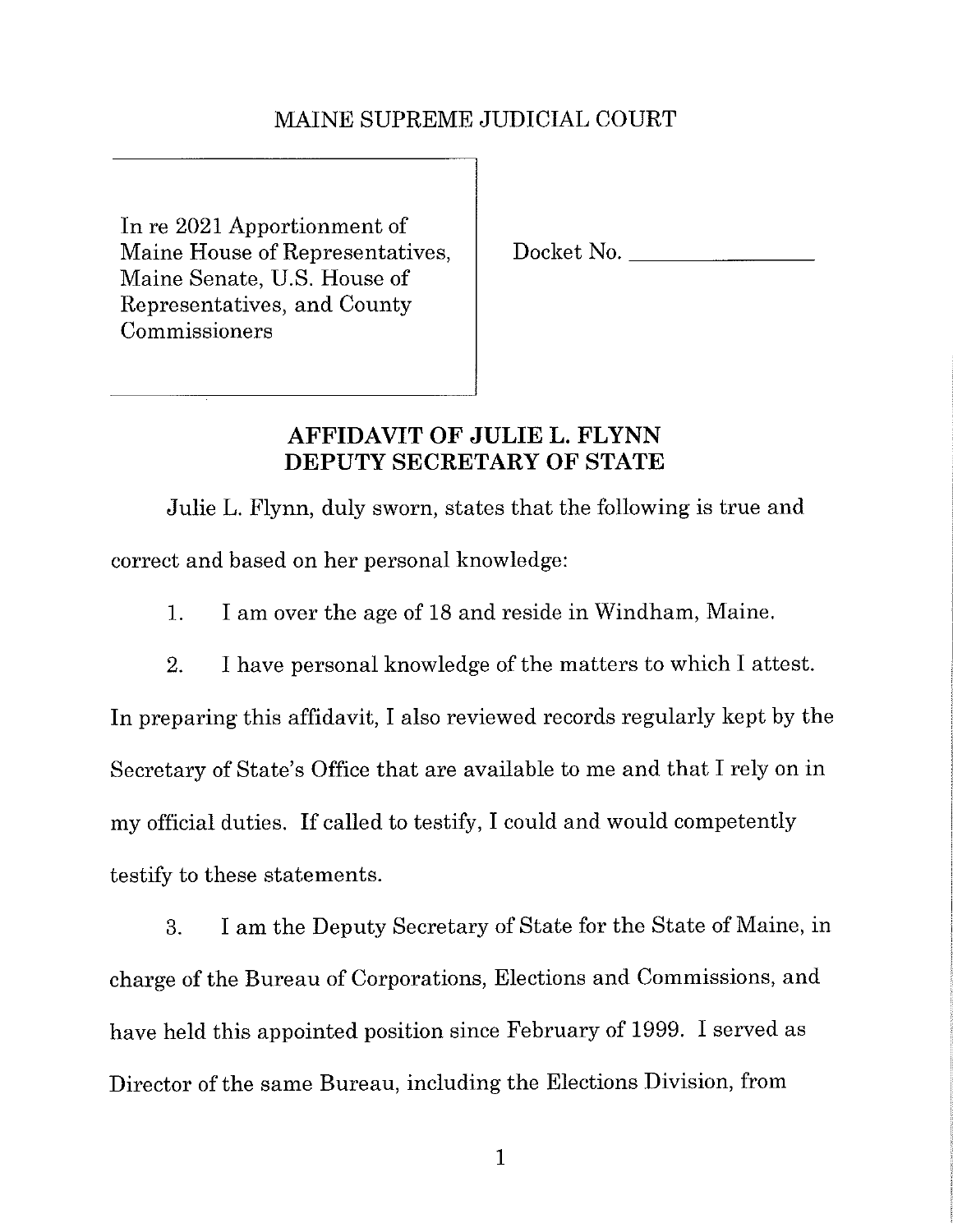March 1995 until I was appointed Deputy. The Elections Division is presently comprised of eight staff members, including a Director and Assistant Director of Elections, all of whom work closely with me.

The Secretary of State's Office, through the Elections  $\overline{4}$ . Division, oversees state and federal elections in Maine and, together with municipal clerks and registrars, administers the Maine election laws set forth in Title 21-A of the Maine Revised Statutes.

5. The Elections Division plays an administrative role in the decennial apportionment of legislative, congressional, and county commissioner districts. This role largely begins after an apportionment plan is enacted by the Legislature or ordered by the Supreme Judicial Court, as provided in the Maine Constitution.

The Secretary of State's duties relating to apportionment are 6. set forth in part in 21-A M.R.S. § 1207. That statute provides that the Secretary must "implement" the districts established through the apportionment process.

There are two main tasks involved in implementing the new  $7.$ districts. First, as the statute indicates, the Secretary must develop district maps and "narrative geographic descriptions" of the districts,

 $\overline{2}$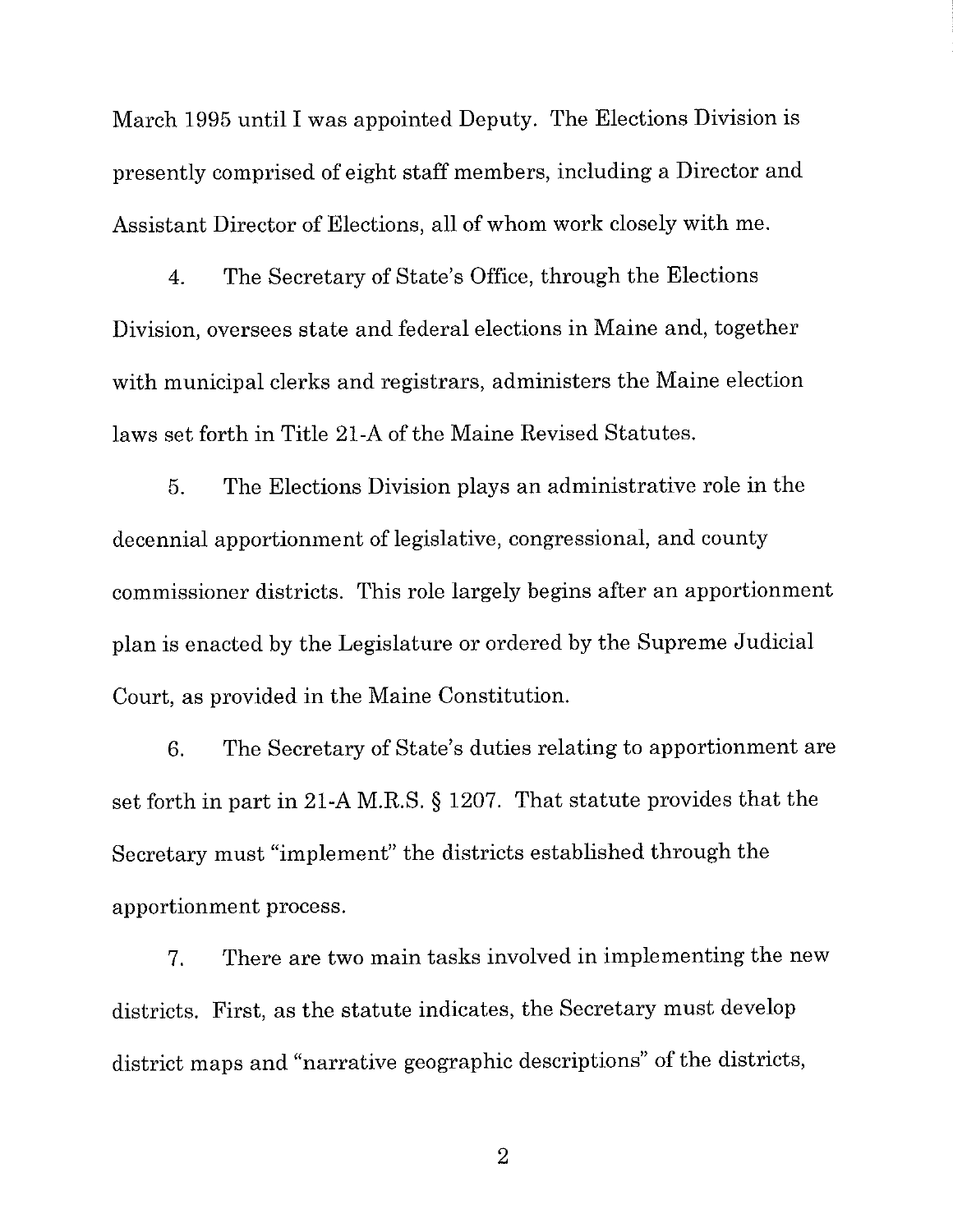and provide them to municipal clerks. Second, the Secretary must update its electronic Central Voter Registration system ("CVR") to ensure that every registered voter in the state is associated with their proper electoral districts.

Both of these tasks require a substantial amount of labor by 8. Elections Division officials.

When the Legislature or the Court makes the 9. apportionment, it typically describes each electoral district as a list of census blocks or tracts. See, e.g., 2013 P.L., ch. 270. Before any maps can be produced, districts described, or coding written for CVR, the Elections Division must translate these lists of census blocks or tracts into geographic information that is compatible with CVR. This translation is a manual process that is performed by Elections Division officials as described below.

First, the Elections Division creates a spreadsheet showing 10. all municipalities that are entirely within single electoral districts. For such municipalities, no additional geographic breakdown is needed to make the data compatible with CVR.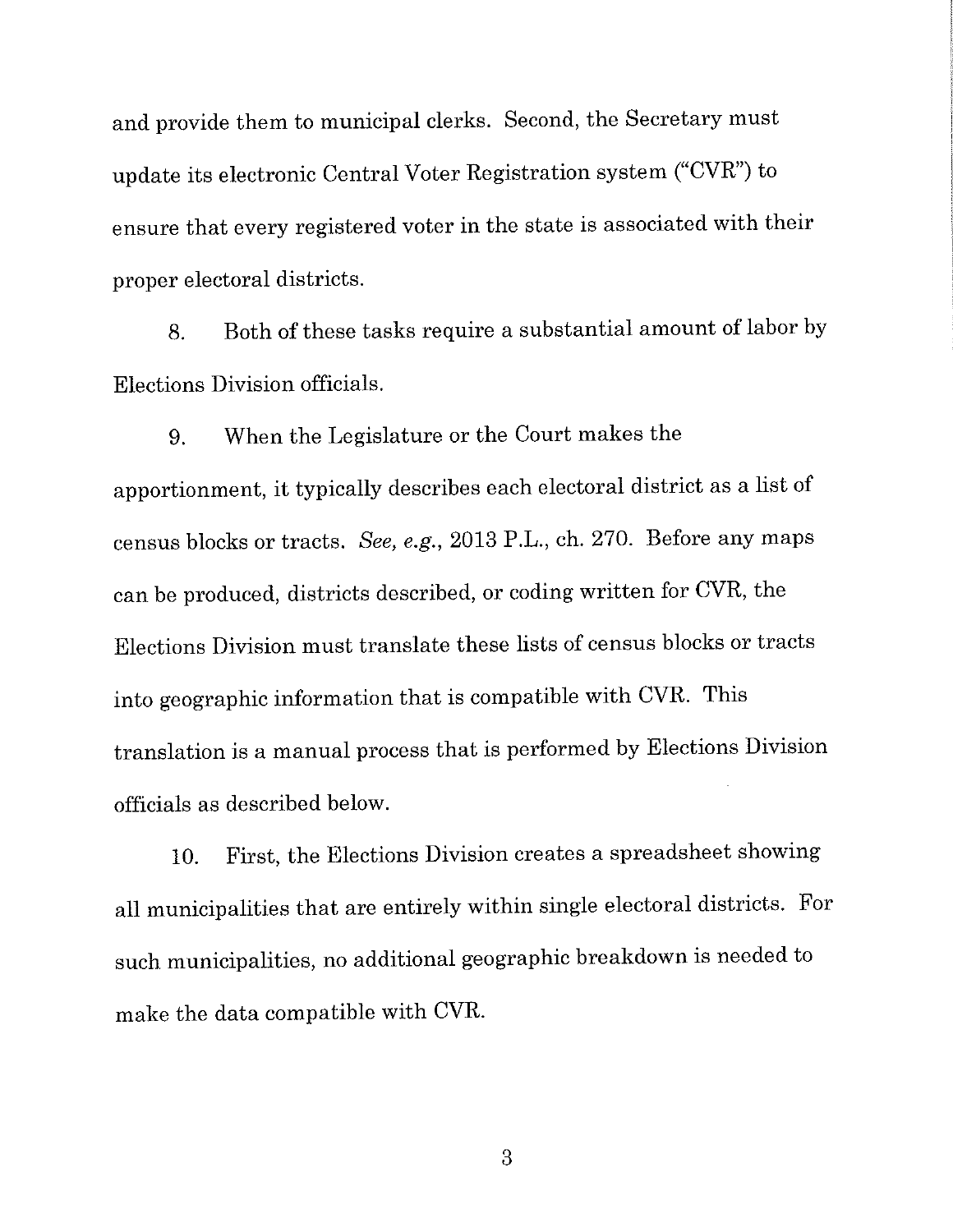Second, for those municipalities that are split between more 11. than one electoral district, the Elections Division must create a more extensive spreadsheet that describes each district as a series of streets or street segments within the municipality. This is done manually by visually examining maps of the relevant census blocks and tracts. In some cases, it will be unclear from the maps whether a particular residence falls within a particular census block, requiring staff to ask the municipality to perform an on-site investigation. Preparing these street-level spreadsheets is time consuming and, even if expedited, is likely to take two to four weeks, depending on the number of municipalities with split districts.

After each spreadsheet is complete, the Elections Division 12. sends it to the applicable municipality to provide the municipality with an opportunity to review and suggest corrections to the districts.

At the same time that it sends the spreadsheets to the 13. municipalities, the Elections Division will also send the spreadsheets to its outside vendor for the CVR system, which will convert the spreadsheets into computer code that will edit each voter's file in the CVR system. This can be done on a rolling basis as the spreadsheets

 $\overline{4}$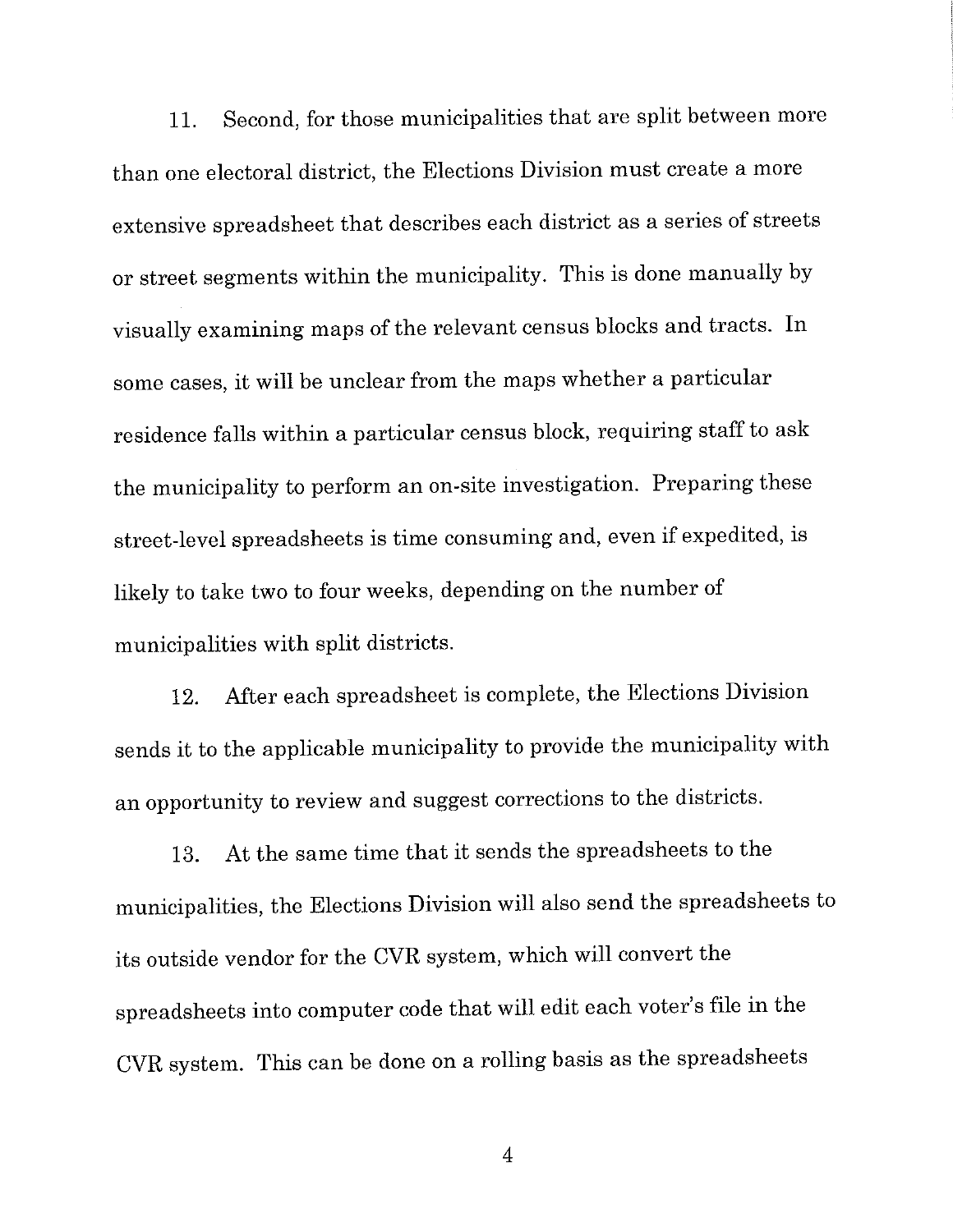are completed. I note that this aspect of implementation is dependent on the vendor meeting the deadlines we set and thus, to some degree, is outside the control of our office. In the 2013 apportionment, the vendor took approximately three weeks to process the spreadsheets.

Once all the code has been prepared, the Elections Division  $14.$ will run the code in a test environment to ensure that the code is performing properly. This testing process will require about one week.

Meanwhile, as the vendor is preparing the code, Elections 15. Division staff must create maps and written descriptions of each electoral district. This process also takes time. Although creating the maps using geographic information systems software is largely an automated process, the maps must still be manually reviewed by the Elections Division staff after they are created to ensure they are accurate.

Working at an expedited pace, bringing in additional 16. resources from other parts of the Department as needed, and assuming timely performance by the outside vendor, I believe that the Elections Division can complete all tasks needed to implement the apportionment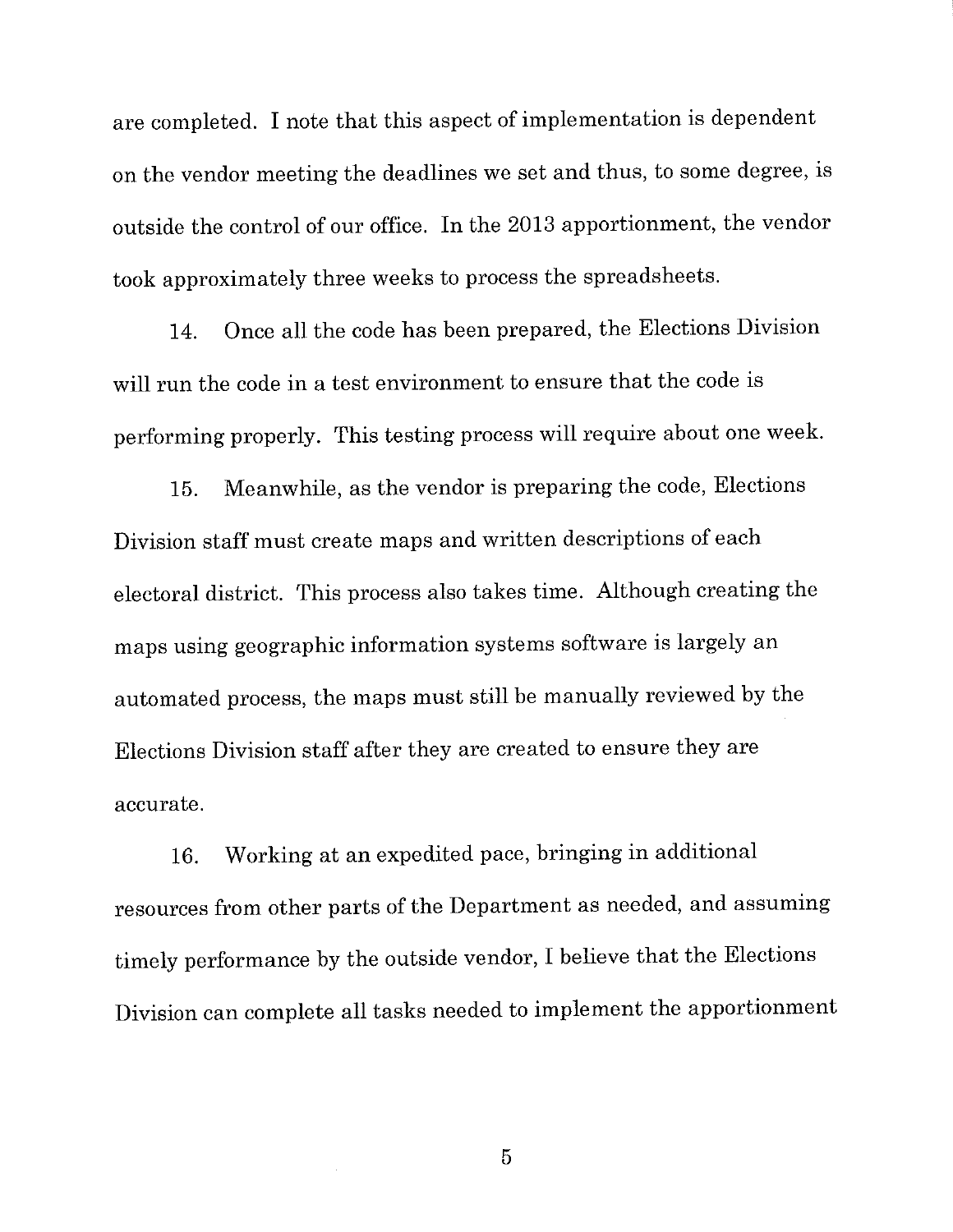plan in six weeks after we have received the final plan from the Legislature or the Court.

Maine election law provides that candidates wishing to run 17. for office in 2022 can begin circulating petitions to appear in their parties' primary elections or, if they are an unenrolled candidate, in the general election, starting on January 1, 2022. 21-A M.R.S. § 335(6);  $§ 354(6).$ 

Candidates must complete the signature-gathering process 18. no later than March 15, 2022, for primary candidates and by June 1, 2022, for unenrolled candidates. 21-A M.R.S. § 335(8); 21-A M.R.S.  $§ 354(8-A).$ 

If the Secretary of State's implementation of the new 19. districts established by apportionment is not complete by January 1, 2022, various problems for next year's elections will result. For one thing, it will be difficult for candidates to determine the boundaries of the districts in which they are running, particularly in places like Portland and Bangor, with several electoral districts. Conversely, it will be difficult for voters asked to sign candidate petitions to determine whether they are a district resident eligible to do so.